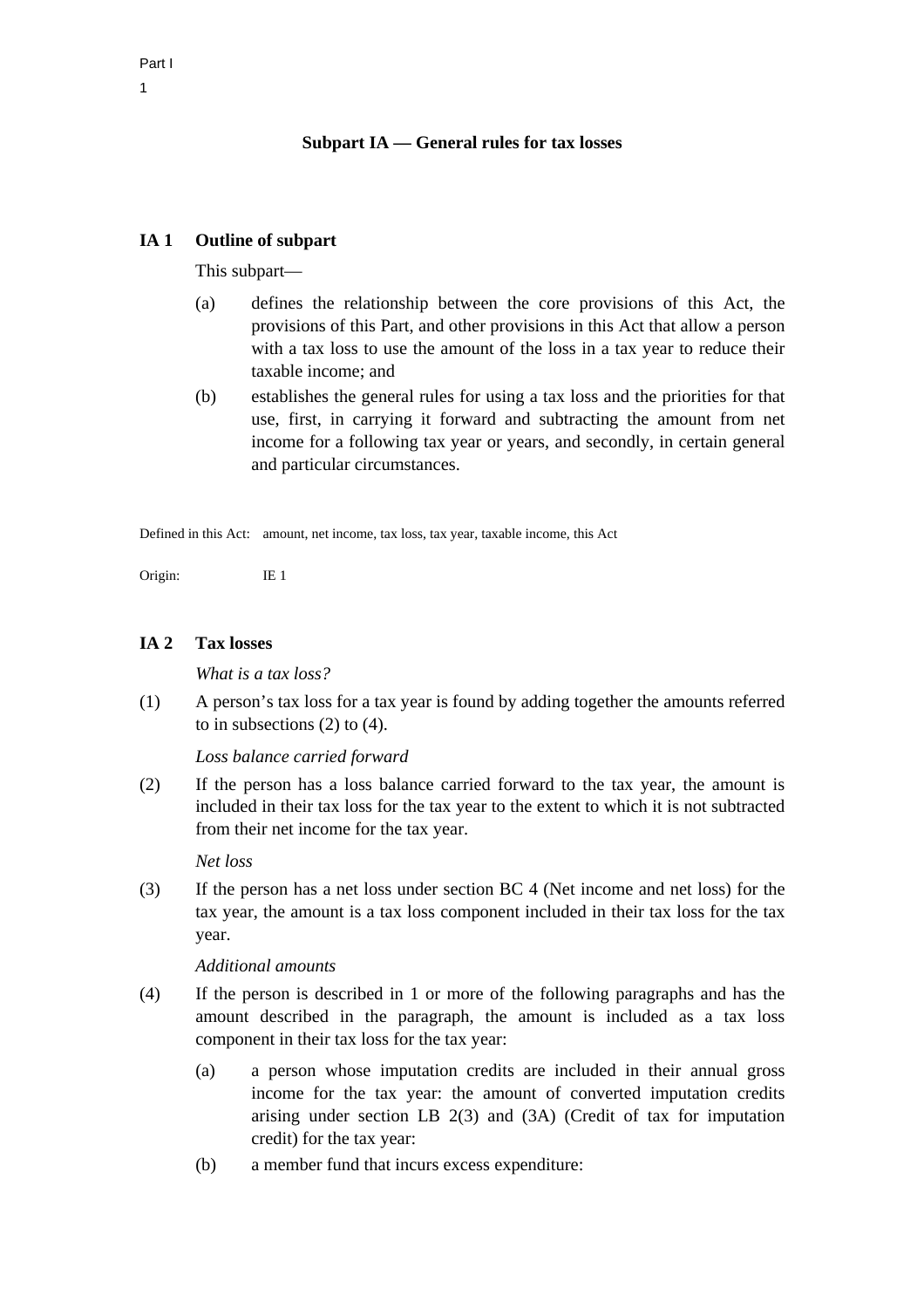- (i) the amount that is included in the tax loss under section DV 5(4)(b) (Investment funds: transfer of expenditure to master funds); and
- (ii) the amount that the fund chooses under section DV  $7(2)$  (Carry forward of expenditure) to treat as an amount added to the tax loss under this section:
- (c) a person who has an unallocated deduction for the payment of a supplementary dividend in the corresponding income year: the amount referred to in section LE 4(5) (Allocation of deductions by section LE 3 holding company) and calculated under section IV 1 for the tax year:
- (d) an Australian imputation credit account company which has paid further income tax for the tax year that cannot be credited against a future income tax liability: the payment referred to in section ME 9(5B) (which relates to an end of year debit balance) for the tax year:
- (e) a person who has attributed CFC income for the corresponding income year: the amount referred to in section LC 4(6) (Foreign tax credits: CFCs) for the corresponding income year:
- (f) a person who has an unused attributed CFC net loss for the corresponding income year: the amount referred to in section IQ 2(3) for the corresponding income year:
- (g) a person who has an unused FIF net loss for the corresponding income year: the amount referred to in section IQ 3(4) for the corresponding income year:
- (h) a person with a specified activity net loss for the corresponding income year: the amount referred to in section IZ 1(1) for the corresponding income year.

# *Ring-fenced amounts*

(5) This section, and sections IA 3 and IA 4, do not apply to the amounts referred to in section IA 7, which are subject to particular rules in other Parts or subparts that limit the way in which a person may use them.

### *Tax loss component*

(6) For the purposes of this Part, a **tax loss component** means an amount included in a tax loss for a tax year under subsection (3) or (4).

Defined in this Act: amount, annual gross income, attributed CFC income, attributed CFC net loss, Australian imputation credit account company, corresponding income year, deduction, FIF net loss, further income tax, imputation credit, income tax liability, loss balance, net income, net loss, specified activity net loss, supplementary dividend, tax loss, tax loss component, tax year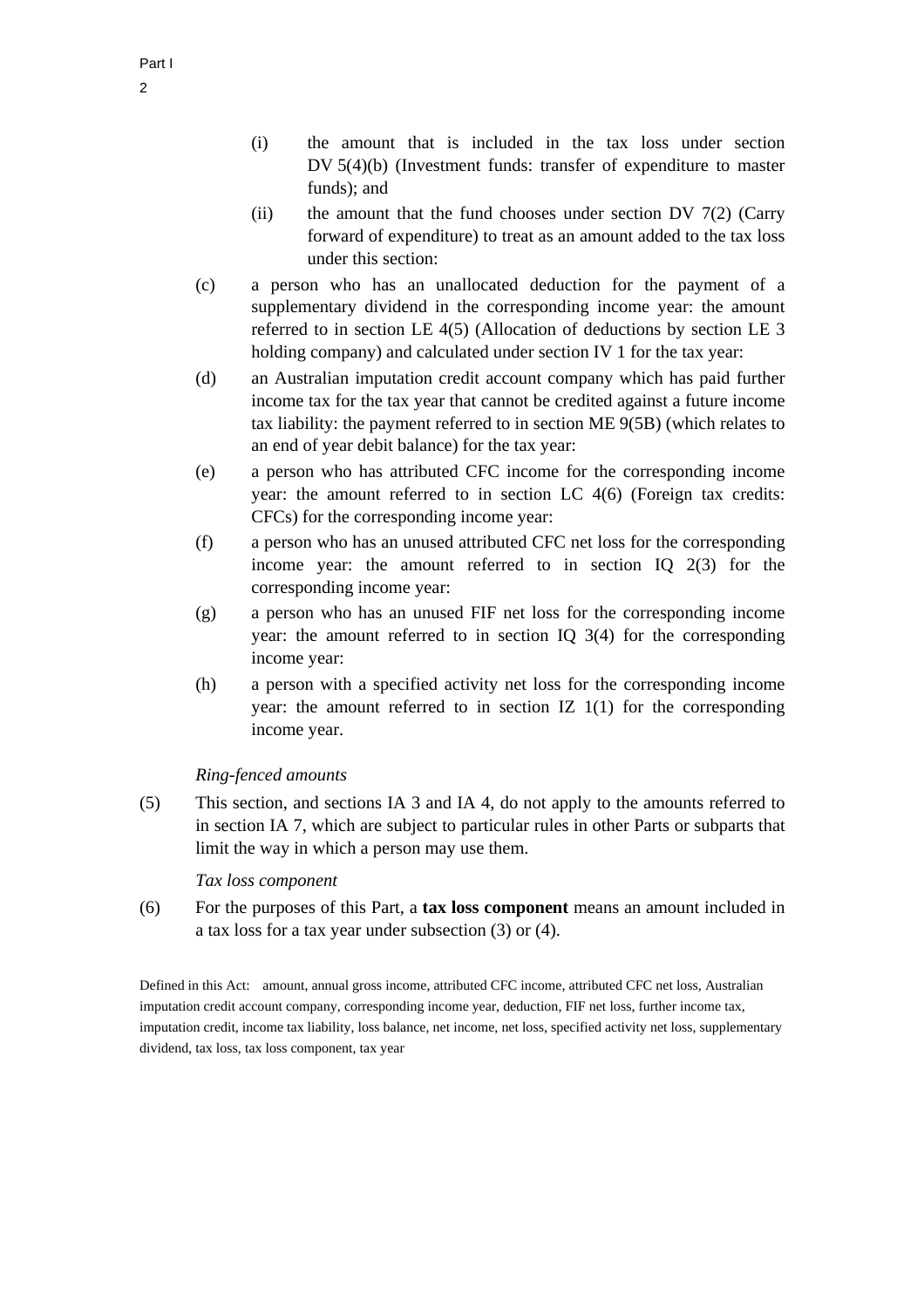Part I 3

Origin:

| (1) | BC 4, IE $1(1)$ , IE $1(3)(a)$ |
|-----|--------------------------------|
|     |                                |

- (2) IE  $1(2)$ , IE  $1(3)(a)$
- $(E 1(3)(a))$
- (4) DV 5(4)(b), DV 7(2), IQ 2(4), IQ 3(5), IZ 1(9), LB 2(3), (3A), LC 4(6), LE 4(5), ME 9(5B)
- $(5)$  new
- 
- $(6)$  new

# **IA 3 Using tax losses in tax year**

# *Paying shortfall penalty*

(1) A person who has a tax loss for a tax year may use some or all of the amount of the tax loss under section IW 1 to pay a shortfall penalty.

# *Companies*

- (2) A company that has a tax loss for a tax year may—
	- (a) make the amount available to another person under section IC 5 to subtract from the other person's net income for the tax year; or
	- (b) use the amount under section NH 3(2) (Payment and recovery of dividend withholding payment) to satisfy a liability in relation to an amount of a dividend withholding payment payable in the corresponding income year; or
	- (c) use the amount under section NH  $4(5)$ ,  $(6)$ , or NH  $5(4)$ ,  $(7)$  (which relate to dividend withholding payments) to obtain a refund of an overpayment of dividend withholding payment made in the corresponding income year.

# *Taxable distributions*

(3) The amount of a tax loss for a tax year of a beneficiary of a non-qualifying trust may be used under section HH 3(4) (Income of beneficiaries) to adjust the amount of a taxable distribution derived in the corresponding income year.

# *Remaining loss balance carried forward*

(4) If a person has a balance of tax loss remaining for a tax year after the uses described in this section, the balance is carried forward to the next tax year as a loss balance.

*Relationship with sections IA 5 to IA 8* 

(5) Sections IA 5 to IA 8 override this section.

Defined in this Act: amount, company, corresponding income year, dividend withholding payment, loss balance, net income, shortfall penalty, tax loss, tax year, taxable distribution, trustee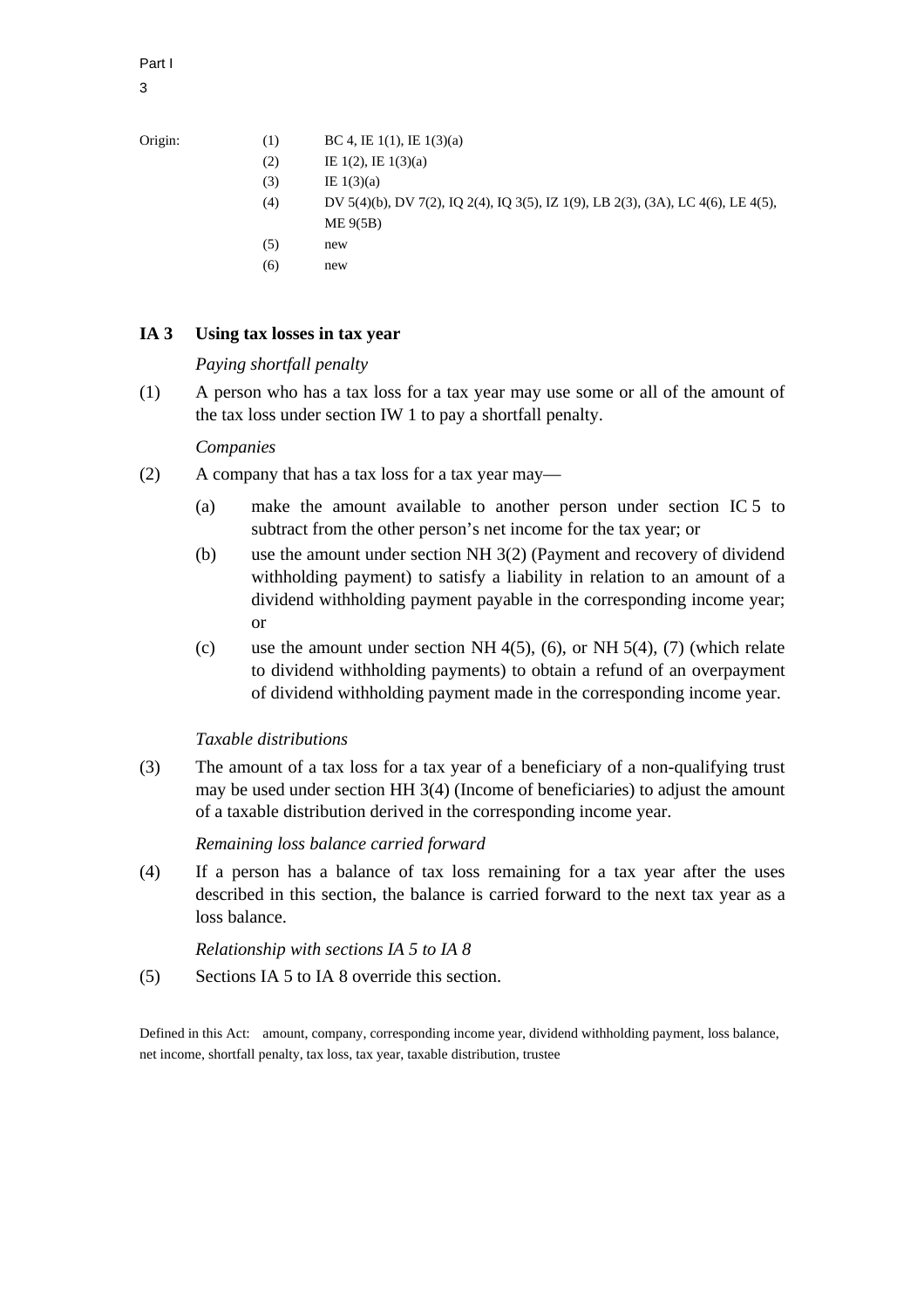Part I 4

Origin:

| Origin: | (1) | $BC 4(4)$ , IG 10                         |
|---------|-----|-------------------------------------------|
|         | (2) | IE 1, NH 3(2), NH 4(5), (6), NH 5(6), (7) |
|         | (3) | HH3(4)                                    |

- $(4)$  IE 1(2)(b)
- $(5)$  new

# **IA 4 Using loss balances carried forward to tax year**

*Priority uses* 

- (1) A person's loss balance carried forward under section IA 3(4) to a tax year, must—
	- (a) first, be subtracted from their net income, so far as it extends, for the tax year; and
	- (b) secondly, to the extent of a remaining loss balance, be included in their tax loss for the tax year.

### *Relationship with other provisions*

(2) Sections IA 5 to IA 8 override this section. Section IP 3 modifies this section for a company's part-year calculations. Sections IZ 4 to IZ 6 modify this section for certain tax years.

Defined in this Act: amount, loss balance, net income, tax loss, tax year

Origin:  $(1)$  IE 1(2)  $(2)$  IE 1(2)

### **IA 5 Restrictions on companies' loss balances carried forward**

*General statement* 

(1) A company's tax loss component is carried forward in a loss balance only if the minimum requirements in subsections (2) and (3) are met.

# *Continuity of voting interests*

(2) The tax loss component is carried forward in a loss balance under section IA 3(4) only if a group of persons holds for the continuity period minimum voting interests in the company that add up to at least 49%.

*Continuity of market value interests* 

(3) If a market value circumstance exists for the company at any time during the continuity period, the group of persons must also hold for the continuity period, minimum market value interests in the company that add up to at least 49%.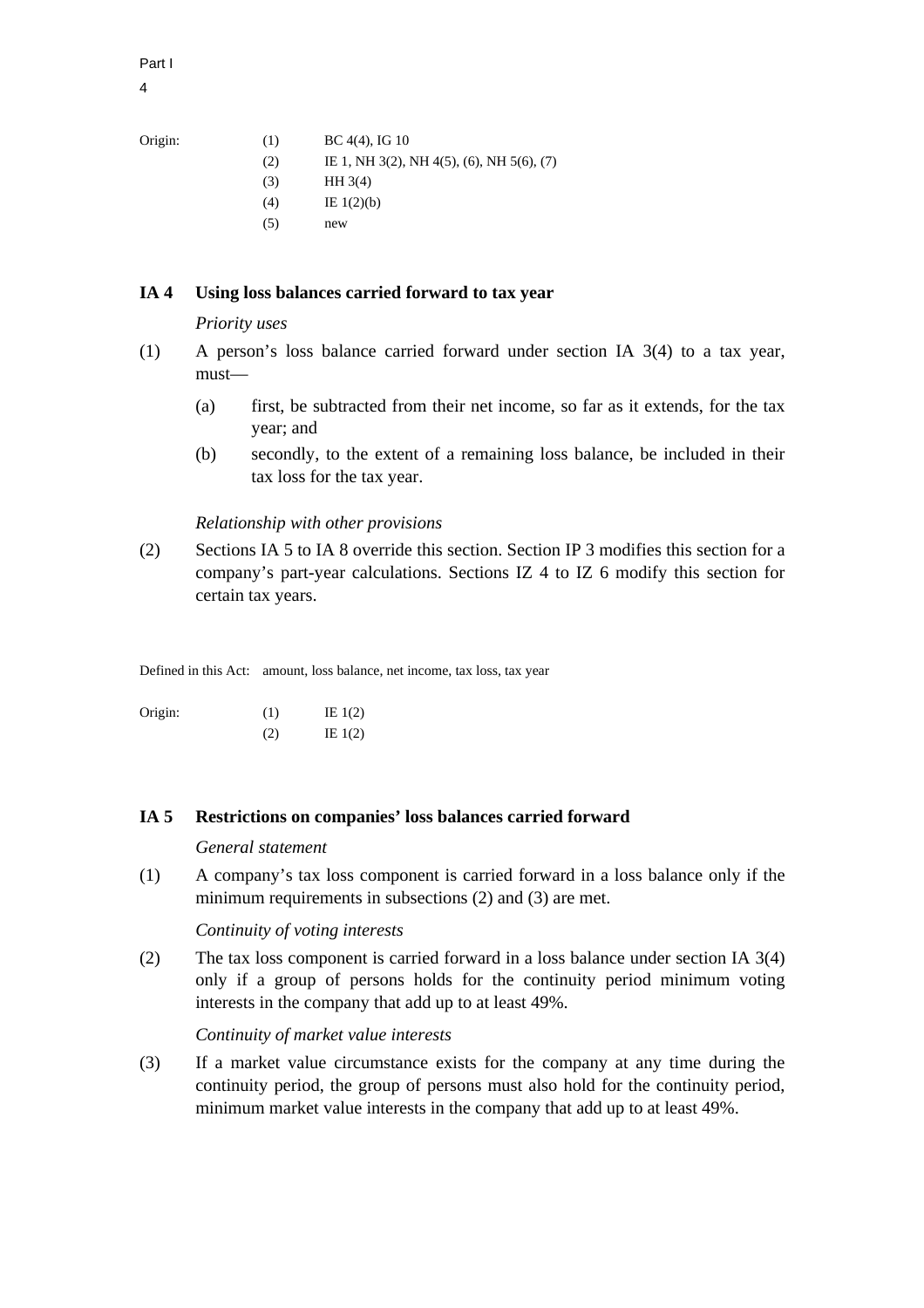### *Breach of continuity of ownership in period*

(4) If the requirements set out in subsection (2) or (3) are not met, section IP 3 applies to determine whether some or all of the tax loss component is carried forward in a loss balance.

*Some definitions* 

(5) In this section,—

**continuity period** means the period of time from the start of the income year that corresponds to the tax year in which the tax loss component is included in the tax loss to the end of the income year that corresponds to the tax year in which the company uses the tax loss component

**minimum market value interest**, for a person and a period, means the lowest market value interest they have in the company during the continuity period **minimum voting interest**, for a person and a period, means the lowest voting interest they have in the company during the continuity period.

Defined in this Act: company, continuity period, group of persons, income year, loss balance, minimum market value interest, minimum voting interest, tax loss component, tax year

| Origin: | (1) | IF $1(1)$ |
|---------|-----|-----------|
|         | (2) | IF $1(1)$ |
|         | (3) | IF $1(1)$ |
|         | (4) | IF $1(1)$ |
|         | (5) | IF $1(1)$ |

### **IA 6 Restrictions on companies grouping tax losses**

*Groups of companies* 

(1) A company in a group of companies may use a tax loss under subpart IC only if it meets the requirements set out in section IC 5.

*Consolidated groups of companies* 

(2) Subpart ID applies to the grouping of tax losses by a consolidated group of companies.

Defined in this Act: company, consolidated group, group of companies, tax loss

| Origin: | (1) | IG <sub>1</sub> |
|---------|-----|-----------------|
|         | (2) | IG <sub>1</sub> |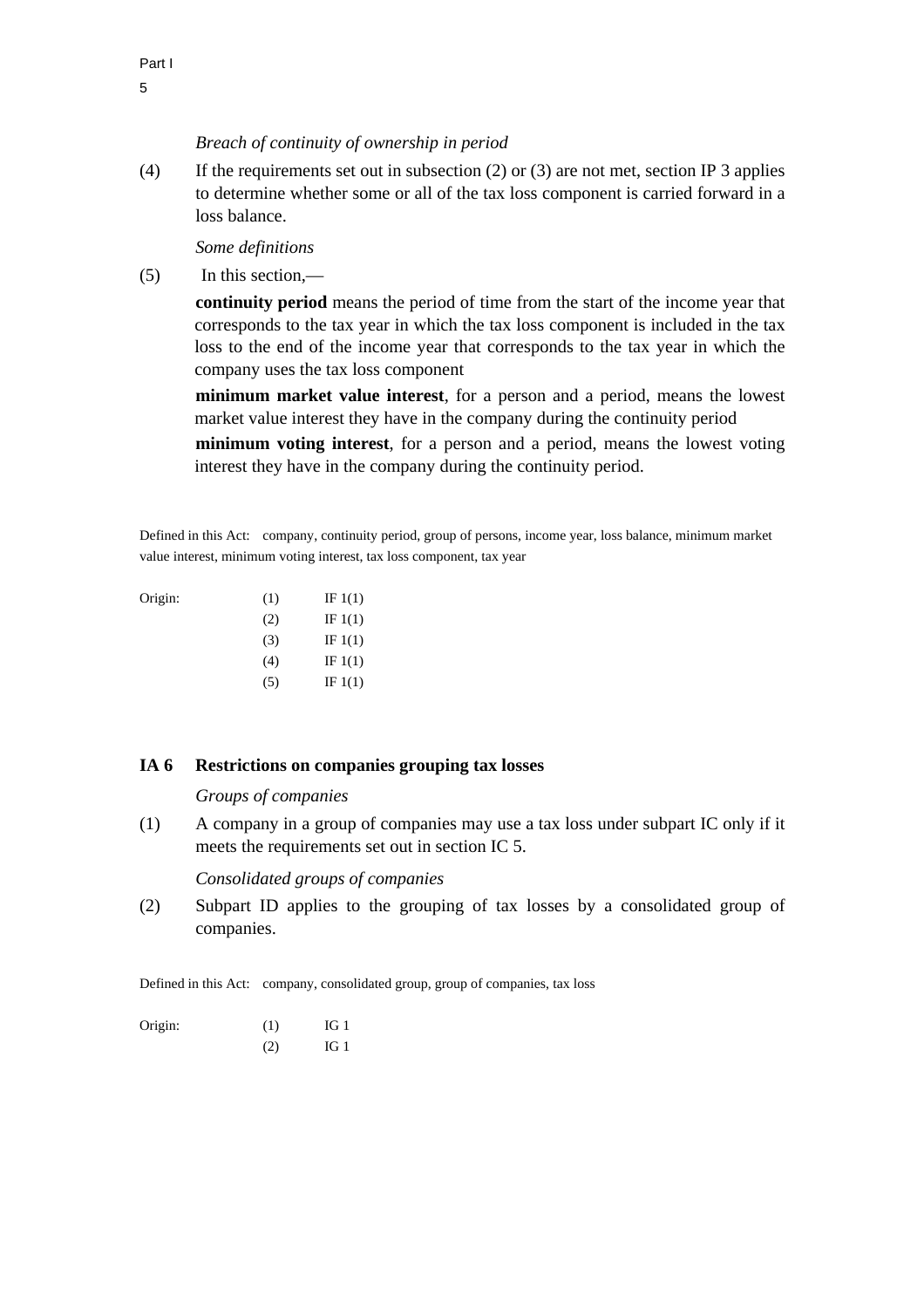# **IA 7 Restrictions relating to ring-fenced tax losses**

# *Non-application of sections IA 2 to IA 4*

(1) Sections IA 2 to IA 4 (called the general rules in this section) do not apply to an amount referred to in subsections (2) to (8).

# *LAQC net losses*

(2) The general rules do not apply to a net loss of a loss attributing qualifying company calculated under section BC 4 (Net income and net loss). The provision that deals with this net loss is section HG 16 (Net losses of LAQC to be attributed to shareholders).

# *Policyholder net losses*

(3) The general rules do not apply to a life insurer's policyholder net loss under section EY 42(10) (Policyholder income formula). The provision that deals with this net loss is section IT 1.

# *Investment funds' excess expenditure*

- (4) The general rules do not apply to excess expenditure of investment funds under sections DV 5 and DV 7 (which are the provisions dealing with the amount) except—
	- (a) the amount under section DV  $5(4)(b)$  that the fund must treat as tax loss component under section IA 2(4)(b)(i); and
	- (b) the amount under section DV  $7(2)$  that the fund chooses to treat as a tax loss component under section IA 2(4)(b)(ii).

# *Attributed CFC net losses*

(5) The general rules do not apply to an attributed CFC net loss except a surplus under section IQ 2(3). The provisions that deal with this net loss are sections IQ 2, IQ 4, and IQ 6 to IQ 9.

# *FIF net losses*

(6) The general rules do not apply to a FIF net loss except a surplus under section IQ 3(4). The provisions that deal with this net loss are sections IQ 3, IQ 5, and IQ 6 to IQ 9.

# *Mining net losses*

(7) The general rules do not apply to a net loss of a mining company, a resident mining operator, or a non-resident mining operator to the extent to which the net loss relates to a licence area. The provisions that deal with this net loss are sections IS 1 to IS 6.

# *Petroleum net losses*

(8) The general rules do not apply to a net loss of a petroleum mining company to the extent to which the net loss relates to a licence area. The provision that deals with this net loss is section IZ 3.

Part I 6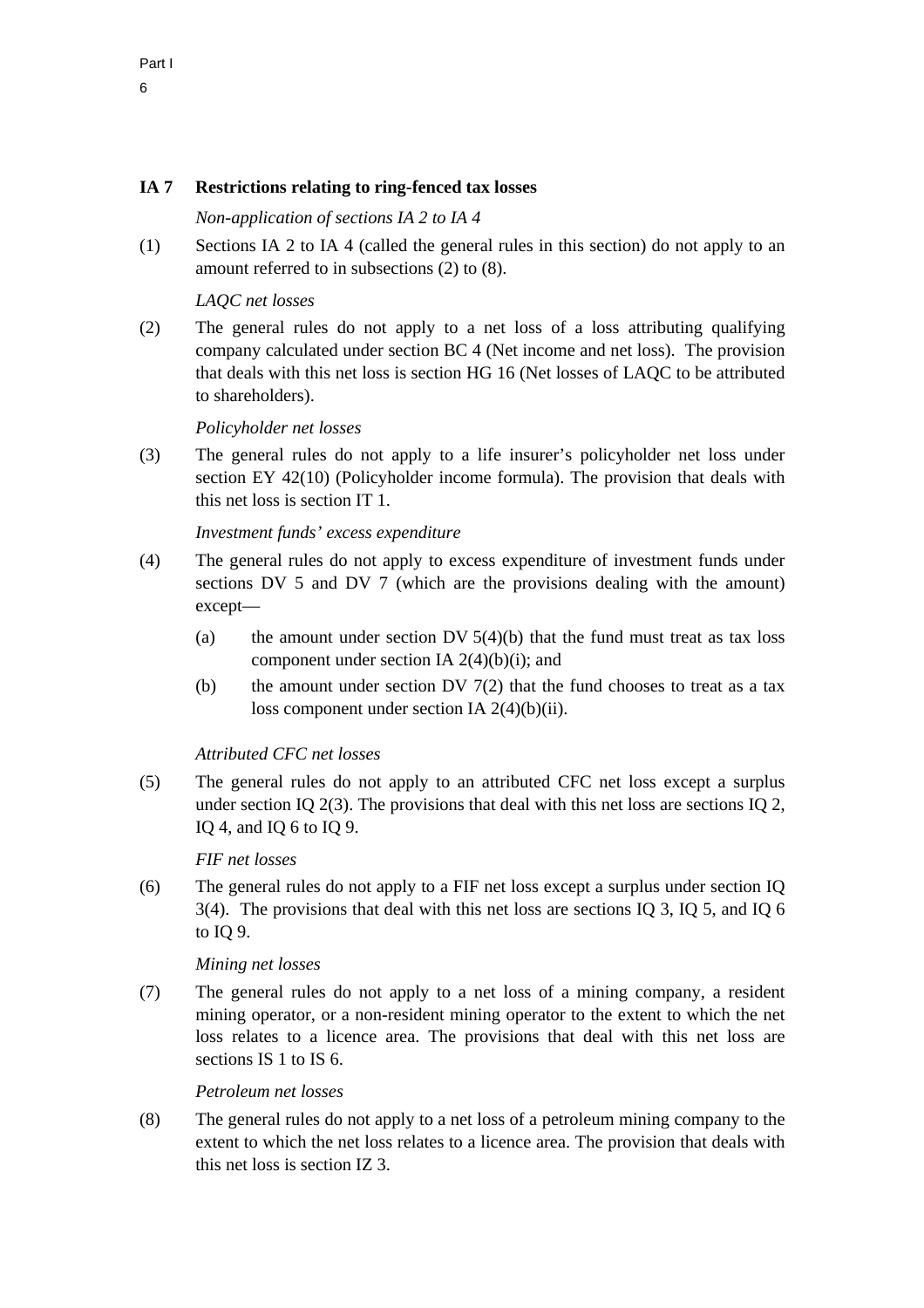Part I 7

Defined in this Act: amount, attributed CFC net loss, FIF net loss, life insurer, loss attributing qualifying company, mining company, net loss, non-resident mining operator, partnership loss, petroleum mining company, policyholder net loss, resident mining operator

| Origin: | (1) | new                         |
|---------|-----|-----------------------------|
|         | (2) | BC 4, HG 16                 |
|         | (3) | EY 42(10), IT 1             |
|         | (4) | DV $5(4)(b)$ , DV $7(1)$    |
|         | (5) | IE $3(5)$ , IG 4, IG $7(2)$ |
|         |     |                             |

- (6) IE 4(5), IG 5(1), IG 7(2)
- (7) IH 1, IH 3, IH 4
- (8) IH  $2(1)$

### **IA 8 Restrictions relating to schedular income**

### *Certain schedular income*

- (1) For the purposes of section BC 7 (Income tax liability of person with schedular income), a person must not take a tax loss into account in calculating a schedular income tax liability for a tax year for income described in the following paragraphs of the definition of **schedular income**:
	- (a) paragraph (c), which relates to non-resident entertainers; or
	- (b) paragraph (e), which relates to non-resident general insurers; or
	- (c) paragraph (f), which relates to non-resident shippers; or
	- (d) paragraph (g), which relates to non-resident film renters; or
	- (e) paragraph (h), for schedular income subject to final withholding.

### *Standard-cost household service*

(2) A person who, in a tax year, derives schedular income from an activity of providing a standard-cost household service must not take a net loss from the activity into account in calculating their income tax liability for the corresponding tax year if the net loss is obtained by using for a deduction a figure that is, or a figure that is calculated using a method that is, given by a determination of the Commissioner under section 91AA of the Tax Administration Act 1994.

*Relationship with sections IA 3 to IA 7* 

(3) This section overrides sections IA 3 to IA 7.

Defined in this Act: Commissioner, deduction, income tax liability, net loss, non-resident, non-resident entertainer, schedular income, schedular income subject to final withholding, schedular income tax liability, standard-cost household service, tax loss, tax year

| Origin: | (1) | ID $1(1)$ |
|---------|-----|-----------|
|         | (2) | ID $1(2)$ |
|         | (3) | new       |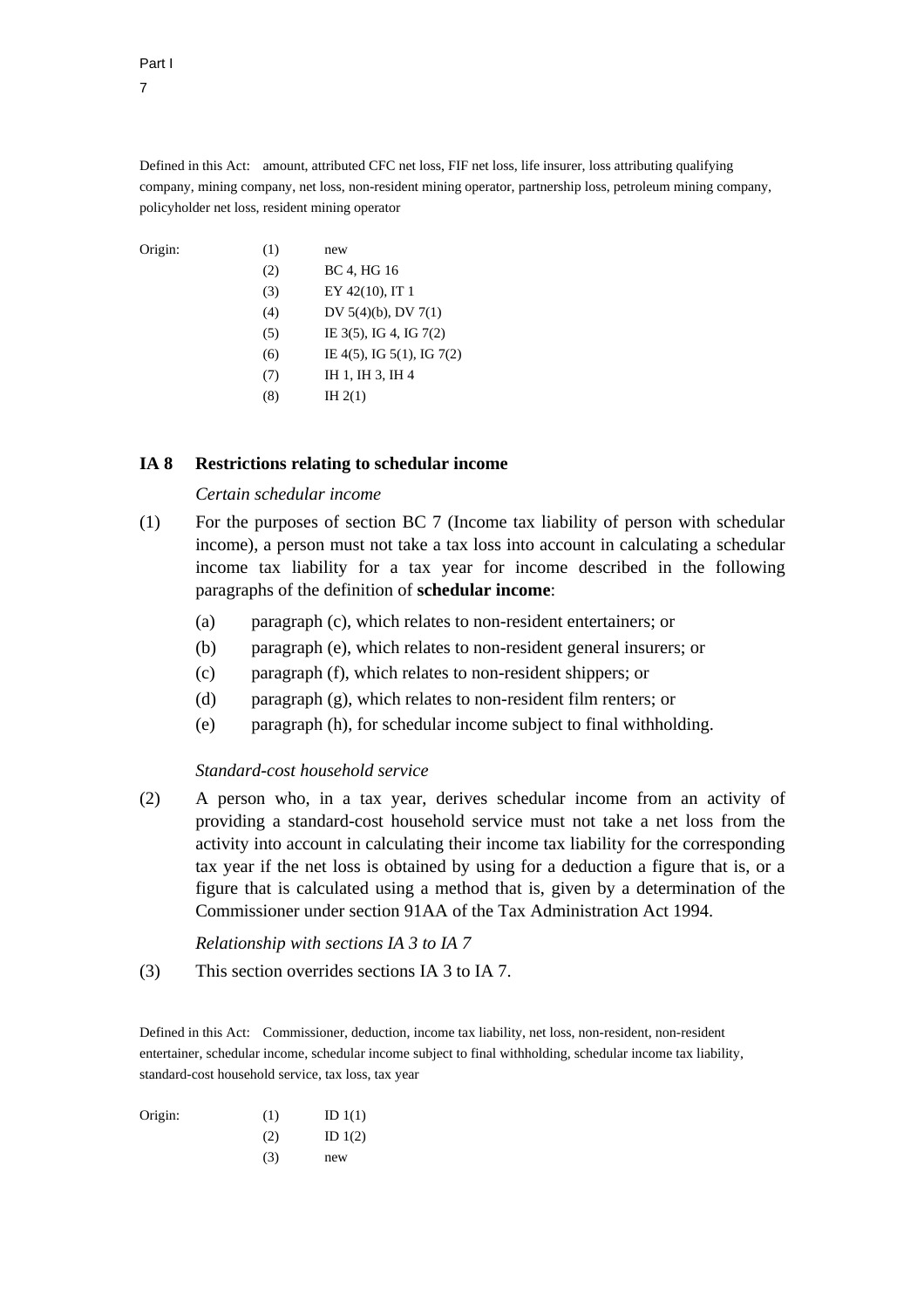# **IA 9 Ordering rules**

*Tax loss components* 

(1) Tax loss components that are included in a tax loss must be used in the order in which they arose.

*Ring-fenced tax losses* 

(2) Ring-fenced tax losses must be used in the order in which they arose.

*Losses in same tax year: consolidated groups and amalgamated companies* 

(3) For a consolidated group or on the amalgamation of companies, tax loss components that the group or the companies have for the same tax year must be used in the order decided, as applicable, by the consolidated group or the amalgamated company, who must also notify the Commissioner of the decision. Without notification, the amounts must be used on a pro rata basis.

Defined in this Act: amount, amalgamated company, amalgamation, Commissioner, company, consolidated group, loss balance, notify, ring-fenced tax loss, tax loss, tax loss component, tax year

| Origin: | (1) | IE $1(3)(b)$    |
|---------|-----|-----------------|
|         | (2) | IE $1(3)(b)$    |
|         | (3) | IF 5, IG $6(5)$ |

### **IA 10 Amended assessments**

*When this section applies* 

(1) This section applies if, in a tax year, the Commissioner amends under section 113 of the Tax Administration Act 1994 a person's assessment for an earlier tax year and the amendment adjusts the amount of a tax loss component or a ring-fenced tax loss for the earlier tax year.

Part I 8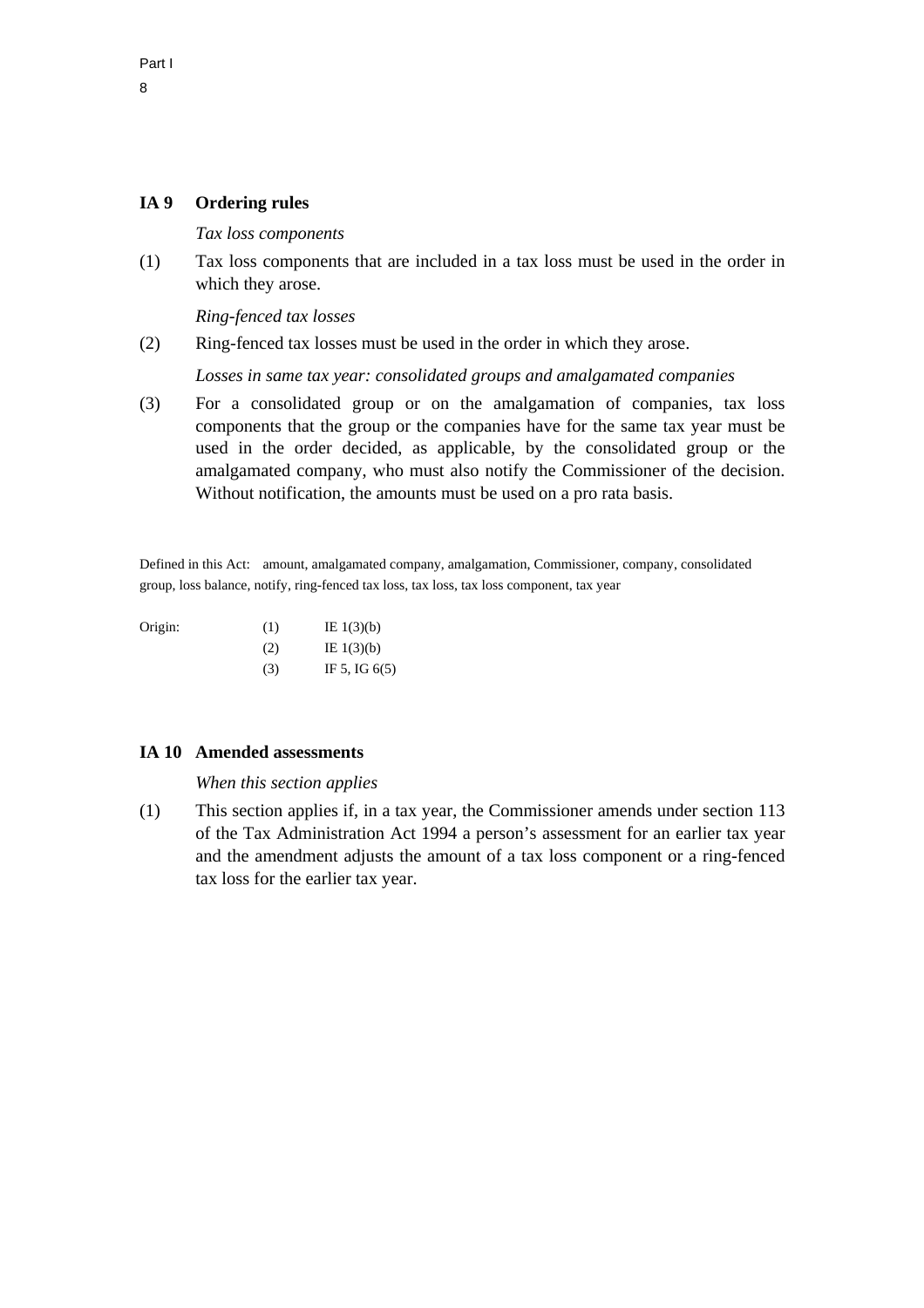### *Reduction*

(2) If the amount is reduced in the adjustment, the person must reduce their loss balance or ring-fenced tax loss for the earlier tax year by the amount of the adjustment. If the loss balance or ring-fenced tax loss has been used in earlier tax years, they must similarly apply the reduction to the use of the loss balance or ring-fenced tax loss.

# *Increase*

(3) If the amount is increased in the adjustment, the person must add an amount to their loss balance or ring-fenced tax loss for the earlier tax year.

Defined in this Act: amount, assessment, Commissioner, loss balance, net loss, ring-fenced tax loss, tax loss, tax year

| Origin: | (1) | new |
|---------|-----|-----|
|         | (2) | new |
|         | (3) | new |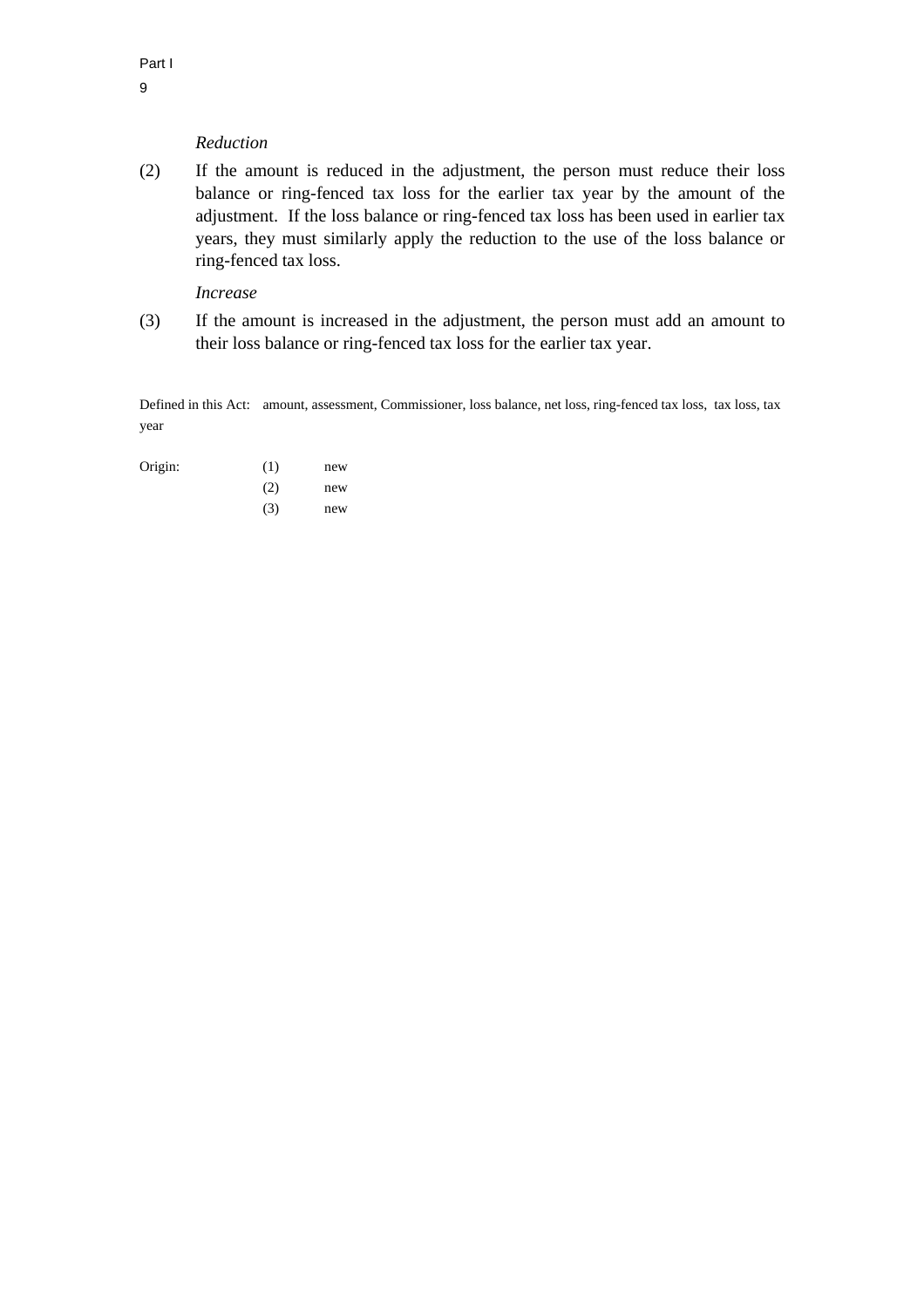# **Subpart IC — Grouping tax losses**

### *Introductory provisions*

### **IC 1 Company A making tax loss available to company B**

 *When this subpart applies* 

(1) This subpart applies if 1 company in a group of companies (**company A**) has a tax loss for a tax year that it makes available to another company in the group (**company B**) to subtract from its net income for the tax year.

 *Requirements for grouping tax losses* 

- (2) The amount of a tax loss that company A has for a tax year may be made available to company B to subtract from its net income for the tax year only if—
	- (a) the threshold levels in section IC 2 are met; and
	- (b) the companies meet all the requirements in section IC 5.

#### *Losing continuity or commonality in tax year*

(3) If company A or company B fail to meet 1 or both of the threshold levels referred to in subsection (2)(a), a tax loss may not be grouped unless section IP 4 or IP 5 applies.

*Link with subpart IA* 

(4) This section overrides sections IA 3 and IA 4.

Defined in this Act: amount, company, group of companies, net income, tax loss, tax year

- Origin:  $(1)$  IG 1(1) (2) IG 1(1), (3), IG 2(1), (2)(c), (e) (3) IG 1(1), IG 2(2)(c), (e)
	- (4) new

# **IC 2 Threshold levels for grouping tax losses in tax year**

*Company A: continuity of ownership* 

- (1) Company A may group a tax loss in a tax year under section IC 5 only if a group of persons holds for the income year corresponding to the tax year,—
	- (a) minimum voting interests in the income year in the company that add up to at least 49%; and
	- (b) if a market value circumstance exists for the company at any time in the income year, minimum market value interests in the income year in the company that add up to at least 49%.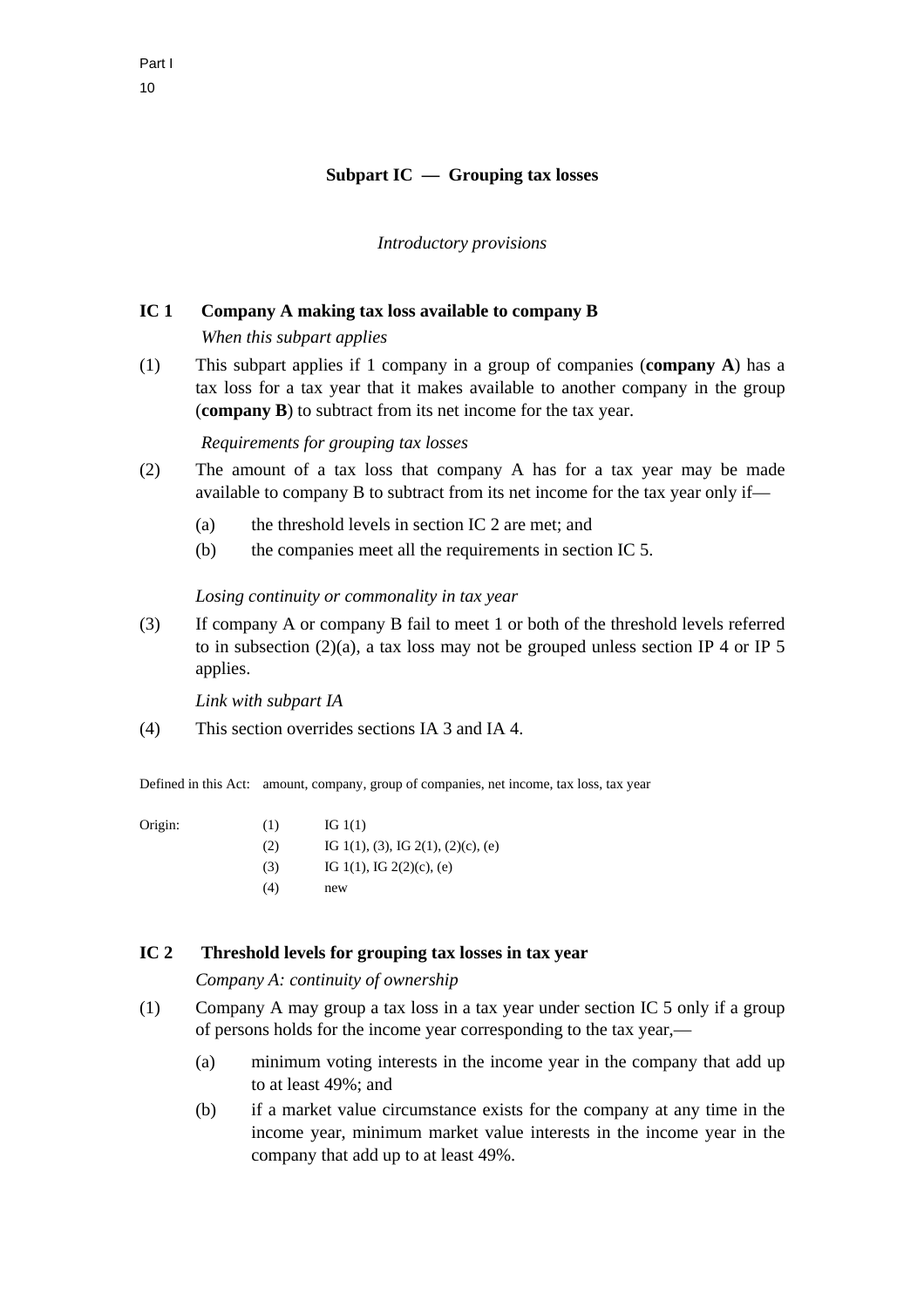### *Company A and company B: common ownership*

(2) In addition to the requirements in subsection (1), company A and company B must have the required common ownership under section IC 3 or IC 4, as applicable, for the period referred to in section IC 6.

*Minimum interests* 

(3) In subsection  $(1)$ ,—

**minimum market value interest**, for a person and a period, means the lowest market value interest they have in the company during the relevant period **minimum voting interest**, for a person and a period, means the lowest voting interest they have in the company during the relevant period.

### *Part years: relationship with subpart IP*

- (4) Subpart IP applies in a tax year that is part of the commonality period if the following requirements are met for the relevant part-year:
	- (a) continuity of ownership in company A under subsection (1); and
	- (b) common ownership of company A and company B under subsection (2).

Defined in this Act: company, group of companies, group of persons, income year, minimum market value interest, minimum voting interest, tax loss, tax year

| Origin: | (1) | IG 1(1), (3), IG 2(1), (2)(c), (e) |
|---------|-----|------------------------------------|
|         |     |                                    |

- (2) IG 1(1), (3), IG 2(1), (2)(c), (e)  $IG 2(1)$
- (4) new

# **IC 3 Common ownership: group of companies**

### *Meaning*

- (1) A **group of companies** means 2 or more companies in relation to which a group of persons holds—
	- (a) common voting interests that add up to at least 66%; and
	- (b) if a market value circumstance exists for a company in a group of companies, common market value interests that add up to at least 66%.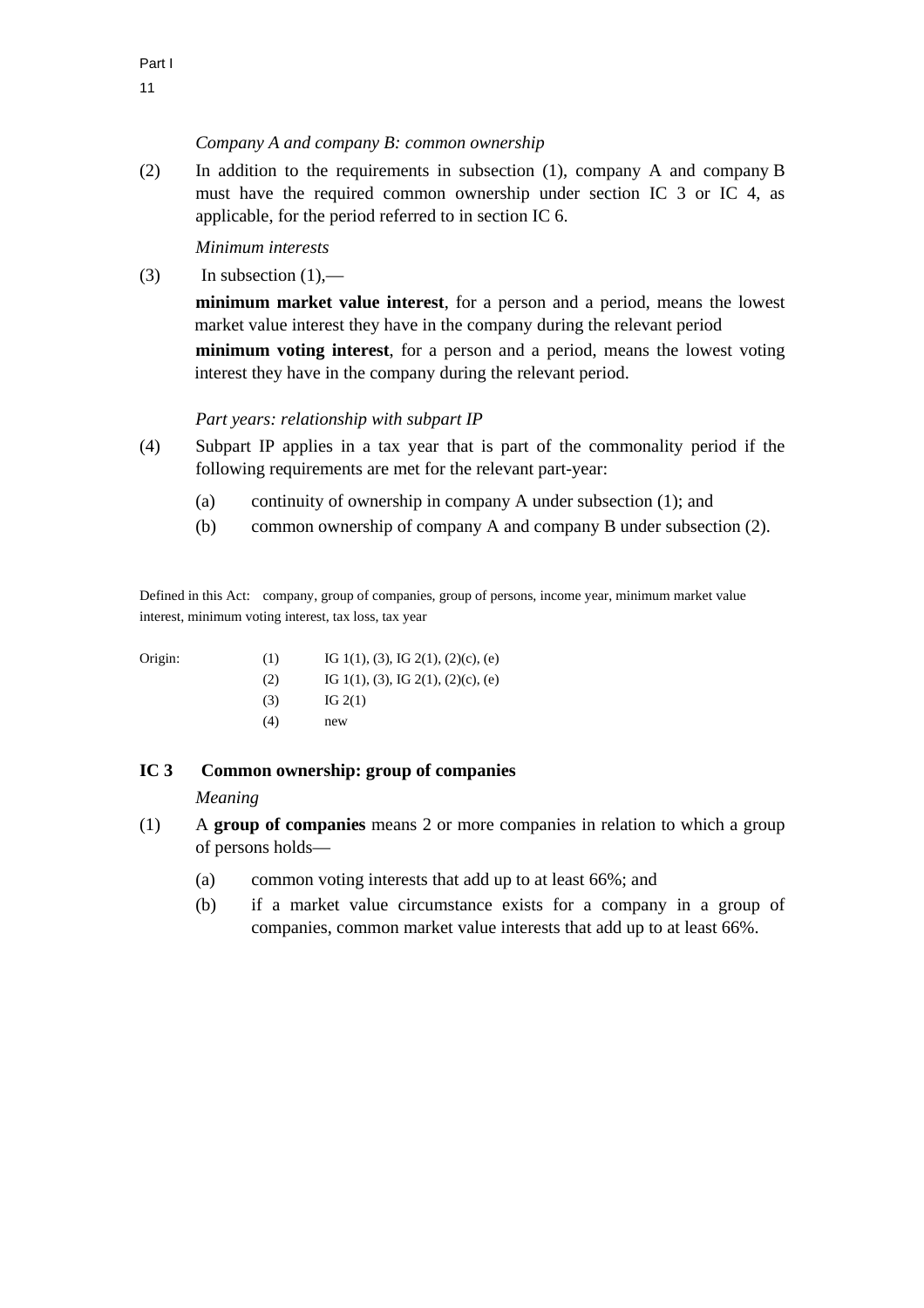# *Member at a time or for a period*

(2) A company is treated as a member of a group of companies at a particular time or for a particular period if the minimum common interests referred to in subsection (1) exists at the relevant time or is kept for the whole of the relevant period. But it is not necessary that the group of persons holding the interests stays the same for the whole of the relevant period.

### *Measuring common voting interests*

(3) In subsection  $(1)(a)$ , if the percentage interests are the same for each company, a person's common voting interest in the relevant companies at a particular time is the percentage of their voting interests under section OD 3 (Voting interests) in each of the companies at that time. If the percentage interests in the companies differ, the percentage that counts is the lowest percentage voting interest in each of the companies for the period.

### *Measuring common market value interests*

(4) In subsection (1)(b), if the percentage interests are the same for each company, a person's common market value interest in the relevant companies at a particular time is the percentage of their market value interests under section OD 4 (Market value interests) in each of the companies at that time. If the percentage interests in the companies differ, the percentage that counts is the lowest percentage voting interest in each of the companies for the period.

Defined in this Act: common market value interest, common voting interest, company, group of companies, group of persons, income tax, market value circumstance, voting interest

| Origin: | (1) | IG $1(2)$    |
|---------|-----|--------------|
|         | (2) | IG $1(2)$    |
|         | (3) | IG $1(5)(a)$ |
|         | (4) | IG $1(5)(b)$ |

### **IC 4 Common ownership: wholly-owned groups of companies**

*Interests held* 

- (1) A **wholly-owned group of companies** means 2 or more companies in relation to which a group of persons holds, for the relevant period,—
	- (a) voting interests that add up to 100%; and
	- (b) if a market value circumstance exists for a company in a group of companies, market value interests that add up to 100%.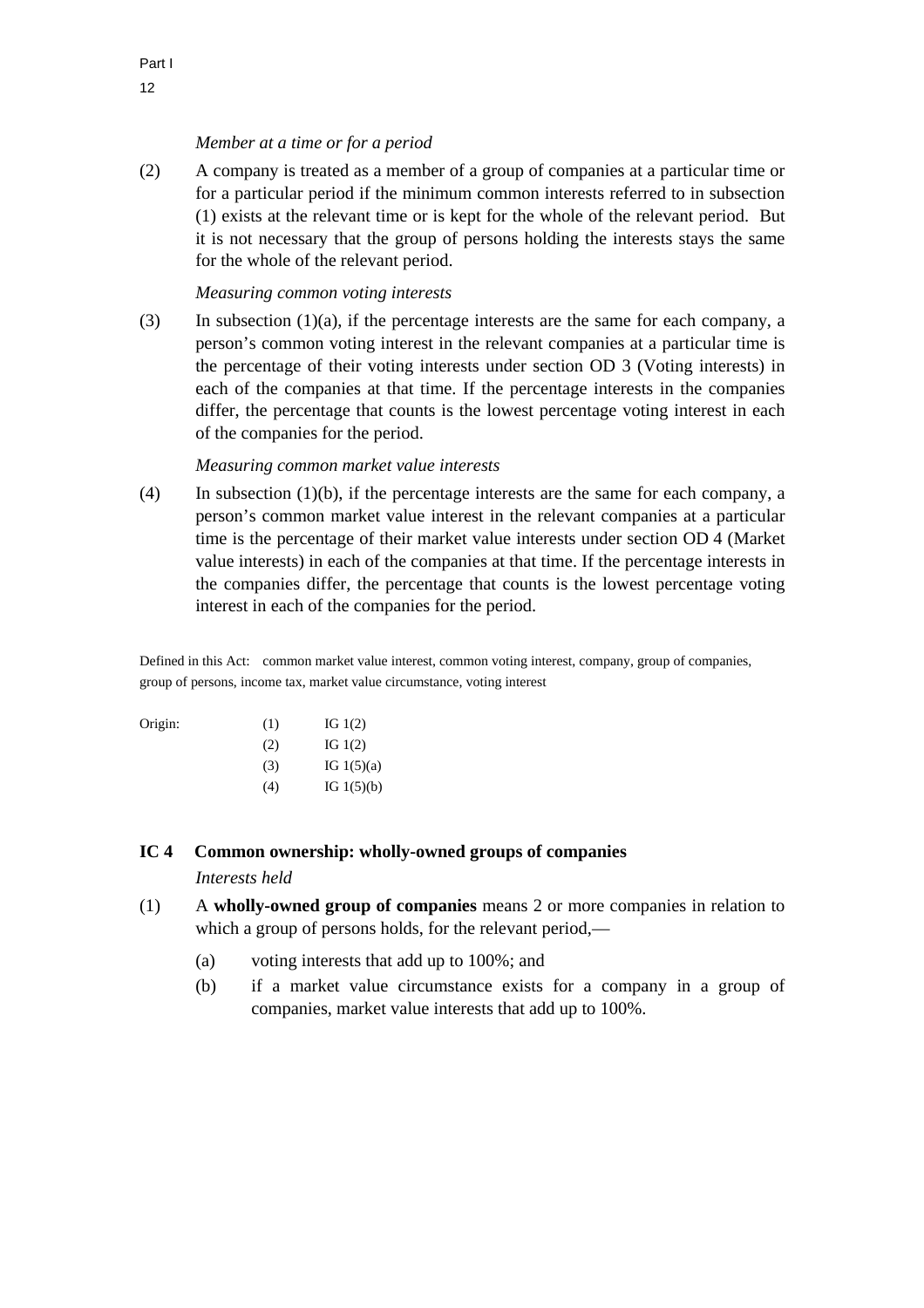### *Employees' share purchase schemes*

(2) In subsection (1), company shares held by the trustee of, or by employees or former employees of the company as a consequence of the operation of, a share purchase scheme are disregarded to the extent to which they represent voting interests in the company that add up to no more than 3%, or, as applicable, market value interests in the company that add up to no more than 3%.

Defined in this Act: company, employee, group of companies, group of persons, market value circumstance, market value interest, share, share purchase scheme, trustee, voting interest, wholly-owned group of companies

Origin:  $(1)$  IG 1(3)(a)  $I = \text{IG } 1(3)(b)$ 

*Requirements and methods* 

### **IC 5 Company B using company A's tax loss**

### *Requirements*

- (1) Company A may make a tax loss available to company B to subtract from its net income under section IA 3(2) only if—
	- (a) company A and company B have minimum common ownership for the relevant period as set out in sections IC 2(2) and IC 6; and
	- (b) company A meets the residence requirements set out in section IC 7: and
	- (c) company A has the required continuity of ownership under section IC  $2(1)$ and, if it applies, section IC  $10(2)(a)$ ; and
	- (d) the amount falls within the limits set by section IC  $8(1)$  and (2); and
	- (e) the payment and notification requirements under section IC 9 are met.

### *Method: election or subvention payment*

- (2) Having met all the requirements in subsection (1), company A may either—
	- (a) choose to make a tax loss that it has in a tax year available to company B to use in the tax year; or
	- (b) agree with company B that company B should bear the amount of company A's tax loss, or take a share in it, in return for a payment by company B to company A.

### *Amounts used in tax year*

(3) Company B must subtract the amount of the tax loss referred to in subsection (2) from its net income for the tax year in which company A makes the amount available or receives the payment.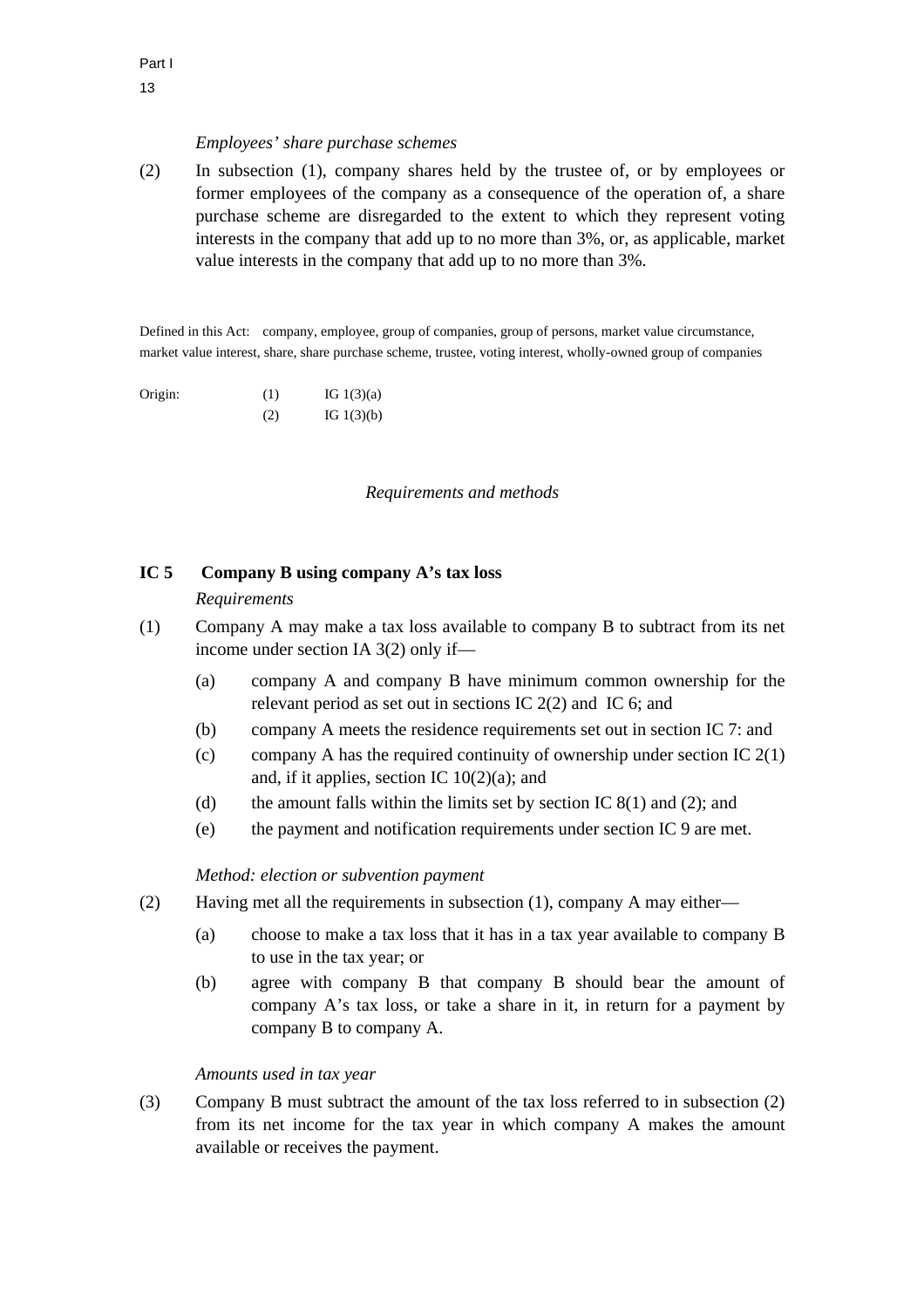### *Decision to subtract amount*

(4) If company A chooses to make the amount available to company B under subsection (2)(a), that decision cannot later be changed.

*Nature of payment* 

(5) To the extent to which an amount of tax loss is subtracted from net income, a payment from company B to company A under subsection (2)(b) is not a dividend.

*Part-year tax losses* 

(6) Sections IP 4 and IP 5 modify this section for part-year calculations.

*Tax years between 1981-82 and 1991-92* 

(7) Section IZ 7 modifies the requirements in subsection  $(1)(a)$  and (b) for a tax loss component that arises in tax years between 1981-82 and 1991-92.

Defined in this Act: company, dividend, net income, payment, tax loss, tax loss component, tax year

Origin:

| Origin: | (1) | IG $2(2)(a) - (g)$                      |
|---------|-----|-----------------------------------------|
|         | (2) | IG $2(2)(b)$                            |
|         | (3) | IG $2(2)(h)$                            |
|         | (4) | IG $2(2)$                               |
|         | (5) | IG $2(2)(i)$                            |
|         | (6) | IG $2(5)$                               |
|         | (7) | IG $2(2)(c)(iii)$ , IG $2(2)(d)(ii)(B)$ |

# **IC 6 Common ownership for period**

### *Commonality period*

(1) For the purposes of section IC 2(2), common ownership under section IC 3 or IC 4, as applicable, must exist from the start of the income year in which company A has a tax loss component that is included in the tax loss to the end of the income year in which company B subtracts the amount of the tax loss component from its net income. In this Part, this length of time is called the **commonality period**.

# *Multiple net losses*

(2) The requirement in subsection (1) applies to net losses as they arise in an income year on an individual basis.

# *When companies have different balance dates*

(3) If the balance dates of company A and company B are different, section IC 10(2)(b) applies to extend the commonality period.

*Relationship with section IZ 7* 

(4) Section IZ  $7(1)$  overrides this section.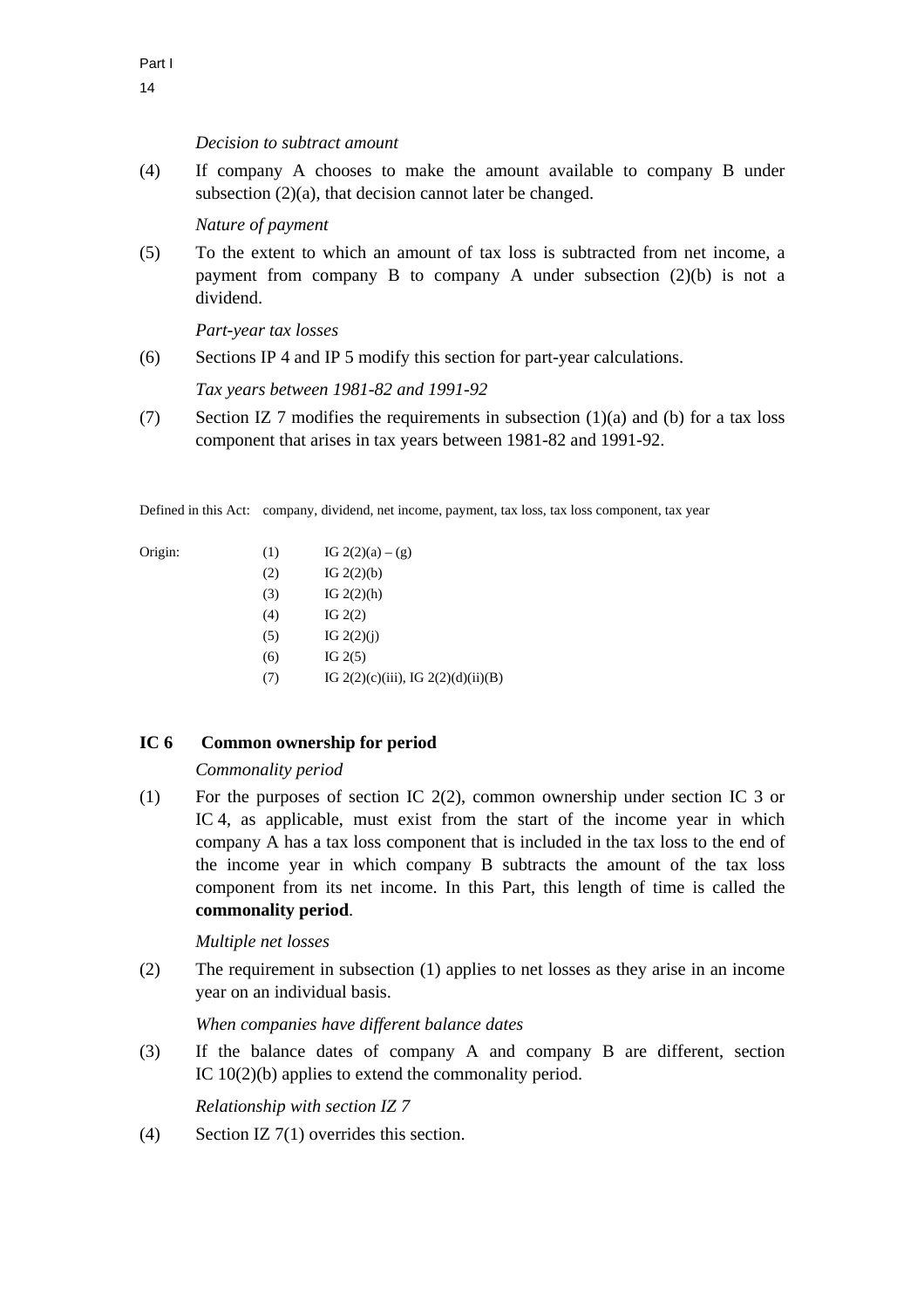Defined in this Act: balance date, commonality period, company, income year, loss balance, net income, tax loss

- Origin: (1) IG 1(1), (2), IG 2(2)(c)(ii)  $IG 2(2)(c), (d)$ 
	- (3) IG  $2(2)(c)(iii)$ ,  $(4)(d)(ii)$ ,  $(5)(c)(ii)$
- $(4)$  new

# **IC 7 Residence of company A**

*Incorporation or carrying on business* 

- (1) Company A, for the commonality period, must be either—
	- (a) incorporated in New Zealand; or
	- (b) carrying on a business in New Zealand through a fixed establishment in New Zealand.

## *Resident in New Zealand*

- (2) In addition to the requirement in subsection (1), company A, for the commonality period, must be resident in New Zealand, and must not be—
	- (a) treated under a double tax agreement, and for the purposes of the agreement, as not resident in New Zealand; or
	- (b) liable by the law of another country or territory to income tax in that country or territory through domicile, residence, or place of incorporation.

*Relationship with section IZ 7* 

(3) Section IZ 7(2) overrides this section.

Defined in this Act: business, commonality period, company, double tax agreement, fixed establishment, income tax, New Zealand, resident in New Zealand

Origin:  $(1)$  IG 2(2)(d)  $IG 2(2)(d), (11)$  $(3)$  new

# **IC 8 Limitations on amounts used**

*Amount made available* 

(1) A tax loss made available, or a payment made, under section IC 5(2) must be no more than the amount that would be company B's net income for the tax year in which it subtracts the amount of the tax loss.

### *Payment agreed*

(2) An amount that company B agrees to pay company A under section IC 5(2)(b) must be no more than the amount of company A's tax loss.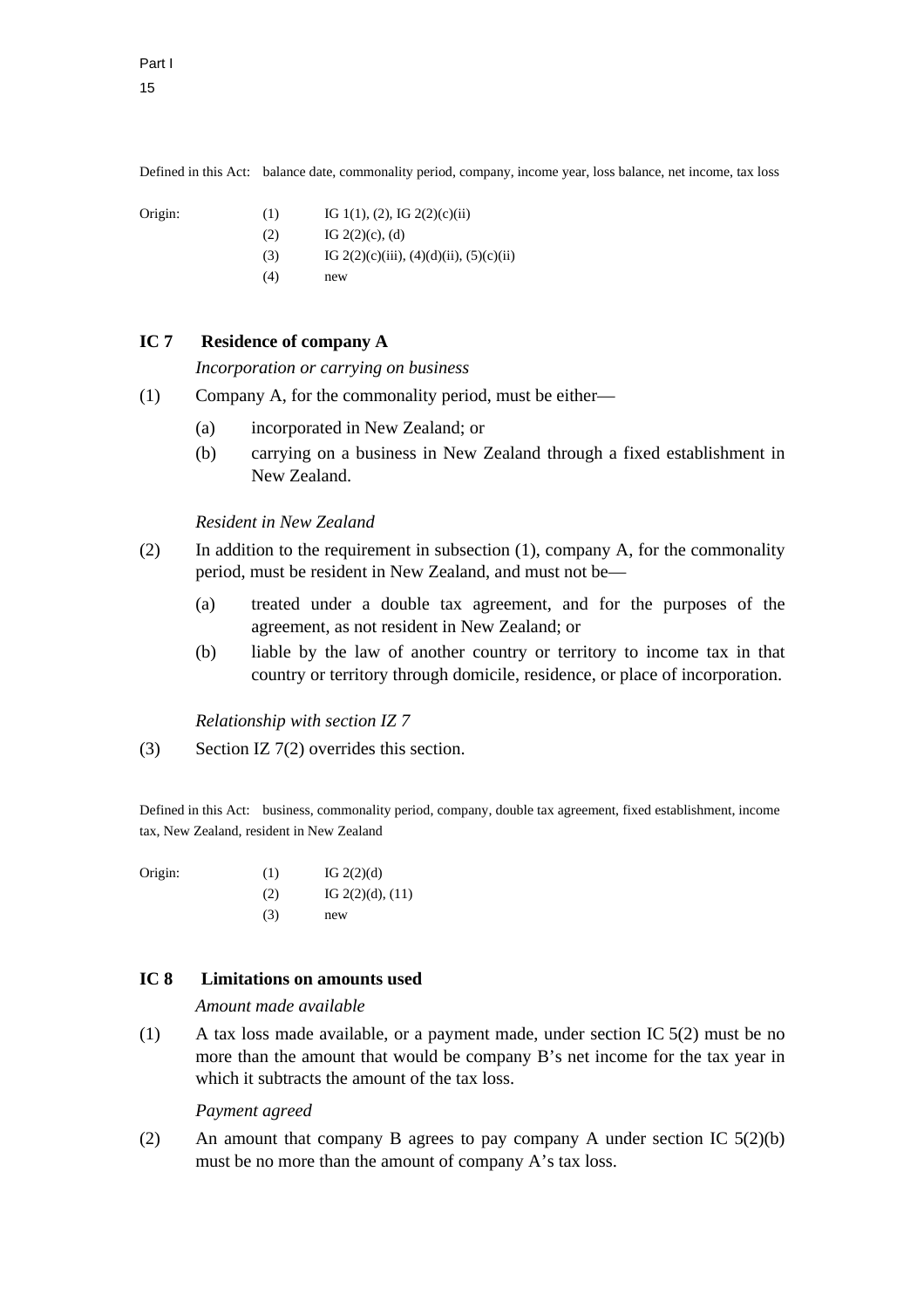### *No accounting for amount by companies*

- (3) Company A and company B must ignore this section in calculating their net incomes, but for the purposes of grouping tax losses, company B's net income is found after taking into account—
	- (a) first, its own losses; and
	- (b) secondly, a tax loss made available to company B by another company; and
	- (c) thirdly, company A's tax loss.

Defined in this Act: amount, company, net income, pay, tax loss, tax year

| Origin: | (1) | IG $2(2)(f)$         |
|---------|-----|----------------------|
|         | (2) | IG $2(2)(g)$         |
|         | (3) | IG $2(2)(f)$ , $(g)$ |

# **IC 9 Date for payment and notice to Commissioner**

*Last date for payment* 

(1) A payment under section IC 5(2)(b) must be made no later than the extended return date, or by a later date if the Commissioner allows.

# *Date and method for notifying Commissioner*

(2) Company A must notify the Commissioner of the payment by the extended return date or, if applicable, the later date. The notification may be made in the company's annual return of income (IR 4).

### *Extended return date*

(3) In subsection (1), **extended return date** means the 31 March that, for company A and the tax year in which the amount of the tax loss is subtracted, is the latest date to which the time for providing the return of income may be extended under section 37(5) of the Tax Administration Act 1994.

Defined in this Act: Commissioner, company, extended return date, payment, return of income, tax loss, tax year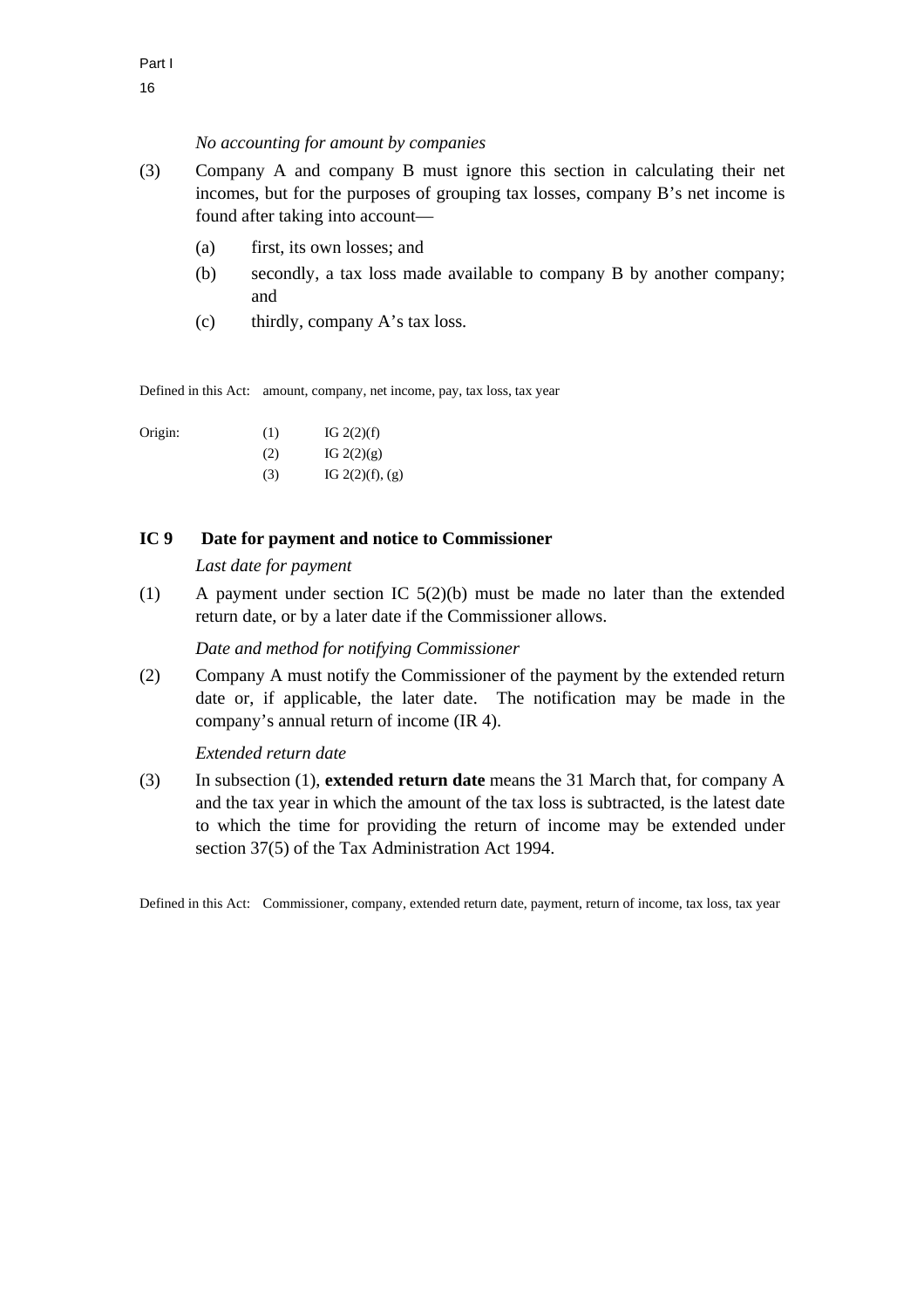17

| Origin: | (1) | IG $2(2)(g)$ , (3) |
|---------|-----|--------------------|
|         | (2) | IG $2(2)(g)$ , (3) |
|         | (3) | IG $2(2)(g)$ , (3) |

# **IC 10 When companies have different balance dates**

*When this section applies* 

(1) This section applies in a tax year when group company A and group company B do not have the same balance date.

*Continuity and common ownership extension* 

- (2) If company B's income year ends after the last day of company A's income year, for section IC 5 to apply to a tax loss in a corresponding tax year,—
	- (a) continuity of ownership in company A under section IC  $2(1)$  must extend to the end of company B's income year; and
	- (b) common ownership of company A and company B under section IC 3 or IC 4 must extend to the end of company B's income year.

*Part-year tax losses* 

(3) This section applies for part-year calculations through section IP 2(4).

Defined in this Act: balance date, company, group of companies, income year, tax loss, tax year

Origin:

| Origin: | (1) | new                |
|---------|-----|--------------------|
|         | (2) | IG $2(2)(c)$ , (e) |
|         | (3) | new                |

# **IC 11 Reduction of amounts used by group companies**

*When this section applies* 

- (1) This section applies in a tax year if—
	- (a) group company A has a tax loss for the tax year that is made available to, and subtracted by, more than 1 company in the group of companies; and
	- (b) the Commissioner determines under section 113 of the Tax Administration Act 1994 that the actual total tax loss for the tax year is less than the sum of the amounts subtracted by the group companies, and notifies company A.

# *Reduced amounts*

(2) The relevant companies must reduce the amounts they subtracted either in the way company A allocates under subsection (3) or, if no allocation is made, proportionately under subsection (4).

# *Company A's allocation*

(3) Company A may choose how the amount by which the total must be reduced is allocated between or among the companies. But if company A allocates an

Part I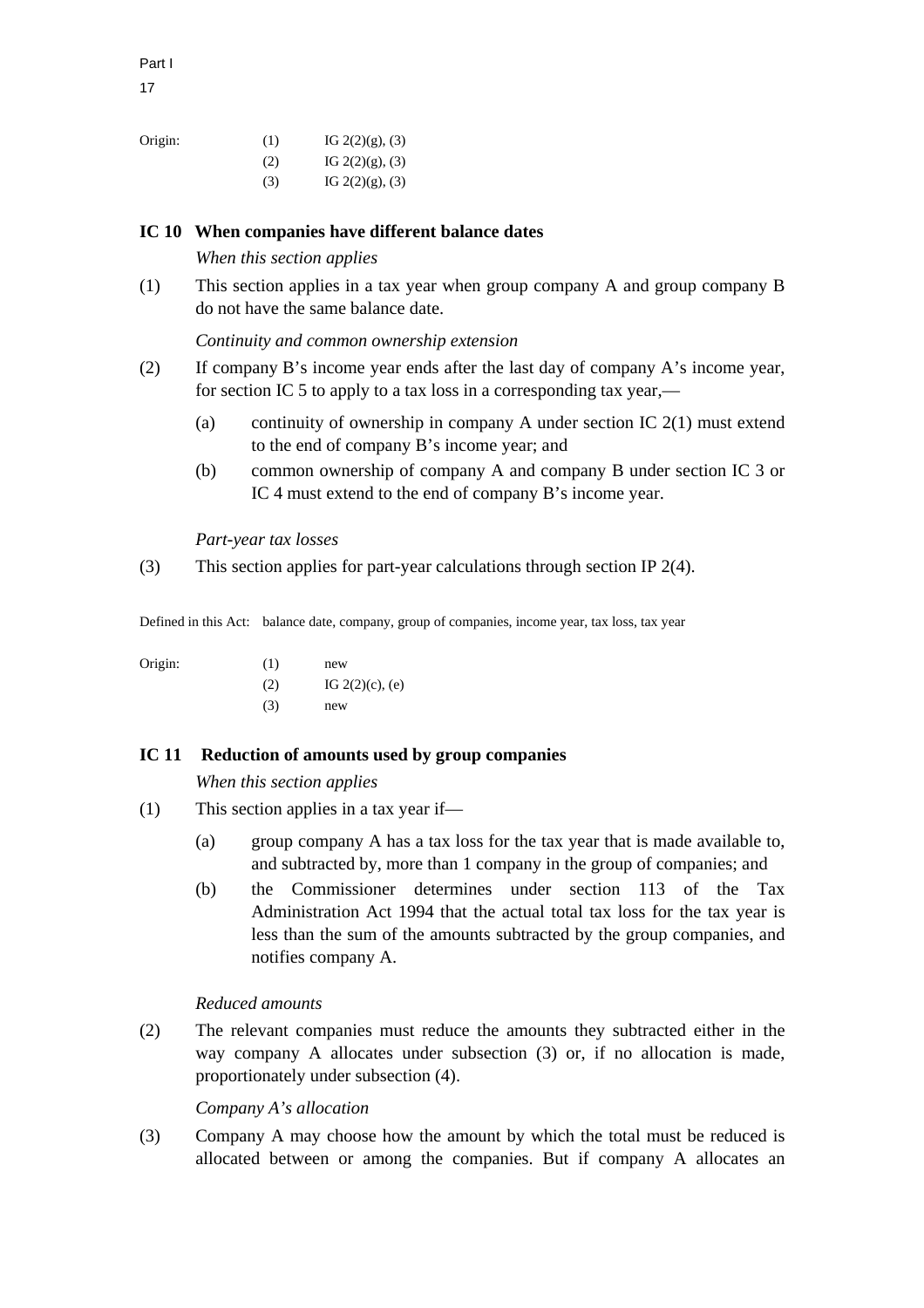amount to a company that is no longer a member of the group at the time of the allocation, and the amount is more than a proportionate amount, the allocation is disregarded. Subsection (6) sets out the notice requirements for this subsection.

#### *Proportionate amounts*

(4) If company A does not allocate the amounts by which the total must be reduced, the sum of the amounts subtracted by the group companies is reduced in the same proportion as that by which the total amount was reduced in determining the actual total tax loss.

*Subvention payment* 

(5) If the reduction results in a payment under section IC  $5(2)(b)$  being treated as a dividend, the dividend is reduced to the extent to which the payment is repaid by company A within the notification period referred to in subsection (6).

#### *Notifying the Commissioner*

(6) For the purposes of subsections (3) and (5), company A must notify the Commissioner of the allocation within 6 months after the date on which the Commissioner notifies company A that the reduction is required. However, the Commissioner may agree to extend this notification period.

Defined in this Act: company, dividend, group of companies, notify, tax loss, tax year

| Origin: | (1) | IG $2(7)$          |
|---------|-----|--------------------|
|         | (2) | IG $2(7)(c)$ , (d) |
|         | (3) | IG $2(7)(c)$       |
|         | (4) | IG $2(7)(d)$       |
|         | (5) | IG $2(7)$          |
|         | (6) | IG $2(7)(c)$       |

# **IC 12 Bad debts or decline in value of shares**

*When this section applies* 

- (1) This section applies to group companies in the tax year of deduction and in later tax years if—
	- (a) a company other than company A in the group of companies has a deduction under section DB 23 (Bad debts) for a bad debt or a decline in the value of shares; and
	- (b) the amount of the debt or the payment for the subscription of the shares has been taken into account in calculating company A's net loss for a tax year; and
	- (c) the relevant tax year in which the deduction is made is the 1993-94 tax year or a later tax year.

Origin: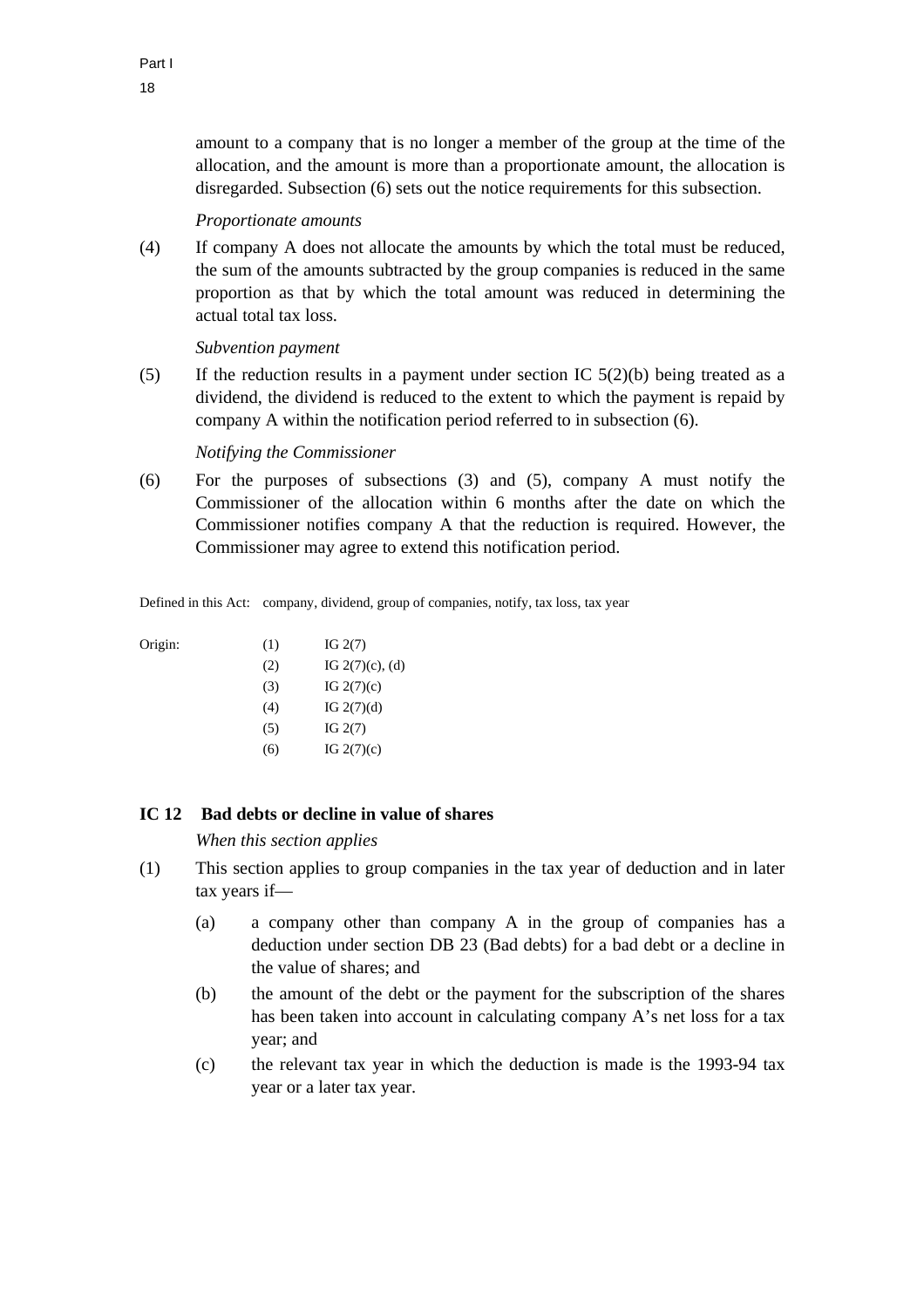#### *No addition to loss balance*

(2) The amount of the tax loss cannot be added to the loss balance, except to the extent to which the tax loss is more than the total amount of the deduction.

*Determining decline in value of shares* 

- (3) For the purposes of this section, shares are treated as declining in value if,—
	- (a) on the disposal of the shares, the amount for which they were disposed of is less than the deduction for the cost of the shares; or
	- (b) when the shares have not been disposed of, by a decline in their value calculated under subpart EB (Valuation of trading stock (including dealer's livestock) or otherwise.

Defined in this Act: company, deduction, group of companies, payment, share, tax loss, tax year

| Origin: | (1) | IG $2(6)(a)$ , (c) |
|---------|-----|--------------------|
|         | (2) | IG $2(6)$          |

(3) IG  $2(6)(b)$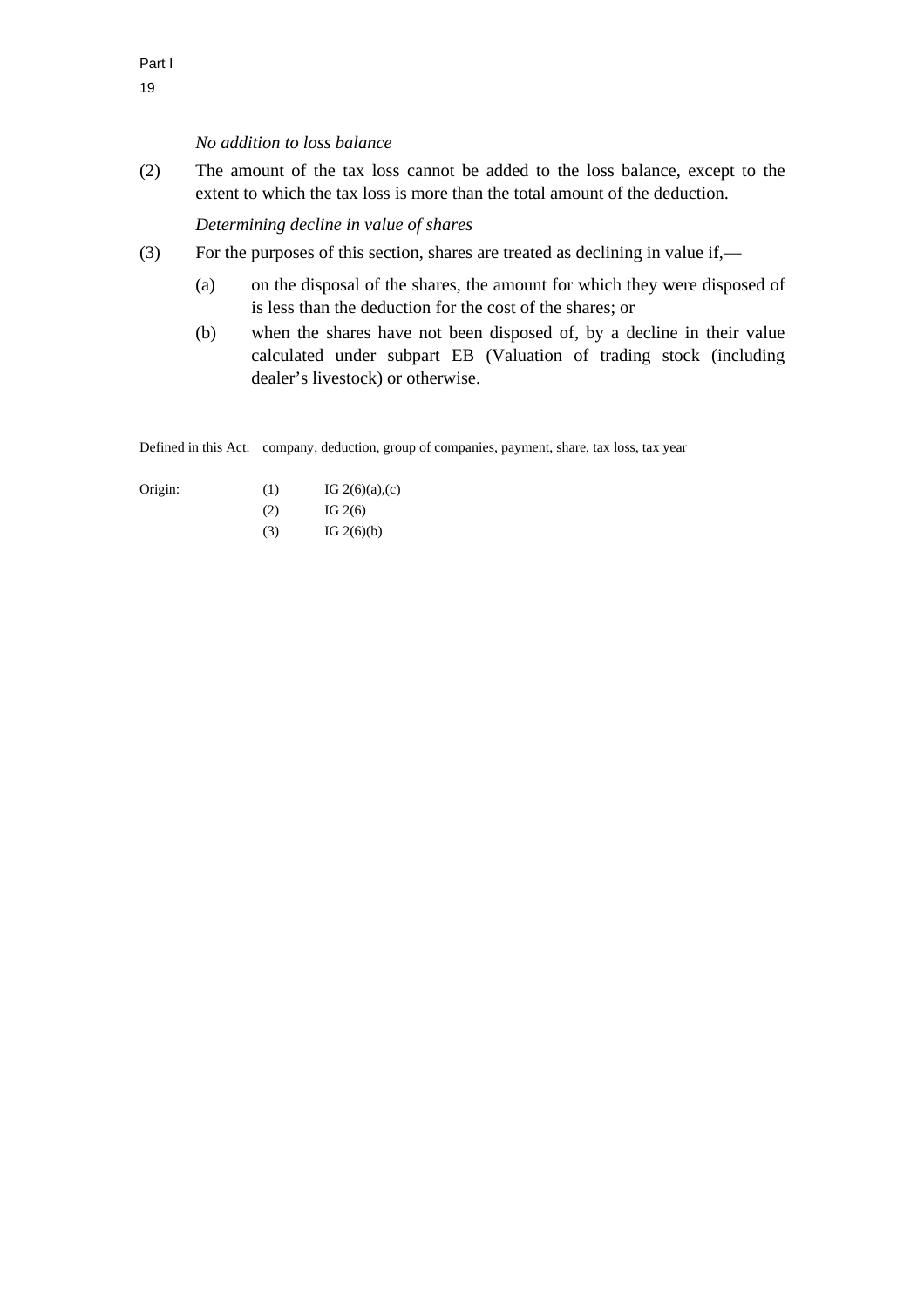# **ID 1 Treatment of tax losses by consolidated groups**

### *Group's net loss*

(1) A tax loss of a consolidated group of companies is treated as the group's tax loss, not the tax loss of any company in the group. Subparts IA and IC as modified by this subpart, apply as if the consolidated group were 1 company.

### *Ring-fenced tax losses*

(2) Nothing in this subpart applies to a consolidated group whose members are mining companies.

Defined in this Act: company, consolidated group, mining company, tax loss

| Origin | (1) | IG $6(1A)$ , $(3)$ |
|--------|-----|--------------------|
|        | (2) | IG $6(2)$          |

### **ID 2 Pre-consolidation losses: general treatment**

### *When this section applies*

(1) This section applies in a tax year when a company that meets the requirements of section IA 5 and is a member of a consolidated group has a pre-consolidation loss balance carried forward to the tax year.

### *First use*

(2) The first use of the loss balance must be by the company in making the amount of the loss balance available to the consolidated group to subtract from its net income, so far as it extends, for the tax year.

### *Second use*

- (3) If, after subsection (2) is applied, some of the loss balance remains, the company may choose to—
	- (a) subtract the remaining amount from its net income for the tax year; or
	- (b) make the remaining amount available to another consolidated group to subtract from its net income for the tax year; or
	- (c) make the remaining amount available under section IC 5.

# *Third use*

(4) If, after subsections (2) and (3) are applied, a loss balance remains, the remaining amount is carried forward to the next tax year.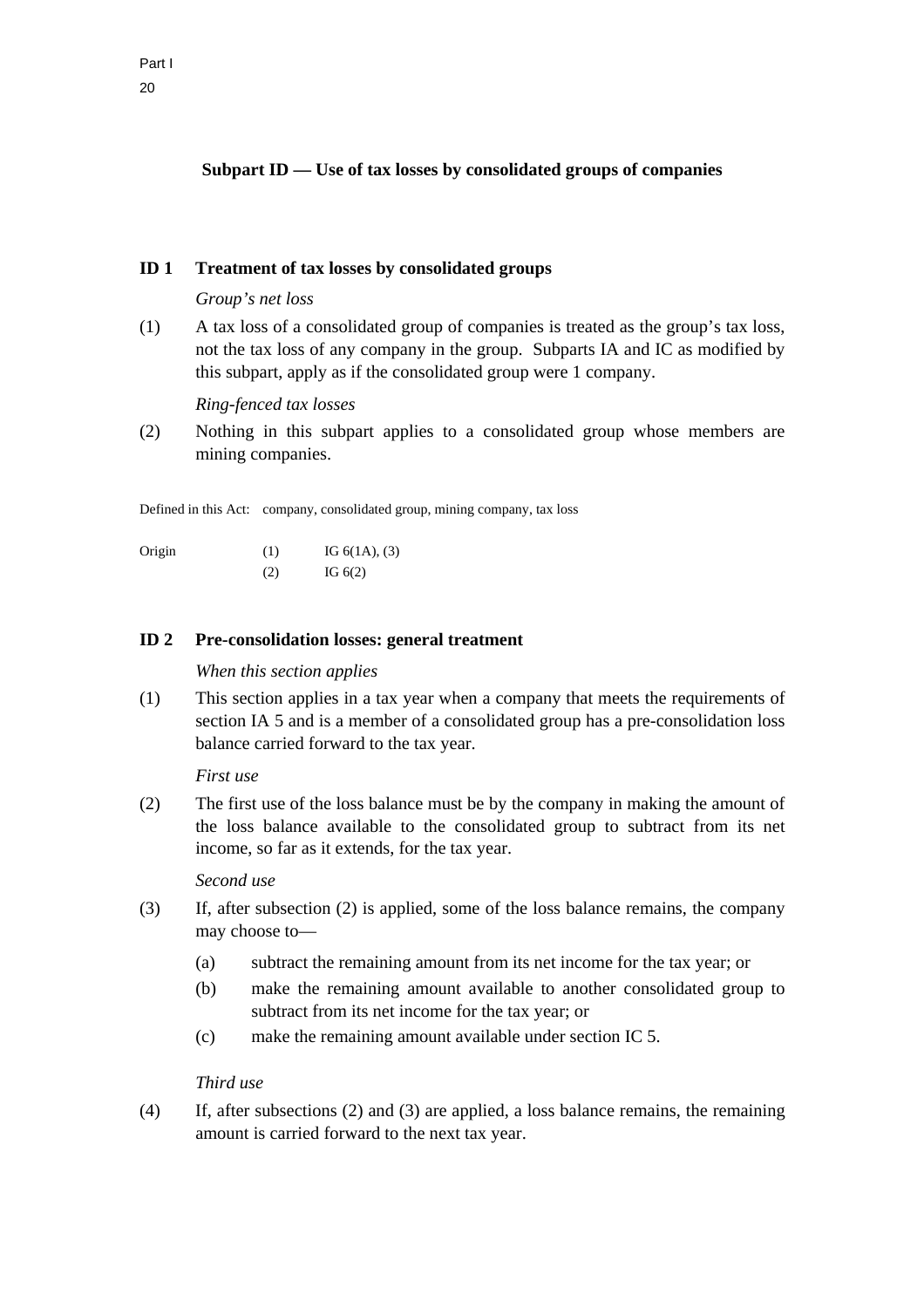*Relationship with sections IA 3, IA 4, IC 5, and provisions in this subpart* 

(5) This section overrides sections IA 3, IA 4, and IC 5. Sections ID 3 to ID 5 override this section.

Defined in this Act: amount, company, commonality period, consolidated group, net income, loss balance, tax year

| IG $6(4)(a)$      |
|-------------------|
| IG $6(4)(b)$      |
| IG $6(6)$ , $(7)$ |
|                   |
|                   |

#### **ID 3 Pre-consolidation losses: use by group companies**

*When this section applies* 

- (1) This section applies in a tax year if—
	- (a) a company (**company A**) that is a member of a consolidated group has a loss balance to which section ID 2 applies; and
	- (b) the company was, in the continuity period relating to the loss balance, a member of the same group of companies as 1 or more companies that are members of the group in the tax year in which the loss balance is used.

*Limit on amount available* 

- (2) The amount made available under section ID 2(2) to the consolidated group is limited as follows:
	- (a) if all the companies, including company A, in the consolidated group meet the requirements of section IC  $6(1)$ : the amount available is limited to the amount of the loss balance to the extent of the net income of the consolidated group for the tax year:
	- (b) if some of the companies in the consolidated group meet the requirements of section IC  $6(1)$ : the amount available is limited to the total of-
		- (i) the amount that company A could subtract from its net income for the tax year if it were not in the tax year a member of a consolidated group; and
		- (ii) the amount that could be made available under section IC 5 to the other member companies of the consolidated group in the tax year, ignoring the consolidation of the companies and presuming all steps required under section IC 5 were taken in order for the section to apply.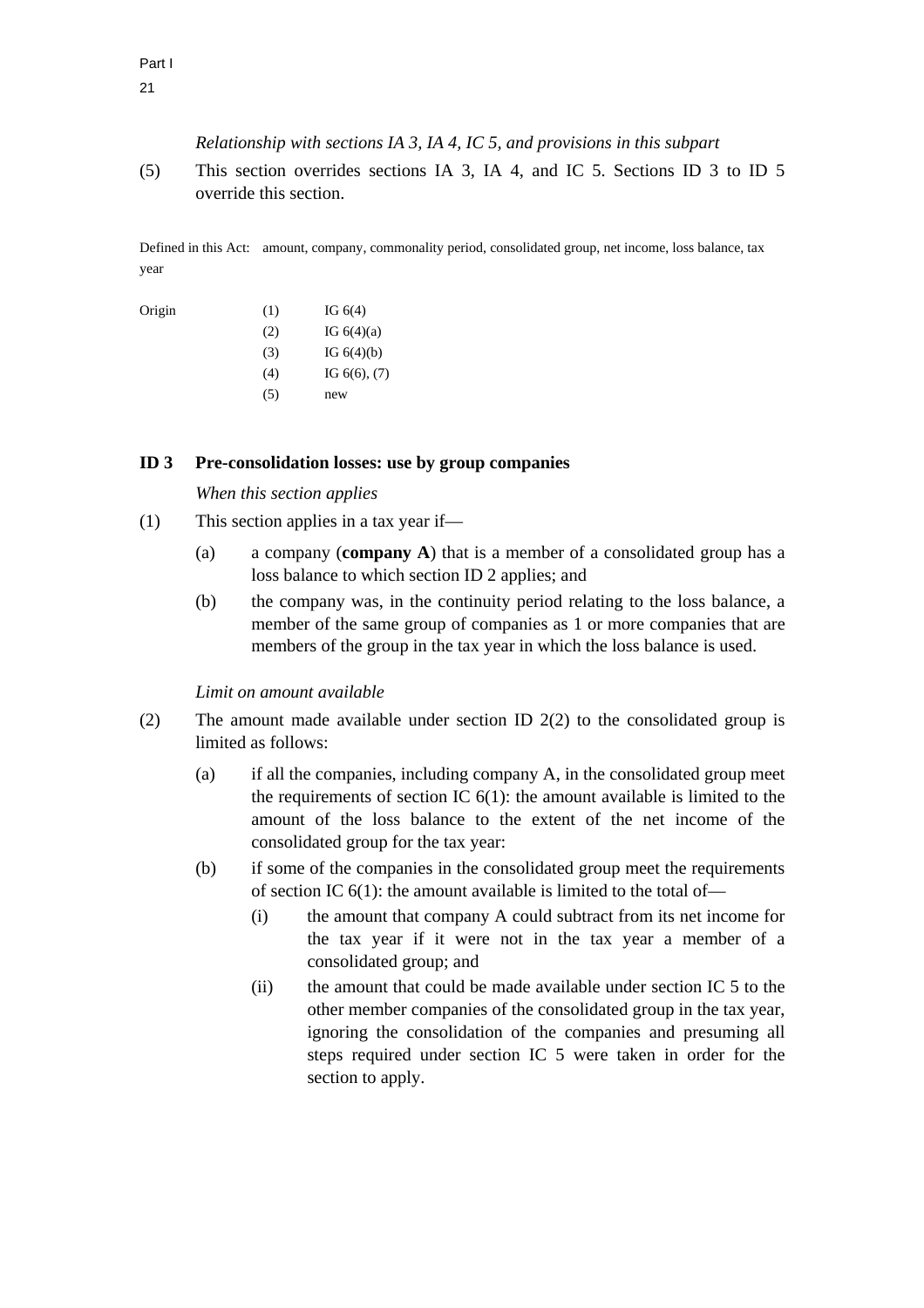### *Relationship with section HB 2*

(3) In subsection (2), the calculation of the consolidated group's net income must be made in accordance with section HB 2(1) (Taxable income to be calculated generally as if group were single company).

*Relationship with section ID 2* 

(4) This section overrides section ID 2.

Defined in this Act: amount, company, consolidated group, loss balance, loss period, net income, tax loss, tax year

Origin: (1) IG  $6(6)(a)$ , (b) (2) IG  $6(6)(c)$ , (d) (3) IG  $6(6)(c)$ , (d) (4) new

### **ID 4 Pre-consolidation losses on entry: part-year rule**

#### *When this section applies*

(1) This section applies if a company that is a member of a consolidated group has a loss balance to which section ID 2 applies when the company becomes a member of the group in a tax year.

### *Limit on amount available*

(2) The amount of the loss balance to be made available to the consolidated group under section ID 2(2) is the lesser of the amount the company establishes in a financial statement under subsection (3), or the amount calculated using the formula in subsection (4), but in either case, it may not be more than the limit set out in section ID 3(2).

# *Financial statement*

- (3) The company may establish the amount to be made available by providing the Commissioner, at the time of providing the group's return of income, with an adequate and detailed financial statement that—
	- (a) relates to the part of the tax year when the company was a member of the group; and
	- (b) discloses the amount that would be the net income attributable to the part of the tax year when the company was a member of the group, determined on a fair and reasonable basis of attribution.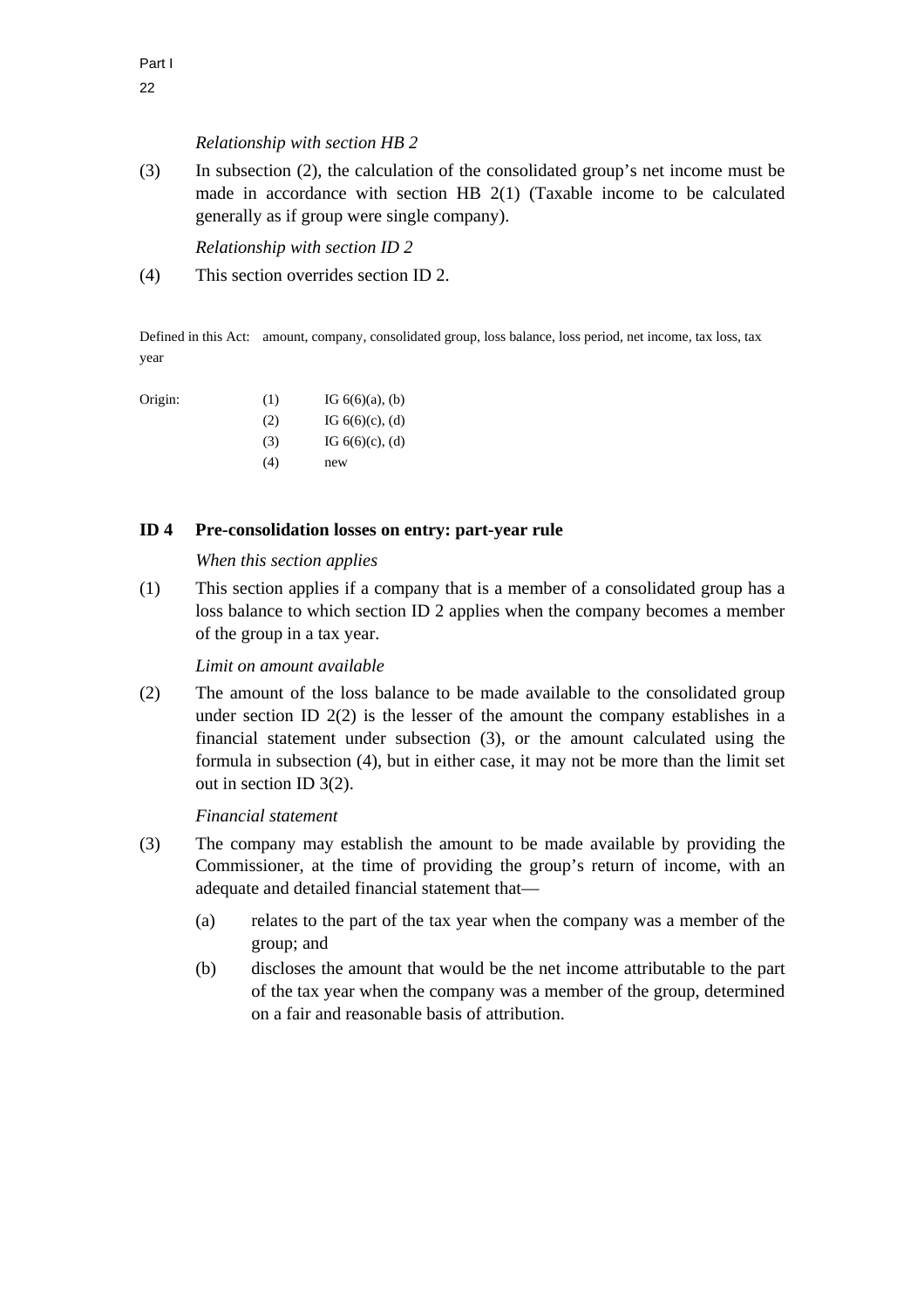### *Formula*

(4) The amount to be made available to the consolidated group under section ID 2(2) may be calculated using the formula:

unused amount *minus* (part-year net income *plus* part-year net loss).

# *Definition of items in formula*

(5) The items in the formula in subsection (4) are defined in subsections (6) to (8).

### *Unused amount*

(6) **Unused amount** means the loss balance carried forward from an earlier tax year or years that would be subtracted from the consolidated group's net income for the tax year but for section ID 3 or this section.

### *Part-year net income*

(7) **Part-year net income** means the company's net income for the part of the tax year before the company becomes a member of the consolidated group, calculated under section FD 9(2) (Part income year accounts and part tax year income allocation).

*Part-year net loss* 

(8) **Part-year net loss** means the amount of a pre-consolidation tax loss that must be subtracted under section ID 2 from the net income of another consolidated group of which the company was a member in the tax year before joining the consolidated group referred to in subsection (1).

*Relationship with section ID 2* 

(9) This section overrides section ID 2.

Defined in this Act: amount, Commissioner, company, consolidated group, financial statement, loss balance, net income, return of income, tax year

| Origin: | (1) | IG $6(7)(a)$ , (b) |
|---------|-----|--------------------|
|         | (2) | IG $6(7)(c)$ , (d) |
|         | (3) | IG $6(7)(d)$       |
|         | (4) | IG $6(7)(c)$       |
|         | (5) | IG $6(7)(c)$       |
|         | (6) | IG $6(7)(c)$       |
|         | (7) | IG $6(7)(c)$       |
|         | (8) | IG $6(7)(c)$       |
|         | (9) | new                |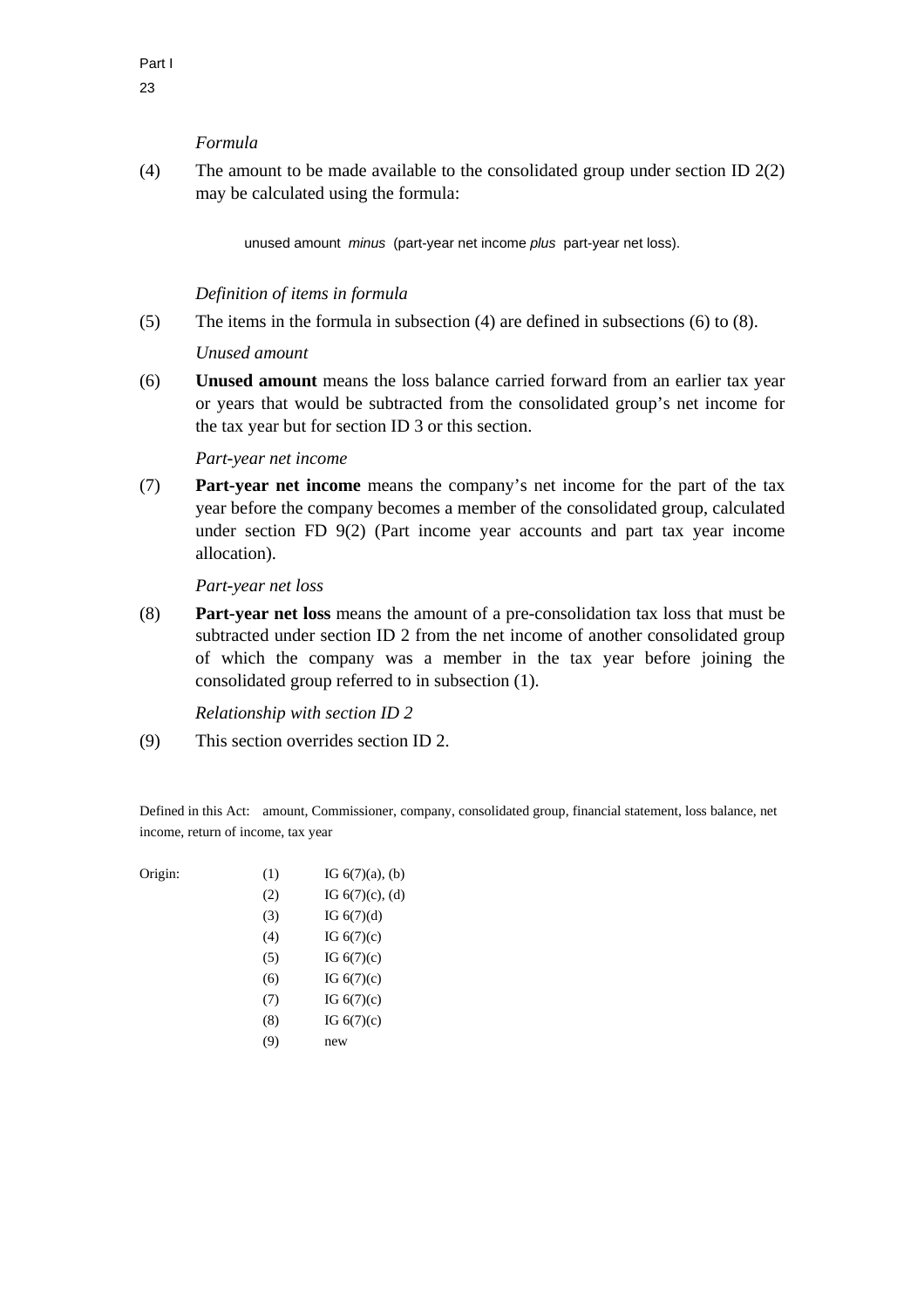# **ID 5 Pre-consolidation losses on exit: part-year rule**

*When this section applies* 

(1) This section applies if a company that is a member of a consolidated group has a loss balance to which section ID 2 applies when the company leaves the group in the tax year.

# *Amount of loss balance*

(2) In addition to the amount available under section IP 3(3) but subject to the limit in section ID 3(2), the amount of the loss balance that is carried forward must be no more than the consolidated group's net income for the relevant part of the tax year.

### *Financial statements*

(3) The consolidated group must provide the Commissioner with an adequate and detailed financial statement that discloses the amount that would be the group's net income for the relevant part of the tax year, determined on a fair and reasonable basis of attribution. The statement must be filed with the consolidated group's return of income for the tax year.

### *Continuity requirements*

(4) For the purposes of this section, the company must meet the threshold level in section IC 2(1) for the relevant part of the tax year.

*Relationship with section ID 2* 

(5) This section overrides section ID 2.

Defined in this Act: amount, Commissioner, company, consolidated group, financial statement, loss balance, tax loss, tax year

- Origin (1) IG  $6(8)(a)$ , (b)
	- $(2)$  IG  $6(8)$
	- (3) IG  $6(8)(d)$
	- (4) IG  $6(8)(c)$
	- (5) new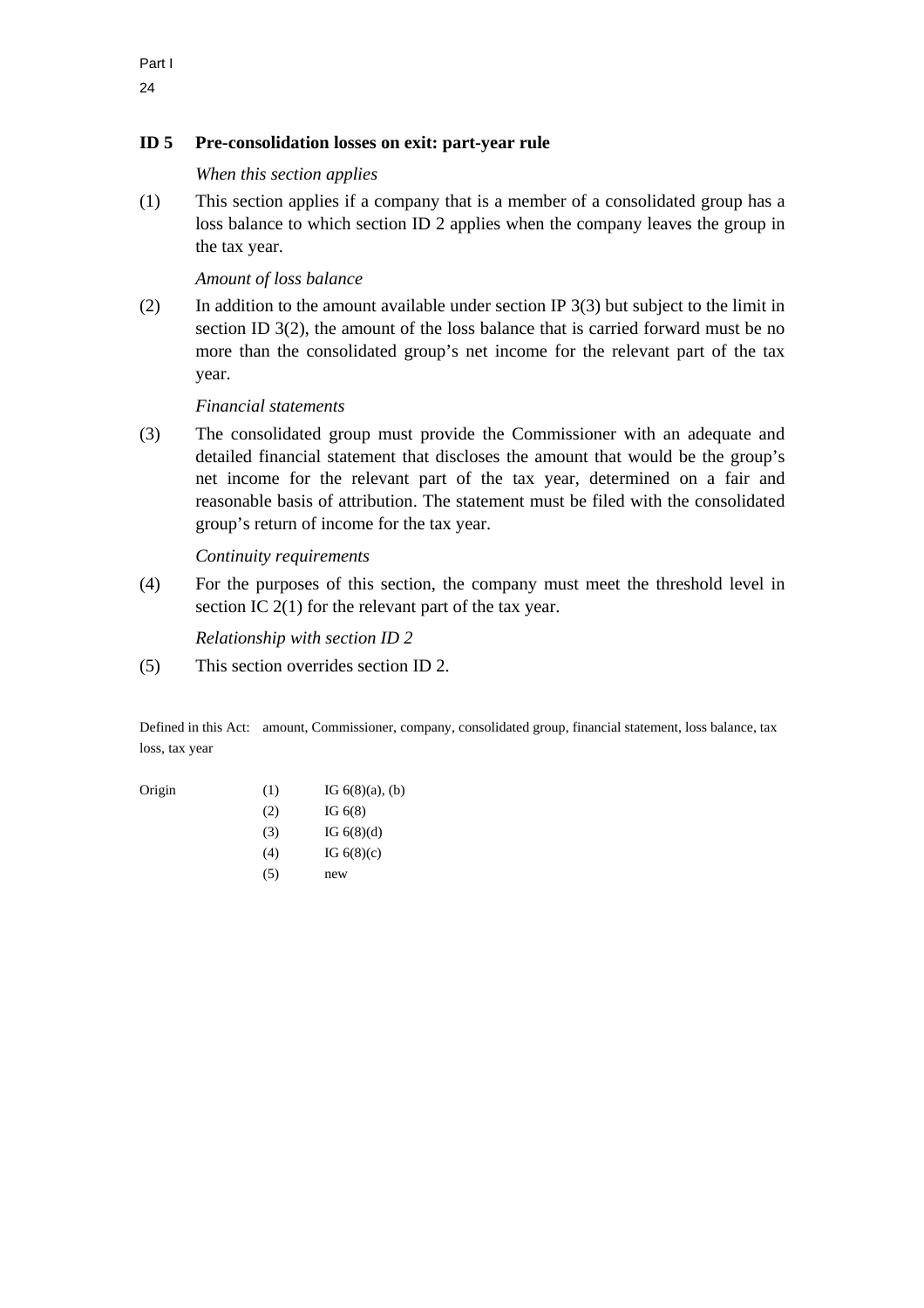# **Subpart IE — Treatment of tax losses on amalgamation of companies**

# **IE 1 When this subpart applies**

This subpart applies if, in an amalgamation,—

- (a) either the amalgamating company or the amalgamated company has, before the date of the amalgamation, a tax loss component or ring-fenced amount:
- (b) a company in a group of companies has a tax loss for the tax year of amalgamation that may be made available to the amalgamated company to subtract from its net income for the tax year.

Defined in this Act: amalgamated company, amalgamating company, amalgamation, attributed CFC net loss, company, FIF net loss, group of companies, net income, ring-fenced amount, tax loss, tax loss component, tax year

Origin IF 4, IF 5, IF 6

### **IE 2 Treatment of tax losses by amalgamating company**

#### *When this section applies*

- (1) This section applies if an amalgamating company that meets the requirements of section IA 5 ends its existence on a qualifying amalgamation, and has a tax loss for a tax year which—
	- (a) has not, before the date of amalgamation, been used by the company; and
	- (b) could be made available and subtracted from the amalgamated company's net income for the part of the tax year that ends with the date of amalgamation.

#### *Attributing loss to amalgamated company*

(2) If the amalgamated company meets the requirements set out in section IE 5, the tax loss is attributed to the amalgamated company which may, after the date of amalgamation, subtract the amount of the tax loss from its net income for the tax year, or make it available to another company to subtract from its net income for the tax year.

#### *Other amalgamating companies*

(3) In subsection (1)(b), the amalgamated company includes a company that has amalgamated with the amalgamating company before or during the tax year in which the amount is used. The tax year referred to in that subsection means the tax year of the relevant company.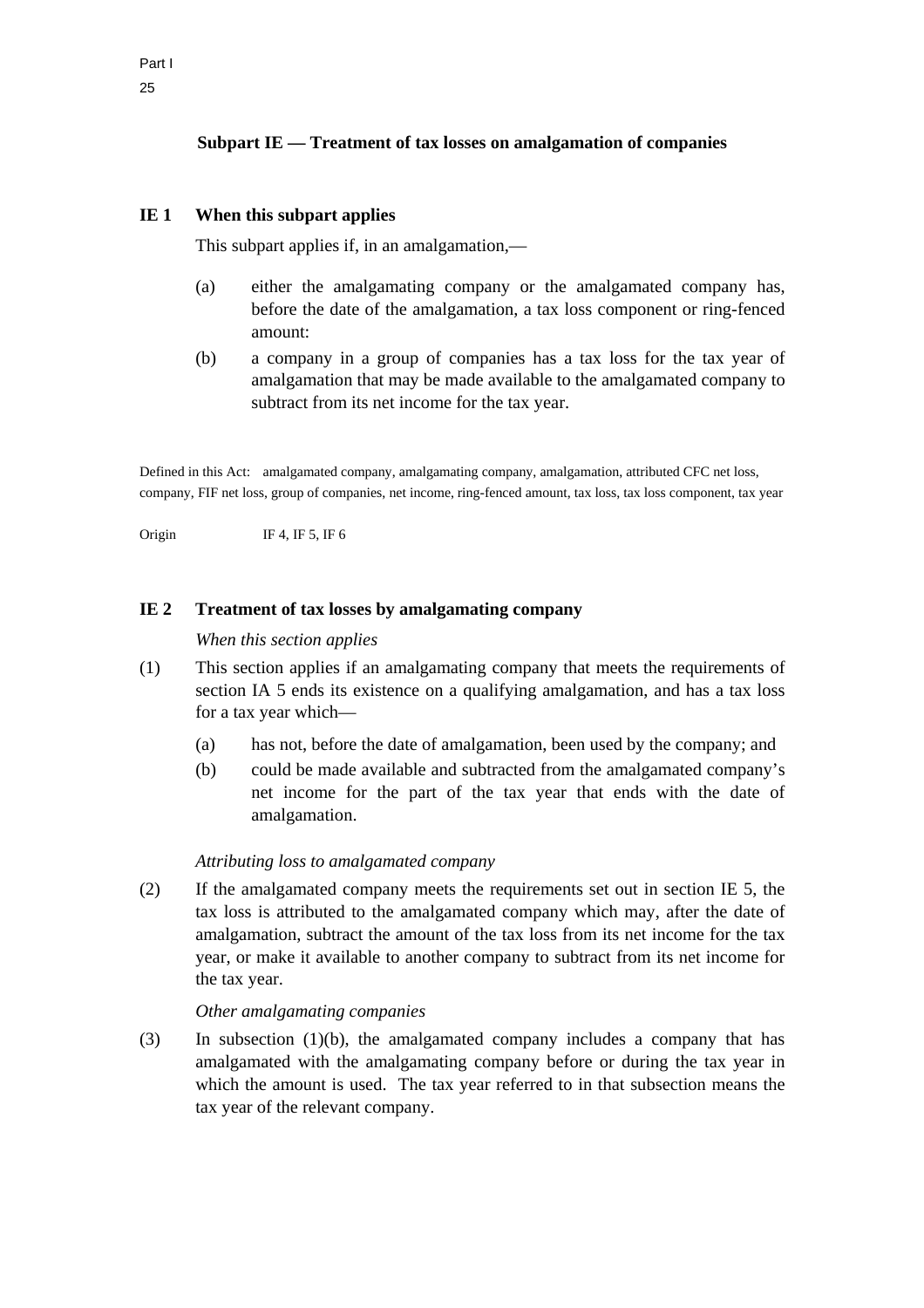#### *New company*

(4) Subsection (1)(b) does not apply if the amalgamated company is incorporated only on the amalgamation.

Defined in this Act: amalgamated company, amalgamating company, amalgamation, amount, company, net income, qualifying amalgamation, tax loss, tax year

| Origin | (1) | IF $4(a) - (c)$ |
|--------|-----|-----------------|
|        | (2) | IF 4            |
|        | (3) | IF $4(d)$       |
|        | (4) | IF $4(d)$       |
|        |     |                 |

### **IE 3 Treatment of tax losses by amalgamated company**

# *When this section applies*

- (1) This section applies if an amalgamated company that meets the requirements of section IA 5 has a loss balance carried forward to the tax year in which the amalgamation takes place, and the loss balance—
	- (a) has not, before the date of amalgamation, been used by the company; and
	- (b) could be made available under and subtracted by each amalgamating company from the net income attributable to the part of the relevant company's tax year that ends with the date of amalgamation.

#### *Carrying loss balance forward*

(2) If the requirements of sections IA 5, IC 2, and IC 5 are met, the amalgamated company's loss balance is carried forward to the tax year in which the amalgamation takes place or to a later tax year.

### *Attributed CFC net losses and FIF net losses*

(3) For the purposes of subsection  $(1)(b)$ , if the tax loss is an attributed CFC net loss or a FIF net loss, it may be made available only to a wholly-owned group of companies.

*Link with subpart IA* 

(4) This section overrides sections IA 3 and IA 4.

Defined in this Act: amalgamated company, amalgamating company, amalgamation, attributed CFC net loss, FIF net loss, loss balance, net income, tax loss, tax year, wholly-owned group of companies

| Origin | (1) | IF $6(a)$ , (b), (d) |
|--------|-----|----------------------|
|        |     |                      |

- $IF 6(c)$ 
	- (3) IF 6, IG 2, IG 4, IG 5
	- (4) new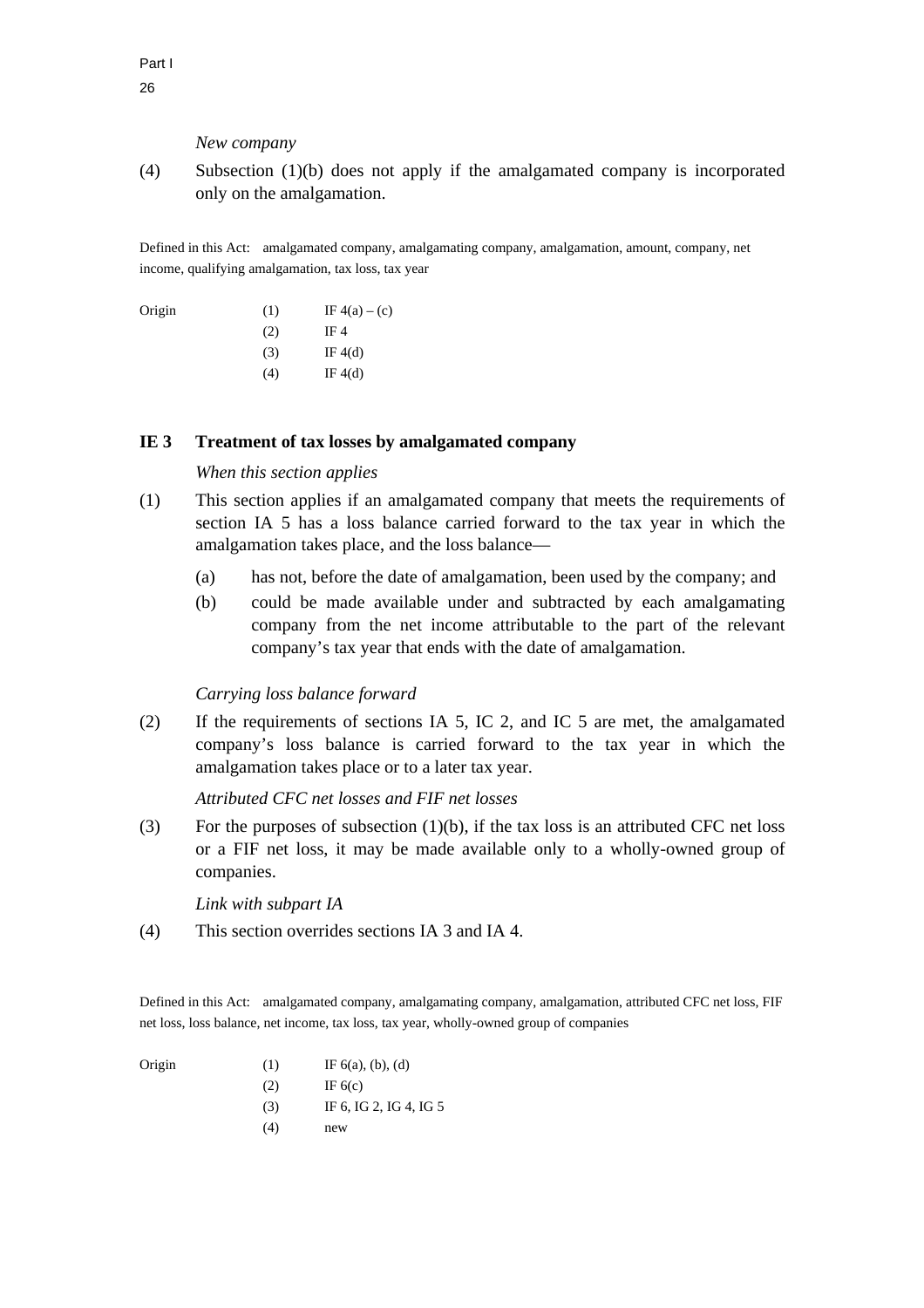# **IE 4 Group companies' treatment of tax losses on amalgamation**

*When this section applies* 

- (1) This section applies on an amalgamation if a company in a group of companies—
	- (a) meets the requirements of section IA 5; and
	- (b) has a tax loss for part of a tax year before the date of amalgamation; and
	- (c) may use the tax loss under sections IC 5, IQ 4, or IQ 5.

# *Use by amalgamated company*

(2) The amount of the tax loss may be subtracted from the net income of the amalgamated company for the tax year only if both the company and the amalgamated company (and each company that before or during the amalgamation amalgamated with the amalgamated company) meet the requirements in subparts IA, IC, and IQ that allow companies to group tax losses.

Defined in this Act: amalgamated company, amalgamation, amount, company, group of companies, net income, tax loss

Origin (1) IG 9 (2) IG 9

# **IE 5 Applying the continuity provisions when companies amalgamate**

 The provisions of this Act apply as if the amalgamated company did not exist separately before amalgamation, and was instead the amalgamating company with the same holders of shares and options over shares, each with the same number and class of shares and options over shares, as they held in the amalgamating company, to determine whether a tax loss or loss balance,—

- (a) may be used or is carried forward under sections IA 3 and IA 4:
- (b) may be subtracted from the net income of another company under sections IC 5, IQ 4, or IQ 5:
- (c) in the case of a group company, may be subtracted from the net income of the amalgamated company under sections IC 5, IQ 4, and IQ 5.

Defined in this Act: amalgamated company, amalgamating company, amalgamation, option, share, this Act

Origin IF 4, IG 8, IG 9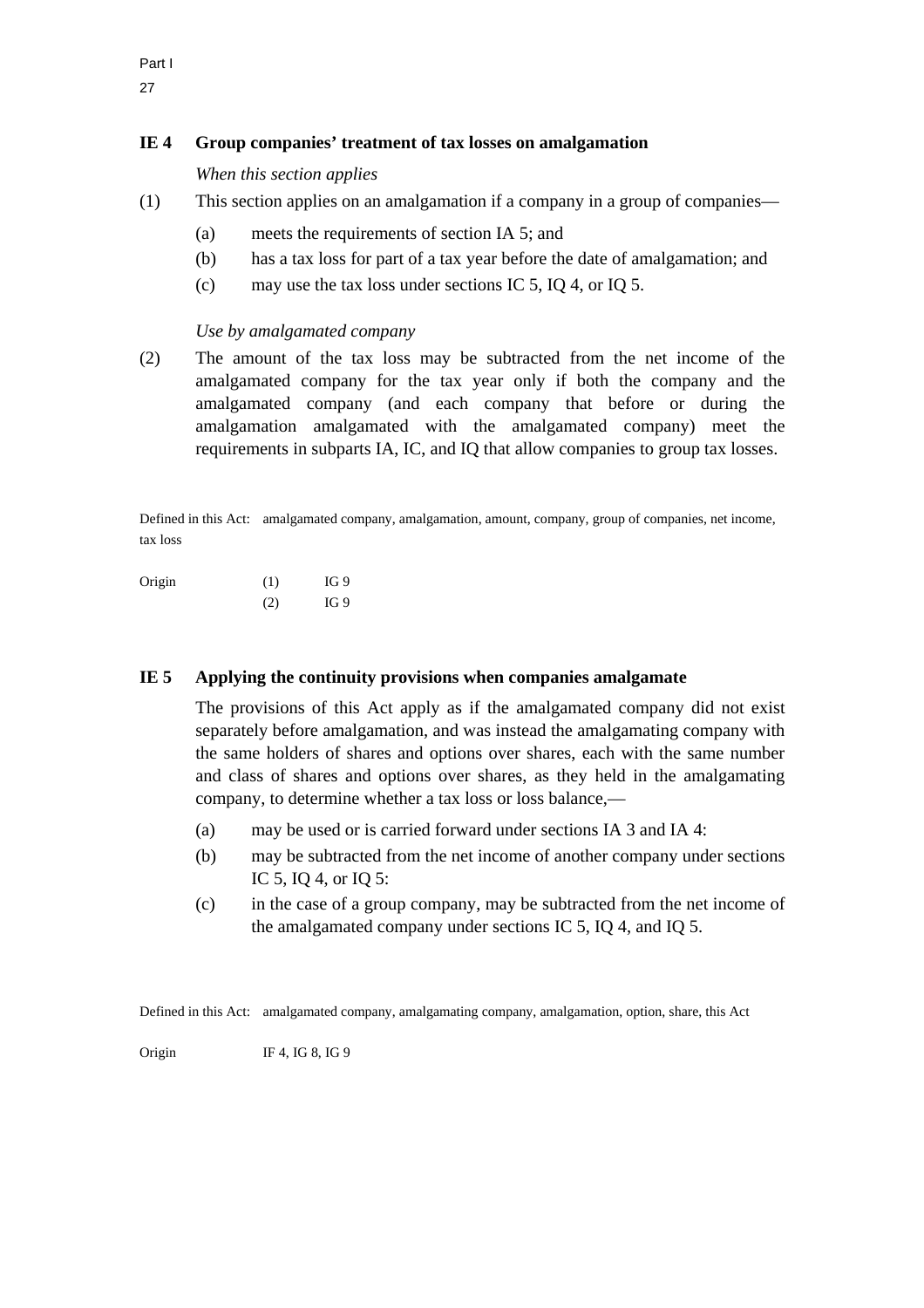# **Subpart IP — Satisfaction of requirements for part-years**

#### *Introductory provisions*

### **IP 1 When this subpart applies**

*Breaches of continuity and commonality* 

- (1) This subpart applies if either or both the following breaches occur:
	- (b) when commonality of ownership required by section IC  $5(1)(a)$  is lost during a tax year (called a **commonality breach**):
	- (a) when continuity of ownership required by section IA  $5(1)(c)$  is broken during a tax year (called a **continuity breach**).

### *Relationship with subparts IA and IC: part-year calculations*

- (2) Generally, the effect of this subpart is that the general rules for the treatment of tax losses in subparts IA and IC apply, as modified or overridden by the provisions of this subpart, to—
	- (a) a part-year tax loss as if it were a tax loss for a tax year:
	- (b) part-year net income as if it were net income for a tax year:
	- (c) the common span as if the period of time were a tax year.

Defined in this Act: common span, net income, tax loss, tax year

Origin:  $(1)$  IG 2(4) (2) IG 2(4)(e), (f), IG 2(5)(e), (f)

### **IP 2 Group companies' common span**

### *Common span*

(1) In this subpart, the corresponding parts of company A's income year and company B's income year when the requirements of commonality of ownership under section IC 5(1)(a) are met is called the **common span**.

*Common span when balance dates differ* 

(2) If the income years of company A and company B do not end on the same date, the common span is that part of company B's income year or income years in which the requirements of commonality are met.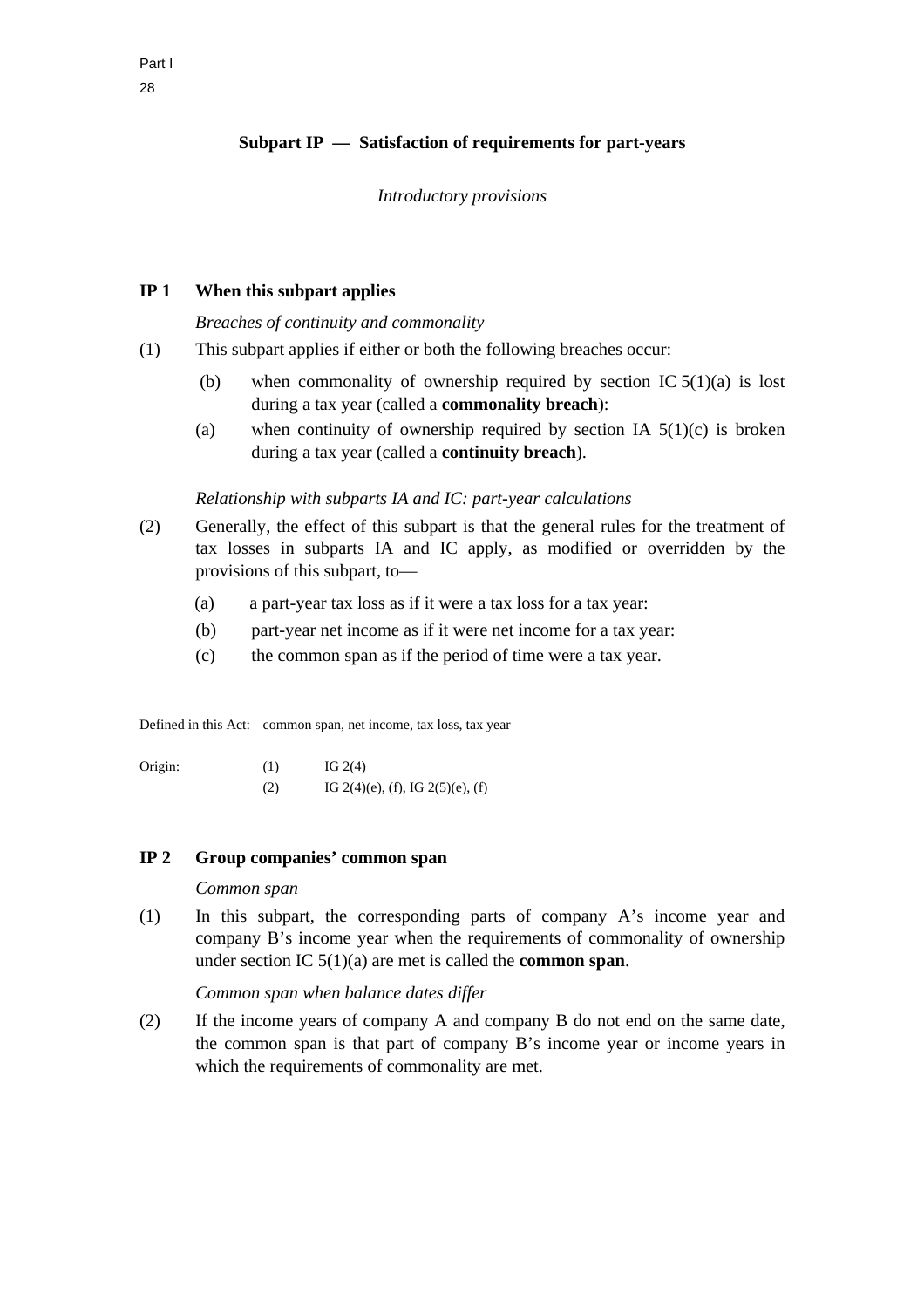### *Calculating amount of group companies' tax losses*

(3) For the purposes of this subpart and the grouping of tax losses, the amount of a tax loss component is arrived at after taking into account any amount of the tax loss component subtracted from the net income of any group company.

*Extension under section IC 10* 

(4) For the purposes of this subpart, if common ownership is affected because the last day of each company's income year differs, section IC 10(2)(b) applies to extend the relevant period.

Defined in this Act: amount, balance date, common span, company, income year, net income, tax loss

| Origin: | (1) | IG $2(4)(d)$ , $(5)(c)$ |
|---------|-----|-------------------------|
|         | (2) | IG $2(4)(d)$ , $(5)(c)$ |
|         | (3) | IG $2(4)(c)$ , $(5)(b)$ |

(4) IG  $2(2)(e)$ 

### *Tax loss components carried forward*

### **IP 3 Continuity breach: tax loss components of companies carried forward**

### *When this section applies*

(1) This section applies for the purposes of section IA 4 if the requirements for continuity of ownership in section IA 5 that enable a tax loss component included in a company's loss balance to be carried forward to, or from, a tax year are breached.

### *Tax loss components for earlier years*

- (2) Despite the breach, a tax loss component arising in an earlier income year is carried forward to a tax year (**year A**) to the extent to which—
	- (a) the requirements for continuity of ownership would be met if the continuity period included only part of the income year of the company that corresponds to year A; and
	- (b) the company has net income for part of the corresponding income year; and
	- (c) the company provides the Commissioner with an adequate and detailed financial statement under section IP 6 calculating the amount of the company's net income for the relevant part of the corresponding income year.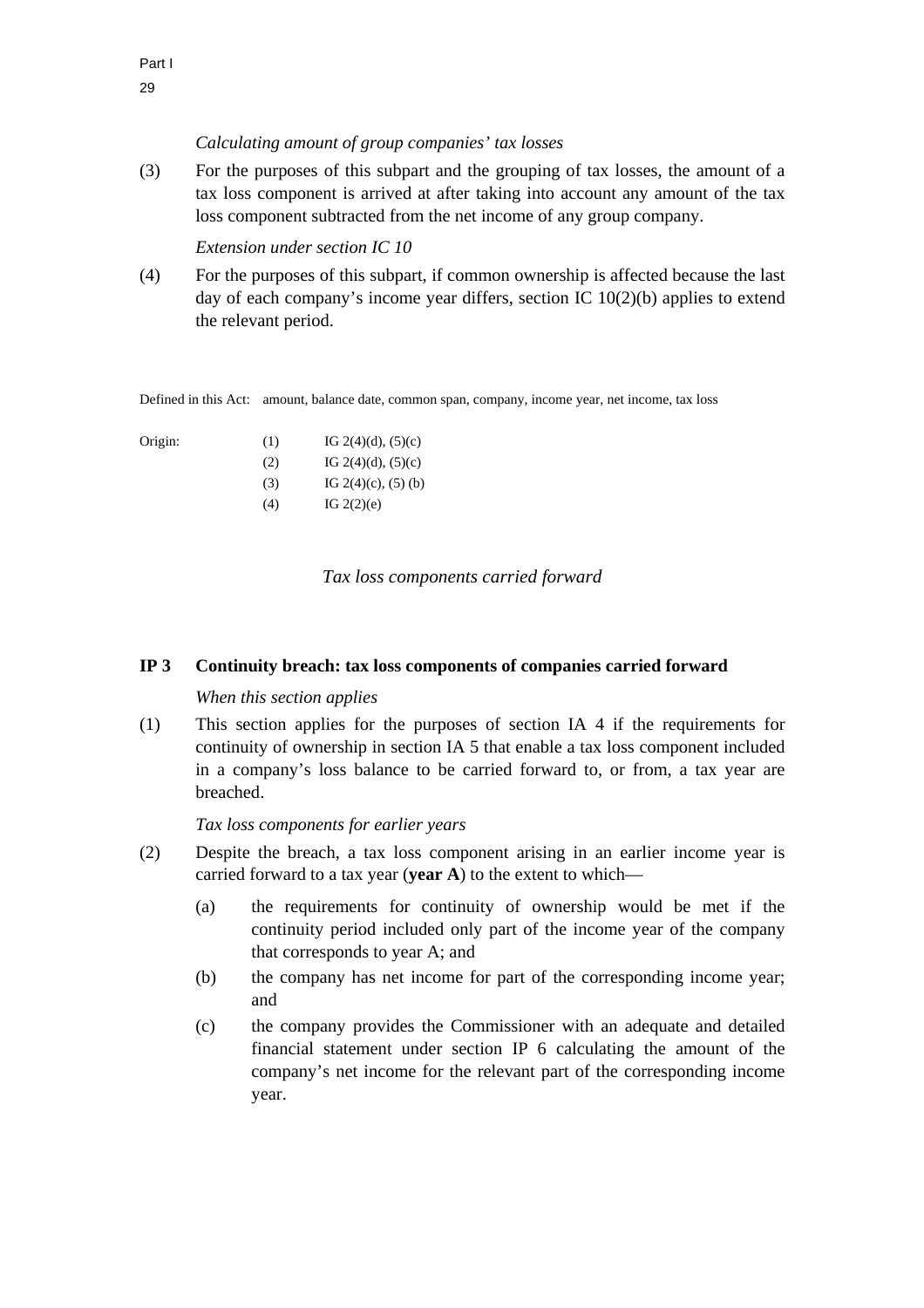# *Limit on tax loss component carried forward to year A*

(3) The total tax loss components carried forward under subsection (2) must be no more than the amount calculated under subsection (2)(b) and (c), although the amount may be increased if section IP 5 applies.

### *Tax loss components of year of breach*

- (4) Despite the breach, a tax loss component is carried forward to the tax year (**year B**) from year A to the extent to which—
	- (a) the requirements for continuity of ownership would be met if the continuity period included only part of the income year that corresponds to year A; and
	- (b) the company provides the Commissioner with an adequate and detailed financial statement under section IP 6 calculating the amount of the company's net loss for the part of year A.

### *Limit on tax loss component carried forward to year B*

- (5) The amount of the tax loss component carried forward under subsection (4) must be the least of—
	- (a) the part-year net loss calculated under subsection  $(4)(b)$ :
	- (b) if the company has net income for year A, zero:
	- (c) if the company has a net loss for year A, the company's net loss for year A.

Defined in this Act: amount, Commissioner, company, continuity period, corresponding income year, financial statement, income year, loss balance, net income, net loss, tax loss, tax loss component, tax year

| Origin: | (1) | IF $1(3)$ |
|---------|-----|-----------|
|         | (2) | IF $1(3)$ |
|         | (3) | IF $1(3)$ |
|         | (4) | IF $1(2)$ |
|         | (5) | IF $1(2)$ |

*Grouping part-year tax losses* 

#### **IP 4 Breach in income year in which tax loss component arises**

#### *When this section applies*

(1) This section applies for the purposes of sections IA 6 and IC 5 when a company (**company A**) has a tax loss component arising in an income year in which either the continuity or commonality requirements for grouping tax losses are breached.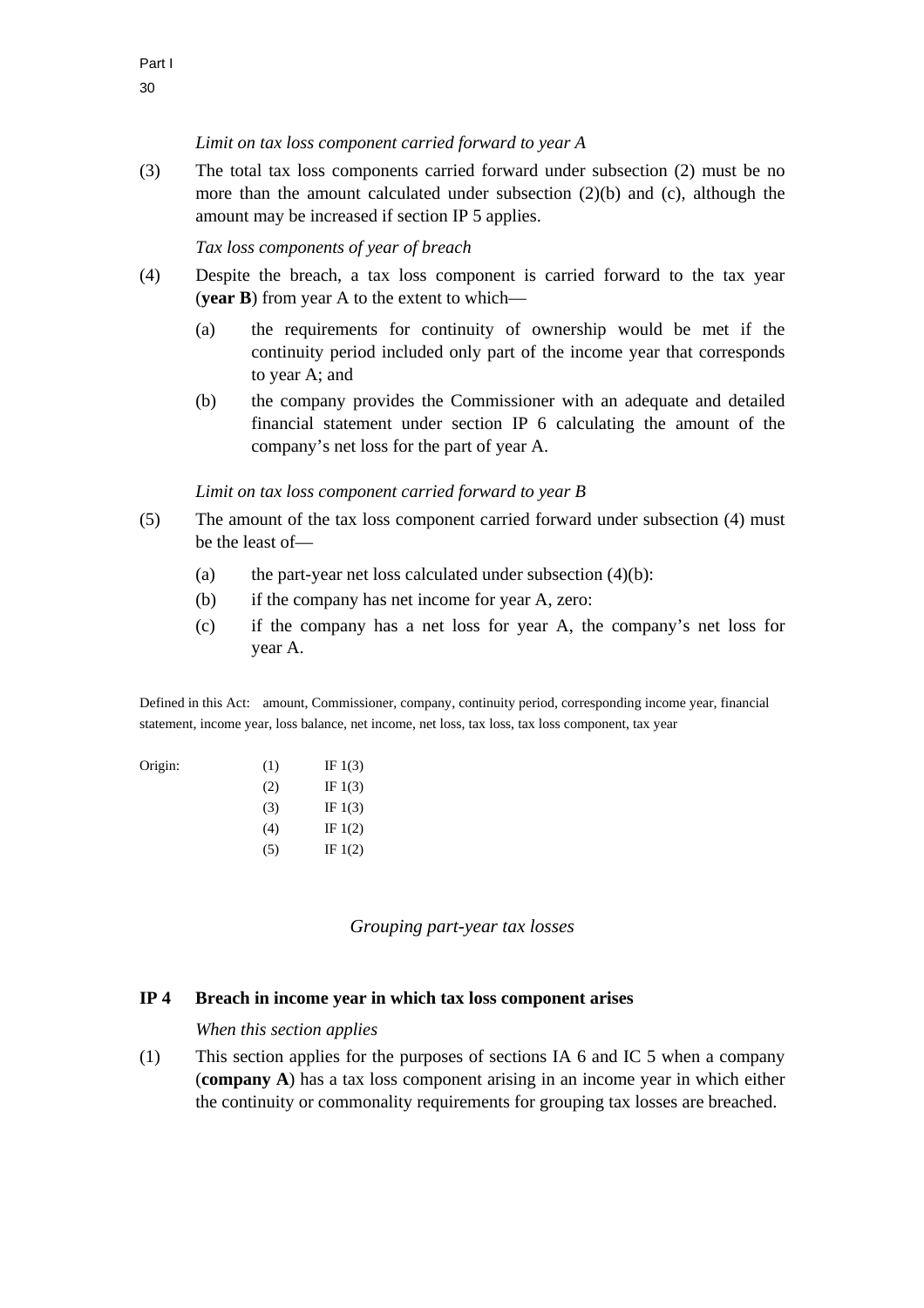## *Modified requirements*

- (2) The tax loss component is included in a tax loss that company A makes available under section IA 3(2) to another group company (**company B**) only to the extent to which following requirements, which modify those set out in section IC 5, are met:
	- (a) the tax loss component arises in the common span; and
	- (b) continuity of ownership in company A under section IC  $2(1)$  applies in the common span; and
	- (c) company A and company B provide the Commissioner with adequate and detailed financial statements under section IP 6; and
	- (d) company A notifies the Commissioner of the treatment of the tax loss under section IP 7.

#### *Amount used*

(3) For the purposes of determining the amount of tax loss that company A and company B may use, sections IC 5 and IC 8 apply as if the common span were a corresponding income year.

Defined in this Act: amount, Commissioner, common span, company, corresponding income year, financial statement, net income, notify, tax loss, tax year

Origin:  $(1)$  IG 2(4) (2) IG  $2(4)(c) - (e)$ (3) IG  $2(2)(f)$ 

## **IP 5 Breach in tax year in which loss balance is grouped**

*When this section applies* 

(1) This section applies for the purposes of sections IA 6 and IC 5 when a company (**company A**) has a loss balance carried forward to a tax year in which either the continuity or commonality requirements for grouping tax losses are breached.

### *Modified requirements*

- (2) The loss balance is included in a tax loss that company A makes available under section IA 3(2) to another group company (**company B**) only to the extent to which the following requirements, which modify those set out in section IC 5, are met:
	- (a) a tax loss component included in the loss balance arises in the common span; and
	- (b) continuity of ownership in company A under section IC 2(1) applies in the common span; and
	- (c) company B provides the Commissioner with adequate and detailed financial statements under section IP 6; and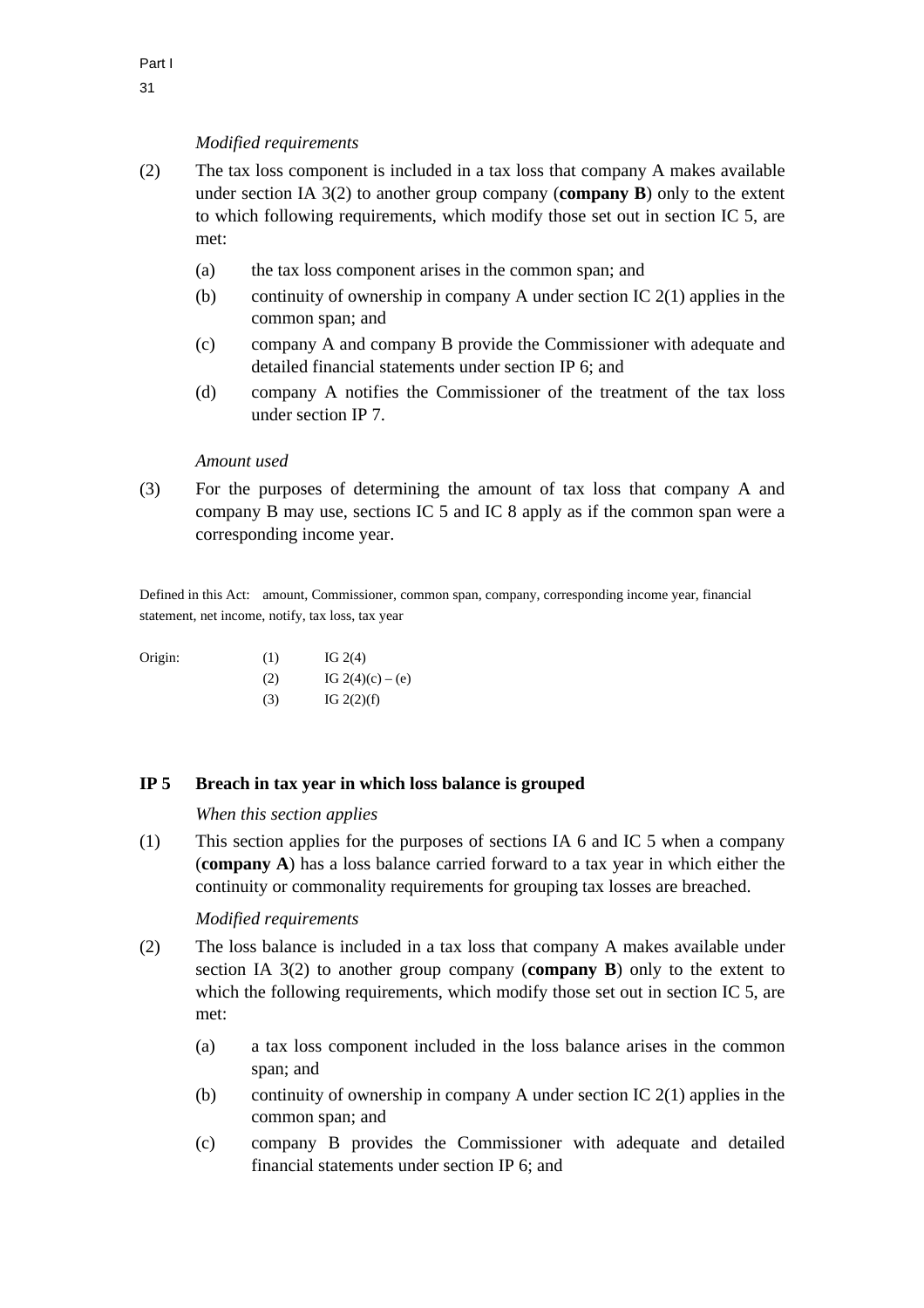(d) company A notifies the Commissioner of the treatment of the tax loss under section IP 7.

# *Amount used*

(3) For the purposes of determining the amount of the loss balance that company A and company B may use, sections IC 5 and IC 8 apply as if the common span were a tax year.

Defined in this Act: Commissioner, common span, company, financial statement, loss balance, net income, notify, tax loss, tax year

- Origin:  $(1)$  IG 2(5) (2)  $IG 2(2)(b) - (e)$ 
	- $IG 2(2)(f)$

#### *Statements and notices*

### **IP 6 Financial statements required**

*Financial statements required from company: section IP 3* 

(1) A company must provide the Commissioner with an adequate and detailed financial statement under section IP  $3(2)(c)$  and  $(4)(b)$  relating to the continuity period.

### *Financial statements required from company A: section IP 4*

(2) Company A must provide the Commissioner with an adequate and detailed financial statement under section IP  $4(2)(c)$  relating to the common span, calculating the amount of the tax loss component, determined on a fair and reasonable basis of attribution.

*Financial statements required from company B: sections IP 4 and 5* 

(3) Company B must provide the Commissioner with an adequate and detailed financial statement under sections IP  $4(2)(c)$  and IP  $5(2)(c)$  relating to the common span, calculating the amount of the net income in the common span, determined on a fair and reasonable basis of attribution.

### *Different balance dates*

- (4) For the purposes of subsections (2) and (3), if the balance dates of company A and company B differ, the common span is taken as the period of time in the tax year in which the tax loss or loss balance is used—
	- (a) that includes (but is not limited to) all or part of the tax year in which company A is in the same group of companies as company B; and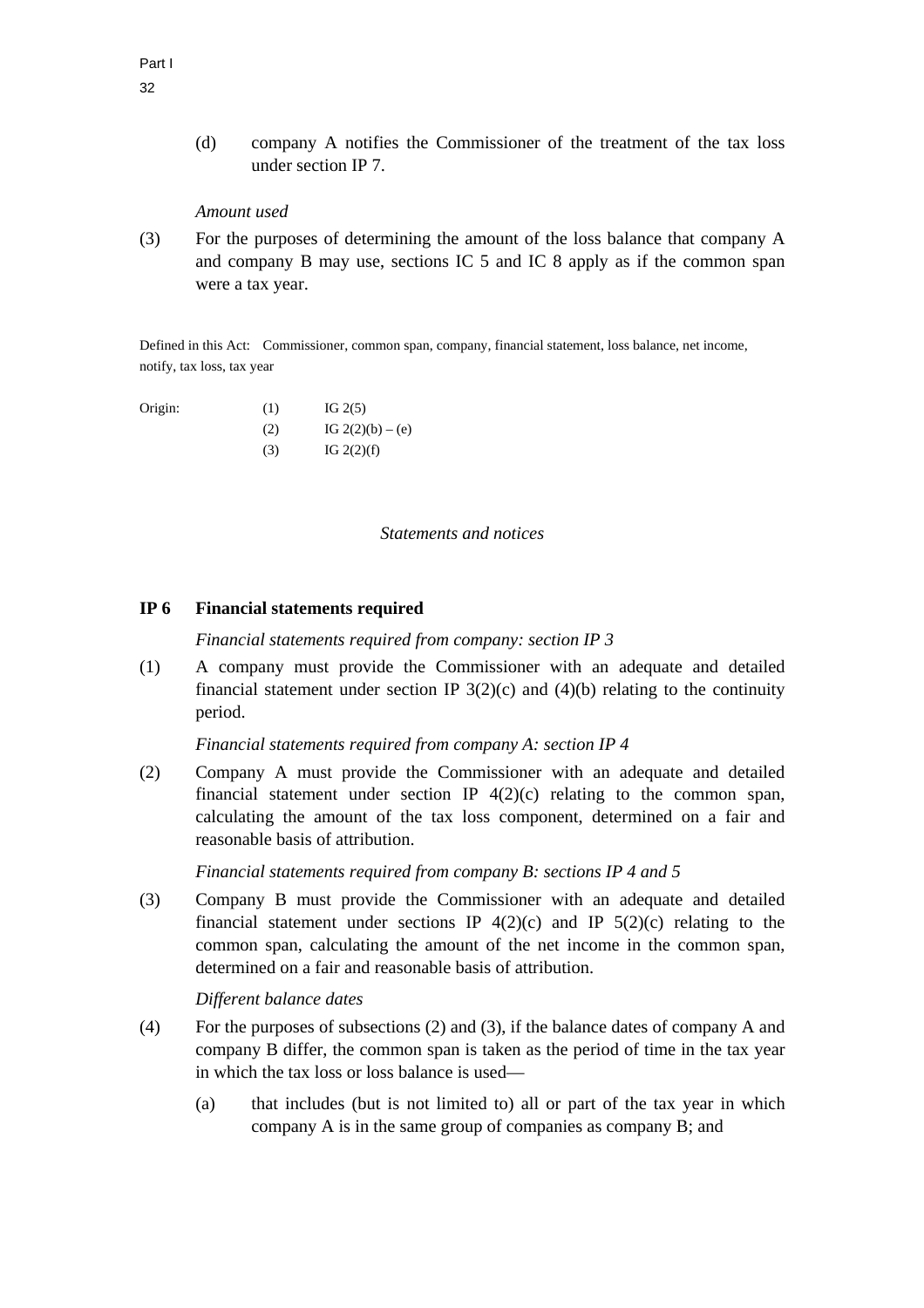- (b) in which company A and company B are at all times members of the same group of companies; and
- (c) in which company A meets the continuity requirements in section IC  $2(1)$ .

### *Applying provisions to part-year period*

(5) In preparing the financial statements, the company must, to the extent possible, apply the provisions of this Act to the common span as if it were a tax year.

Defined in this Act: Commissioner, common span, company, extended return date, financial statement, group of companies, loss balance, net income, notify, tax loss, tax year, this Act

| Origin: | (1) | IF $1(2)$ , IF $1(3)$  |
|---------|-----|------------------------|
|         | (2) | IG 2(4)(c), IG 2(5)(d) |

- (3) IG 2(4)(d), IG 2(5)(c)
- (4) IG 2(4)(d), IG 2(5)(c)
- $IG 2(10)$

# **IP 7 Notices required**

*Notifying the Commissioner* 

(1) In sections IP  $4(2)(d)$  and IP  $5(2)(d)$ , company A must notify the Commissioner by its extended return date that it intends to treat a tax loss or loss balance in the way described in the relevant section.

*Extended return date* 

(2) In subsection (1), **extended return date** has the meaning set out in section IC 9, and includes a later date allowed by the Commissioner.

Defined in this Act: Commissioner, company, extended return date, loss balance, notify, tax loss

- Origin: (1) IG 2(4), IG 2(5)
	- $IG 2(4), IG 2(5)$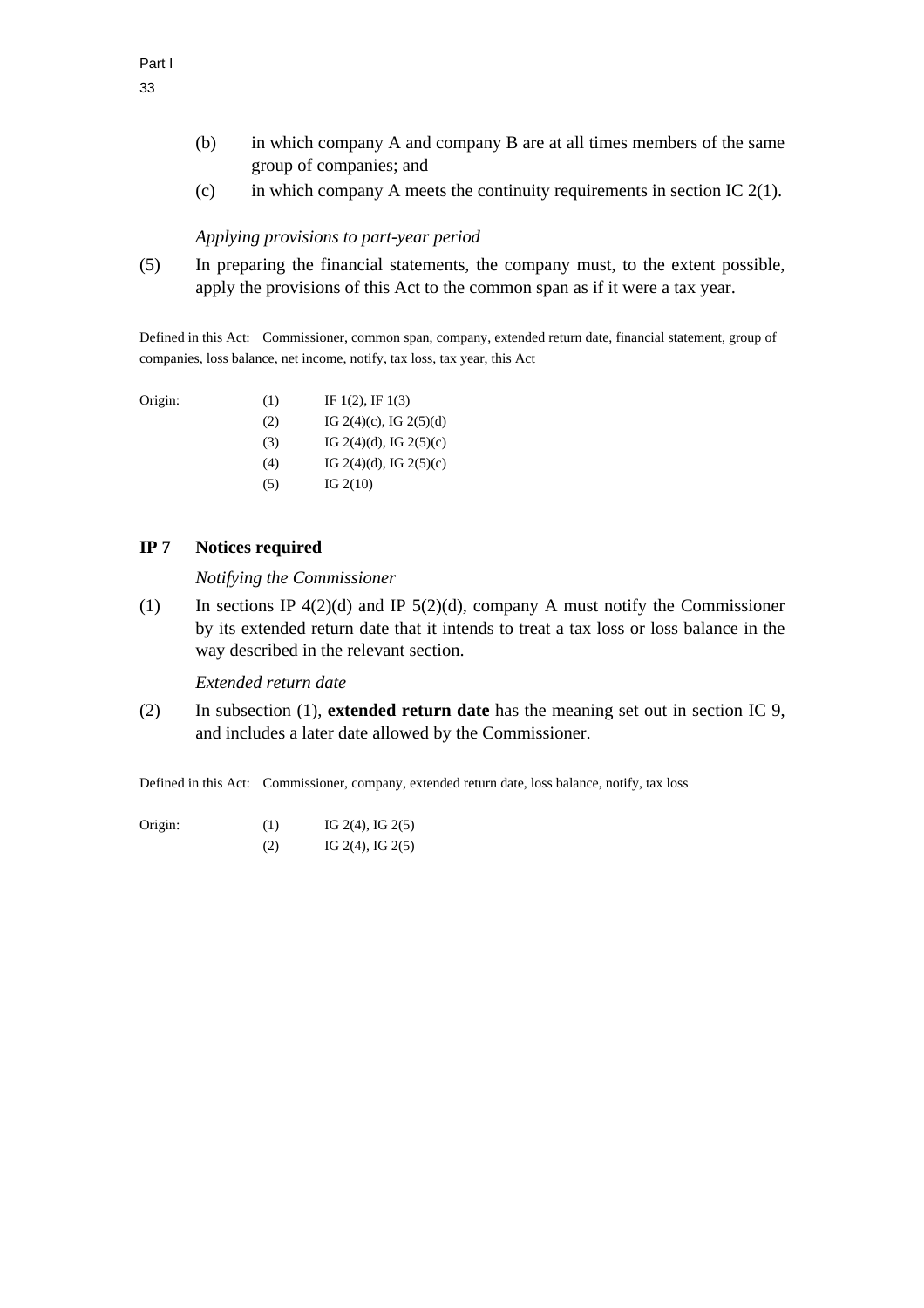# **Subpart IQ — Attributed CFC net losses and FIF net losses**

### **IQ 1 General treatment of attributed CFC net losses and FIF net losses**

### *General statement*

(1) The treatment of amounts of attributed CFC net loss and FIF net loss is dealt with under subpart IA, and in section 92 of the Tax Administration Act 1994, as modified by this subpart.

*When net loss arises* 

(2) An attributed CFC net loss or a FIF net loss arises on the last day of the tax year in which the loss is attributed.

### *Treatment of net losses by consolidated groups*

(3) If a consolidated group has an amount of attributed CFC net loss or FIF net loss, the amount cannot be used by a company that is a member of the consolidated group.

### *Treatment of net losses on amalgamation*

(4) The treatment of tax losses, including amounts of attributed CFC net loss and FIF net loss, on the amalgamation of companies is dealt with under subpart IE, and the provisions of this subpart do not apply.

Defined in this Act: amalgamation, attributed CFC net loss, company, consolidated group, FIF net loss, tax loss, tax year

| Origin: | (1) | IE $3(1)$ , IE $4(1)$       |
|---------|-----|-----------------------------|
|         | (2) | IF 3, IG $4(1)$ , IG $5(1)$ |
|         | (3) | IG $7(1)$                   |
|         | (4) | IF 6                        |

# **IQ 2 Ring-fencing cap on attributed CFC net losses**

### *Limit on amount used*

- (1) If a person's attributed CFC net loss is carried forward to a tax year, the maximum amount that they may subtract from their net income for the tax year must be no more than the total of—
	- (a) all attributed CFC income that they derive in the tax year in relation to a CFC resident in the country in which the loss arose; and
	- (b) all FIF income calculated under the branch equivalent method that they derive in the tax year in relation to a FIF resident in the country in which the loss arose.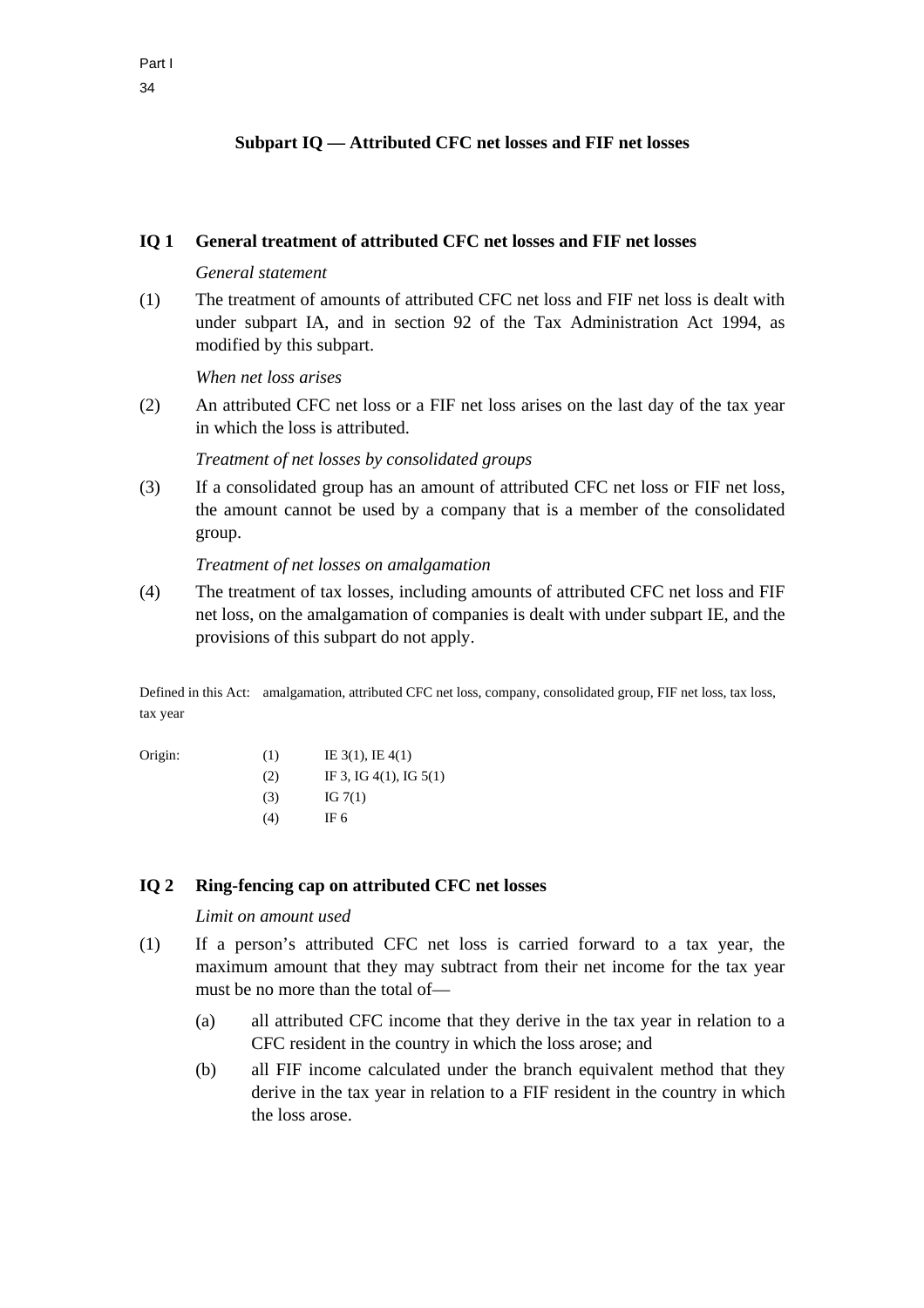### *Income only once*

- (2) In subsection (1), the person may take into account an amount of attributed CFC income or FIF income only to the extent to which they have not accounted for it in—
	- (a) calculating a deduction under sections DN 4 or DN 9 (which relate to ring-fencing caps); or
	- (b) establishing their entitlement to make the tax loss available under sections IC 5 or IQ 4; or
	- (c) applying subsection (1) in relation to another attributed CFC net loss.

### *When net income insufficient*

(3) If the person cannot use some of the tax loss in the tax year because the net income is insufficient, the surplus is no longer available to them as an attributed CFC net loss, but becomes a tax loss component under section IA 2(4).

Defined in this Act: attributed CFC income, attributed CFC net loss, branch equivalent method, CFC, deduction, FIF, FIF income, net income, net loss, resident, tax loss, tax year

| (1) | IE $3(2)$ |
|-----|-----------|
| (2) | IE $3(3)$ |
| (3) | IE $3(5)$ |
|     |           |

# **IQ 3 Ring-fencing cap on FIF net losses**

### *Limit on amount used: branch equivalent method*

(1) If a person's FIF net loss is carried forward to a tax year, and they have calculated the amount of FIF net loss under the branch equivalent method, the maximum amount that they may subtract from their net income must be no more than the total FIF income that they derive in the tax year from a FIF resident in the country in which the loss arose.

*Limit on amount used: not branch equivalent method* 

(2) If a person's FIF net loss is carried forward to a tax year, and they have calculated the amount of FIF net loss under a method other than the branch equivalent method, the maximum amount that they may subtract from their net income must be no more than the total FIF income that they derive in the tax year. For this purpose, the net income must also be calculated under a method other than the branch equivalent method.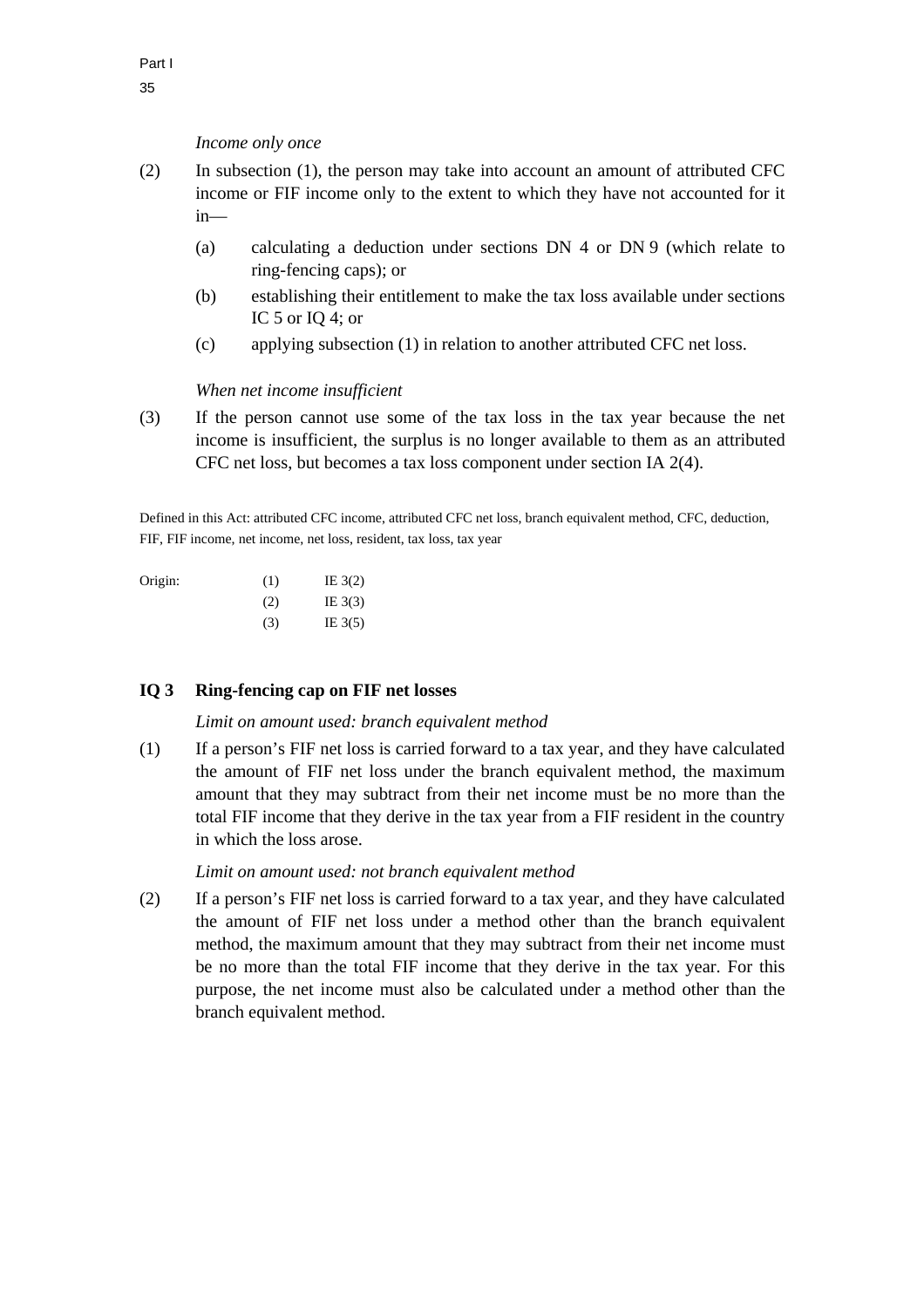#### *Income only once*

- (3) For the purposes of subsection (2), the person may take into account an amount of FIF income only to the extent to which they have not accounted for it in—
	- (a) calculating a deduction under section DN 8 (Ring-fencing cap on deduction: not branch equivalent method); or
	- (b) establishing their entitlement to make the tax loss available under sections IC 5 and IQ 5; or
	- (c) applying subsection (1) in relation to another FIF net loss.

#### *When net income insufficient*

(4) If the person cannot use some of the amount referred to in subsections (1) or (2) in the tax year because the net income is insufficient, the surplus is no longer available to them as a FIF net loss, but becomes a tax loss component under section IA 2(4).

#### *Relationship with section CQ 5*

(5) Despite this section, if the person's FIF net loss is carried forward to a tax year and section  $CQ$  5(1)(d) (When FIF income arises) applies, they may subtract the amount from their net income for the tax year, but only to the extent to which the amount is no more than their assessable income for the tax year from interests that would be interests in a FIF in the tax year but for that section.

Defined in this Act: amount, assessable income, branch equivalent method, deduction, FIF, FIF income, FIF net loss, net income, net loss, resident, tax loss, tax year

| Origin: | (1) | IE $4(2)$ |
|---------|-----|-----------|
|         | (2) | IE $4(4)$ |
|         | (3) | IE $4(3)$ |
|         | (4) | IE $4(6)$ |
|         | (5) | IE $4(5)$ |

### **IQ 4 Group companies using attributed CFC net losses**

#### *What this section does*

- (1) This section supplements the general rules relating to the grouping of net losses when—
	- (a) a company in a group of companies (**company A**) has an attributed CFC net loss for a tax year or has an amount of attributed CFC net loss carried forward under sections IA 4, IA 5, and IA 7; and
	- (b) company A is not able to use the amount under section IC 5.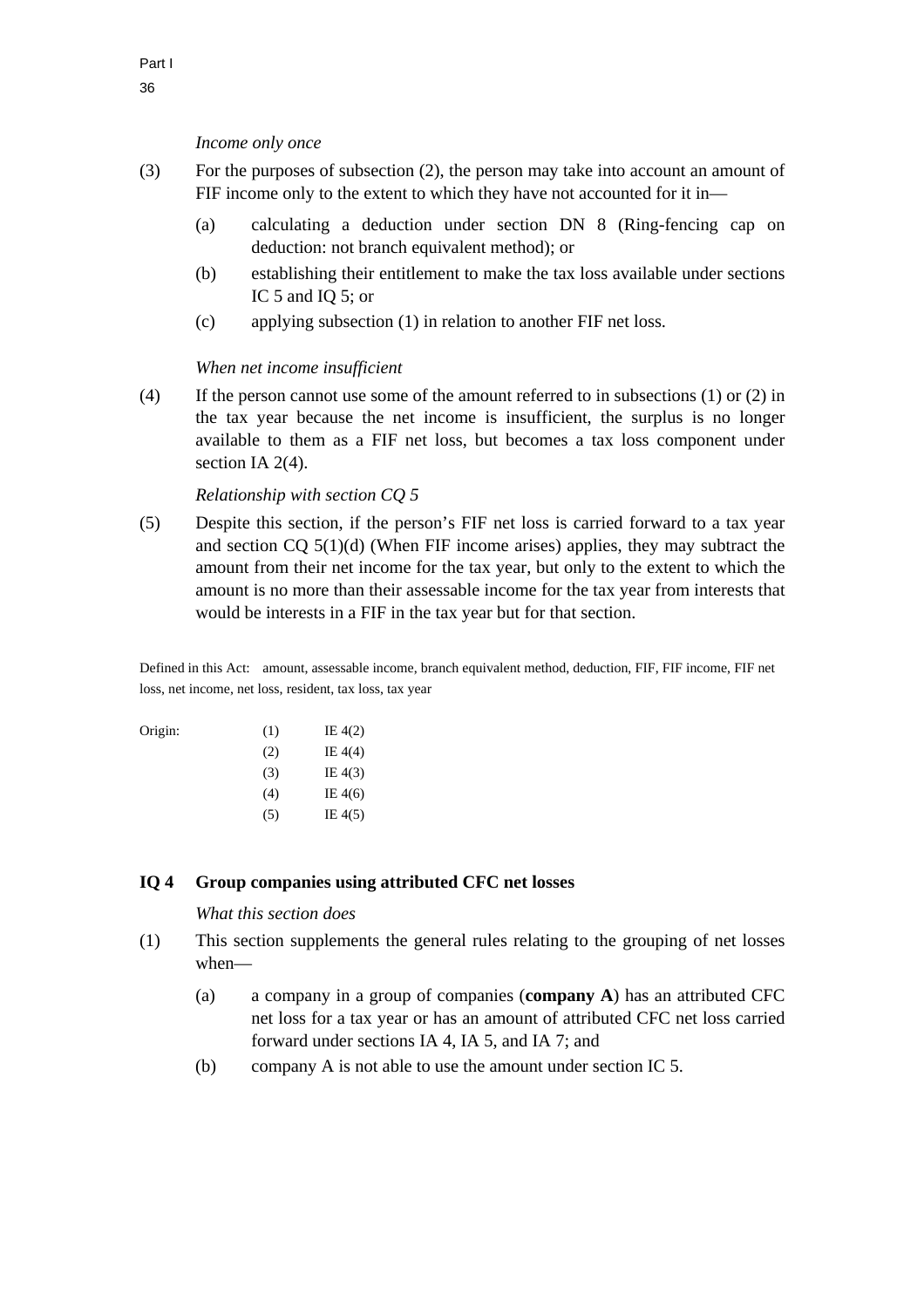# *General loss rules modified*

(2) If the group of companies is a wholly-owned group of companies, subpart IC and section GC 4 (Arrangement to defeat application of net loss offset provisions) apply to the attributed CFC net loss.

# *Ring-fencing cap rule modified*

- (3) Section IQ 2 applies to the attributed CFC net loss, but is supplemented as follows:
	- (a) the amount of the tax loss that company A may make available to another group company (**company B**) in the tax year to subtract from their net income for the tax year must be no more than the total of—
		- (i) the amount of attributed CFC income that company B derives in the tax year from a CFC resident in the country in which the loss arose; and
		- (ii) the amount of FIF income calculated under the branch equivalent method that company B derives in the tax year from a FIF resident in the country in which the loss arose:
	- (b) the amount of company B's attributed CFC income or FIF income may be taken into account only to the extent to which it has not been accounted for—
		- (i) in calculating a deduction of company B under sections DN 4 or DN 9 (which relate to ring-fencing caps); or
		- (ii) in establishing company B's entitlement to use an attributed CFC net loss under sections IC 5 or IQ 2:
	- (c) if company A cannot use some of the amount referred to in paragraph (a) in the tax year because company B's net income is insufficient, the surplus is no longer available to company A as an attributed CFC net loss, but becomes, for company B, tax loss component under section IA 2(4).

Defined in this Act: amount, attributed CFC income, attributed CFC net loss, CFC, company, deduction, FIF, FIF income, group of companies, net income, net loss, resident, tax loss, tax year, wholly-owned group of companies

| Origin: | (1) | IG $4(1)$ |
|---------|-----|-----------|
|         | (2) | IG $4(1)$ |

(3) IG  $4(2) - (4)$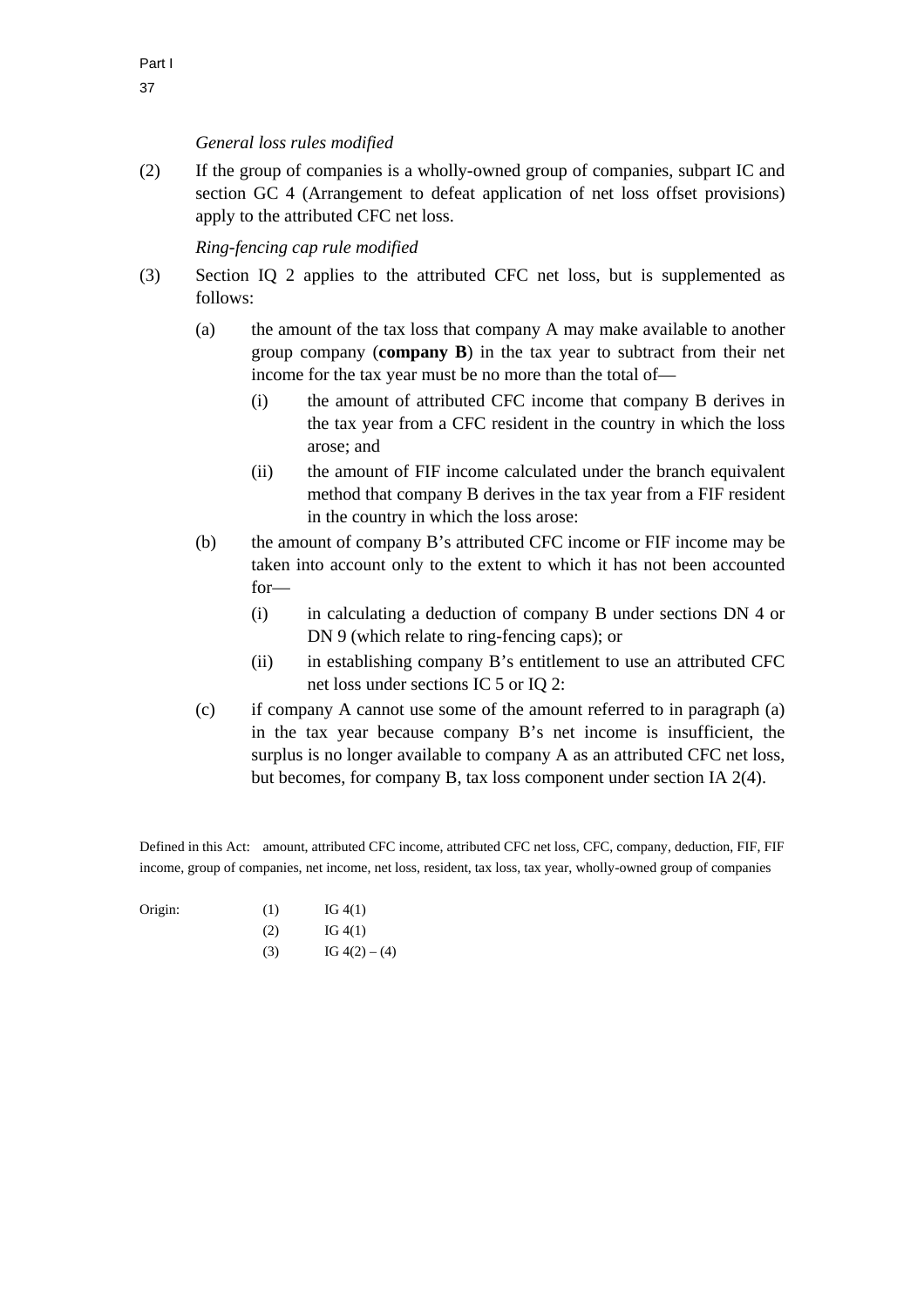# **IQ 5 Group companies using FIF net losses**

*What this section does* 

- (1) This section supplements the rules relating to grouping of tax losses when—
	- (a) a company in a group of companies (**company A**) has a FIF net loss for a tax year, or has an amount of FIF net loss carried forward to a tax year; and
	- (b) company A is not able to use the amount under sections IC 5.

# *General loss rules modified*

(2) If the group of companies is a wholly-owned group of companies, subpart IC and section GC 4 (Arrangement to defeat application of net loss offset provisions) apply to the FIF net loss.

# *Ring-fencing cap rule modified*

- (3) Section IQ 3 applies to the FIF net loss, but is modified as follows:
	- (a) if the FIF net loss is calculated under the branch equivalent method, the maximum amount that may be made available in the tax year must be no more than the total FIF income that another group company derived in the tax year from a FIF resident in the country in which the loss arose:
	- (b) if the FIF net loss is calculated under a method other than the branch equivalent method, the maximum amount that company A may make available to another group company (**company B**) in the tax year to subtract from its net income for the tax year must be no more than the amount that company B would be able to use under section IQ 3(1) and (3) if the amount of FIF net loss were, for company B, a loss balance carried forward:
	- (c) for the purposes of paragraph (b), an amount of FIF income may be taken into account only to the extent to which it has not been accounted for in—
		- (i) calculating company A's deduction of under section DN 8 (Ringfencing cap on deduction: not branch equivalent method) ; or
		- (ii) establishing company A's entitlement to use the amount under section IC 5 or IQ 3; or
		- (iii) applying paragraph (a) in relation to another FIF net loss:
	- (d) if company A cannot use some of the amount referred to in paragraph (a) or (b) in the tax year because company B's net income is insufficient, the surplus is no longer available to company A as a FIF net loss, but becomes, for company B, a tax loss component under section IA 2(4).

Defined in this Act: amount, branch equivalent method, company, deduction, FIF, FIF income, FIF net loss, group of companies, loss balance, net income, net loss, resident, tax year, wholly-owned group of companies

Origin:  $(1)$  IG 5(1)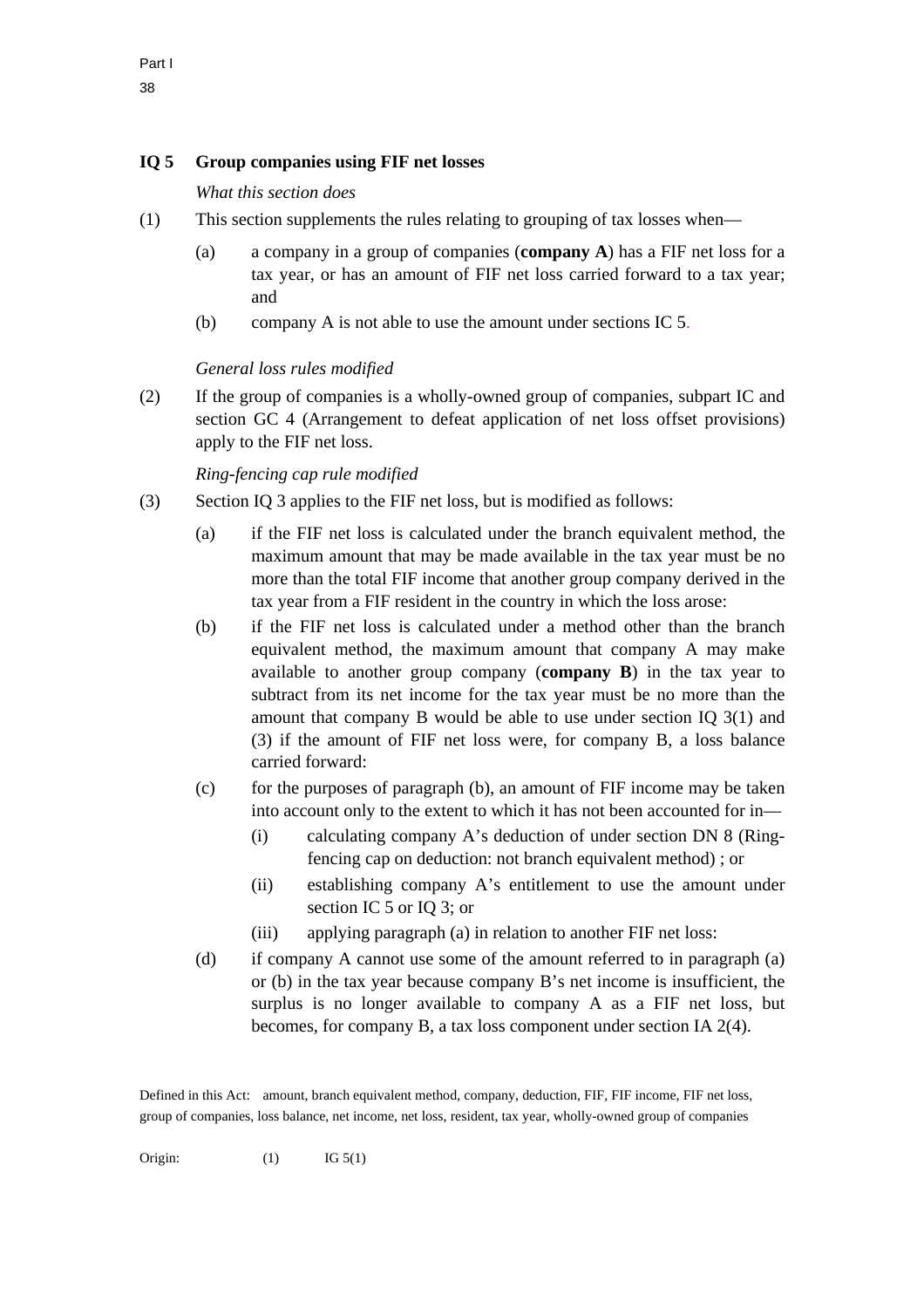$I = \text{IG } 5(1)$ (3) IG  $5(2) - (4)$ 

### **IQ 6 Pre-consolidation losses: general treatment**

### *When this section applies*

(1) This section applies if a company that is a member of a consolidated group has under section ID 2 an attributed CFC net loss or FIF net loss carried forward to a tax year.

*First use* 

(2) The first use of the amount must be by the company under subsection (3) or (4) in making the amount available to the consolidated group to subtract from its net income, so far as it extends, for the tax year.

### *CFC net loss*

(3) If the amount is an attributed CFC net loss, it may be used only to the extent to which it is no more than the attributed CFC income that the consolidated group derives in the tax year from a CFC resident in the country in which the loss arose.

*FIF net loss* 

(4) If the amount is a FIF net loss, it may be used only to the extent to which it is no more than the FIF income that the consolidated group derives in the tax year from a FIF resident in the country in which the loss arose.

### *Second use*

- (5) If, after applying subsection (2), some of the amount remains, the company may—
	- (a) subtract the remaining amount from its net income for the tax year; or
	- (b) make the remaining amount available to another consolidated group to subtract from its net income for the tax year under section IQ 4 or IQ 5; or
	- (c) make the remaining amount available under section IC 5.

Defined in this Act: amount, attributed CFC income, attributed CFC net loss, CFC, company, consolidated group, FIF, FIF income, FIF net loss, net income, resident, tax year

| Origin: | (1)    | IG $7(2)$              |
|---------|--------|------------------------|
|         | (2)    | IG $7(2)(a)$ , (b)     |
|         | (3)    | IG $7(2)(c)$           |
|         | (4)    | IG $7(2)(d)$           |
|         | $\sim$ | TO F (A) ( )<br>$\sim$ |

(5) IG  $7(2)(e) - (g)$ 

Part I 39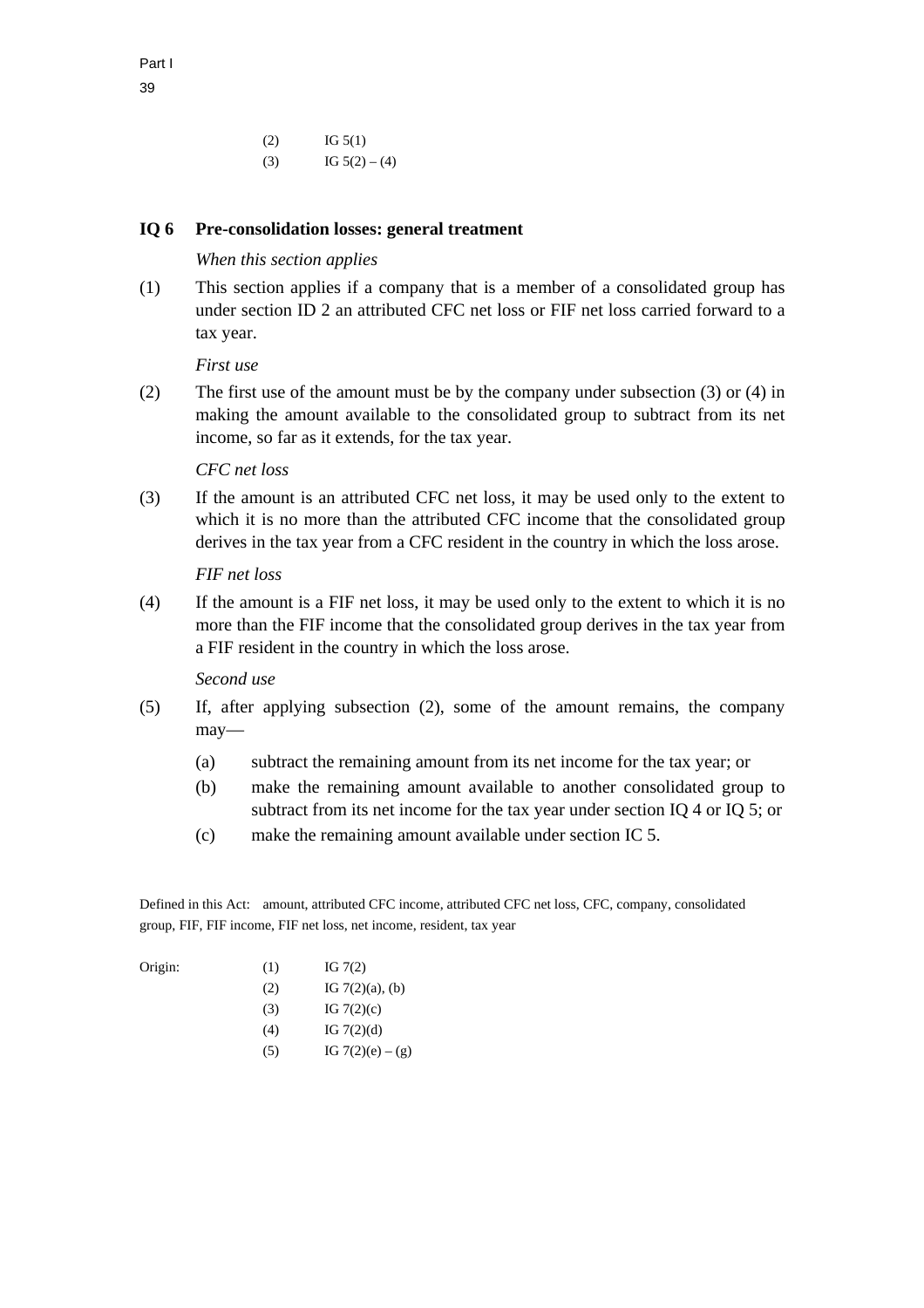# **IQ 7 When group membership lacking in loss period**

*When this section applies* 

- (1) This section applies if—
	- (a) a company's ring-fenced tax loss consisting of either an attributed CFC net loss or FIF net loss, or both, is carried forward to a tax year and must be used under section ID 2(2); and
	- (b) the company was not a member of the consolidated group of companies in the earlier tax year; and
	- (c) the company and 1 or more of the companies in the group do not meet the requirements for common ownership under section IC  $5(1)(a)$  for the loss period.

### *Limit on amount*

- (2) The amount that may be subtracted from the net income of the consolidated group in the tax year under section ID  $2(2)$  must be no more than the total of—
	- (a) the amount of ring-fenced tax loss that the company could use to reduce its net income in the tax year under sections IA 3 to IA 5, and section IQ 2 or IQ 3 as applicable, if it were not in the tax year a member of a consolidated group; and
	- (b) the amount of ring-fenced tax loss that the company could group with other companies in the group under section IC 5 and section IQ 4 or IQ 5, as applicable, determining—
		- (i) the net income for each of the companies using the group's calculation of each company's net income; and
		- (ii) the maximum amount of tax loss to be made available, ignoring the consolidation of the companies and presuming all steps required under those sections were taken in order for them to apply.

*Relationship with section HB 2* 

(3) In subsection (2), net income must be calculated in accordance with section HB 2(1) (Taxable income to be calculated generally as if group were single company).

# *Loss period*

(4) In this section, the **loss period** means the tax year in which the tax loss component arose and any tax years falling between that tax year and the tax year in which the tax loss component is subtracted from net income.

Defined in this Act: attributed CFC net loss, company, consolidated group, FIF net loss, loss period, net income, ring-fenced tax loss, tax loss, tax loss component, tax year, taxable income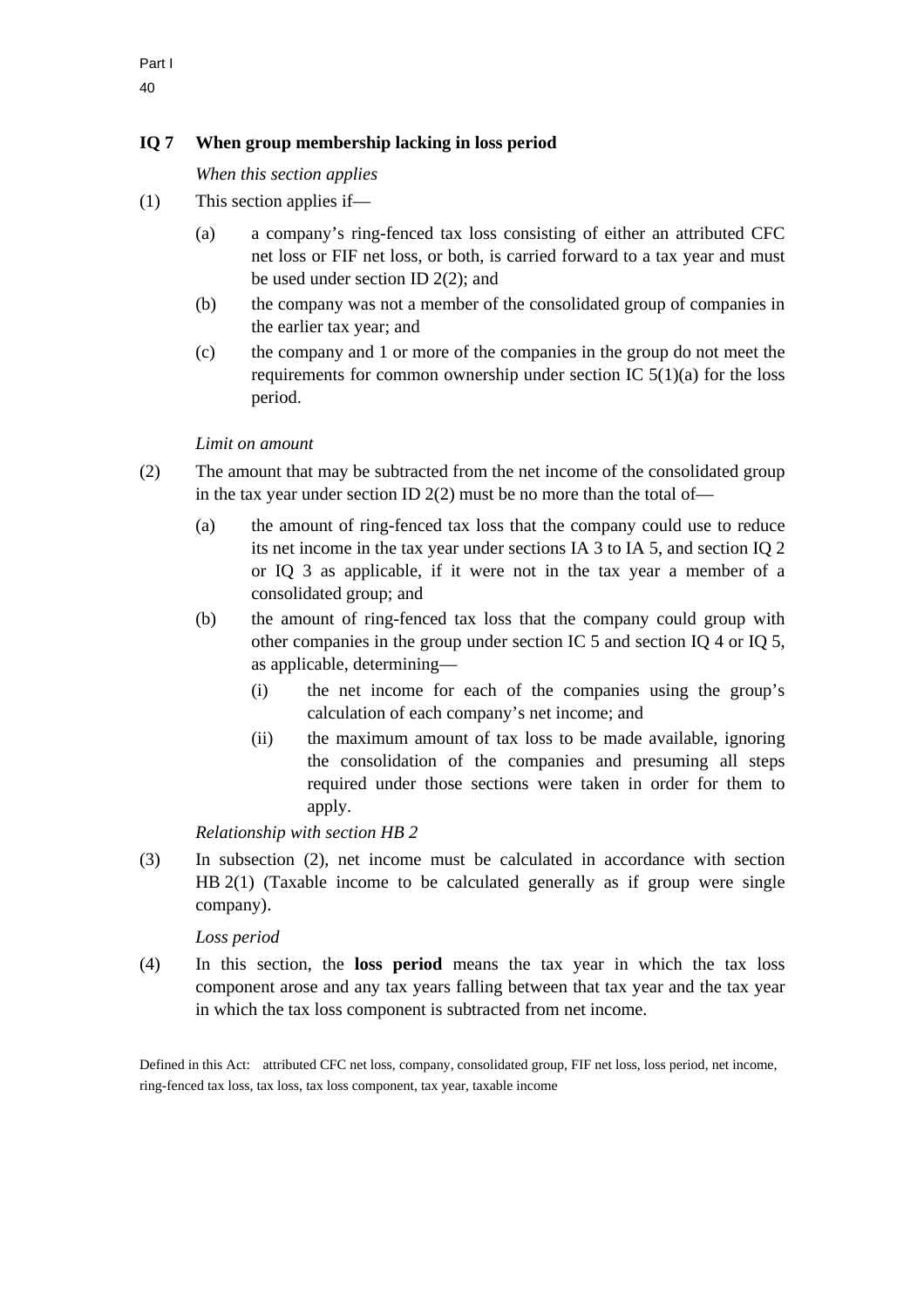41

| Origin: | (1) | IG $7(4)(a)$ , (b) |
|---------|-----|--------------------|
|         | (2) | IG $7(4)(c)$ , (d) |
|         | (3) | IG $7(4)(c)$ , (d) |
|         | (4) | IG $7(4)(b)$       |

# **IQ 8 When group membership lacking in tax year of use**

### *When this section applies*

(1) This section applies if a company joins a consolidated group in a tax year with a ring-fenced tax loss consisting of an attributed CFC net loss or FIF net loss, or both, carried forward to the tax year, which must be used in the tax year under section ID 2(2).

### *Limit on amount*

- (2) The amount that may be subtracted from the net income of the consolidated group for the tax year under section ID  $2(2)$  is the lesser of-
	- (a) the amount of ring-fenced tax loss that the company could subtract from—
		- (i) the amount that would be the company's net income for the part of the tax year in which it was not a member of a consolidated group; and
		- (ii) the net income for the tax year of another consolidated group of which the company was a member before joining the present group; and
	- (b) the amount that would be the group's net income for the part of the tax year in which the company was a member of the consolidated group, established by giving the Commissioner, at the time of providing the group's return of income for the tax year, an adequate and detailed financial statement that—
		- (i) relates to the part of the tax year when the company was a member of the group; and
		- (ii) discloses the amount that would be the company's net income for the part of the tax year in which the company was a member of the group, determined on a fair and reasonable basis of attribution.

Defined in this Act: attributed CFC net loss, Commissioner, company, consolidated group, FIF net loss, financial statement, net income, return of income, ring-fenced tax loss, tax loss, tax year

| (2) | IG $7(5)(c)$ , (d) |
|-----|--------------------|
|-----|--------------------|

Part I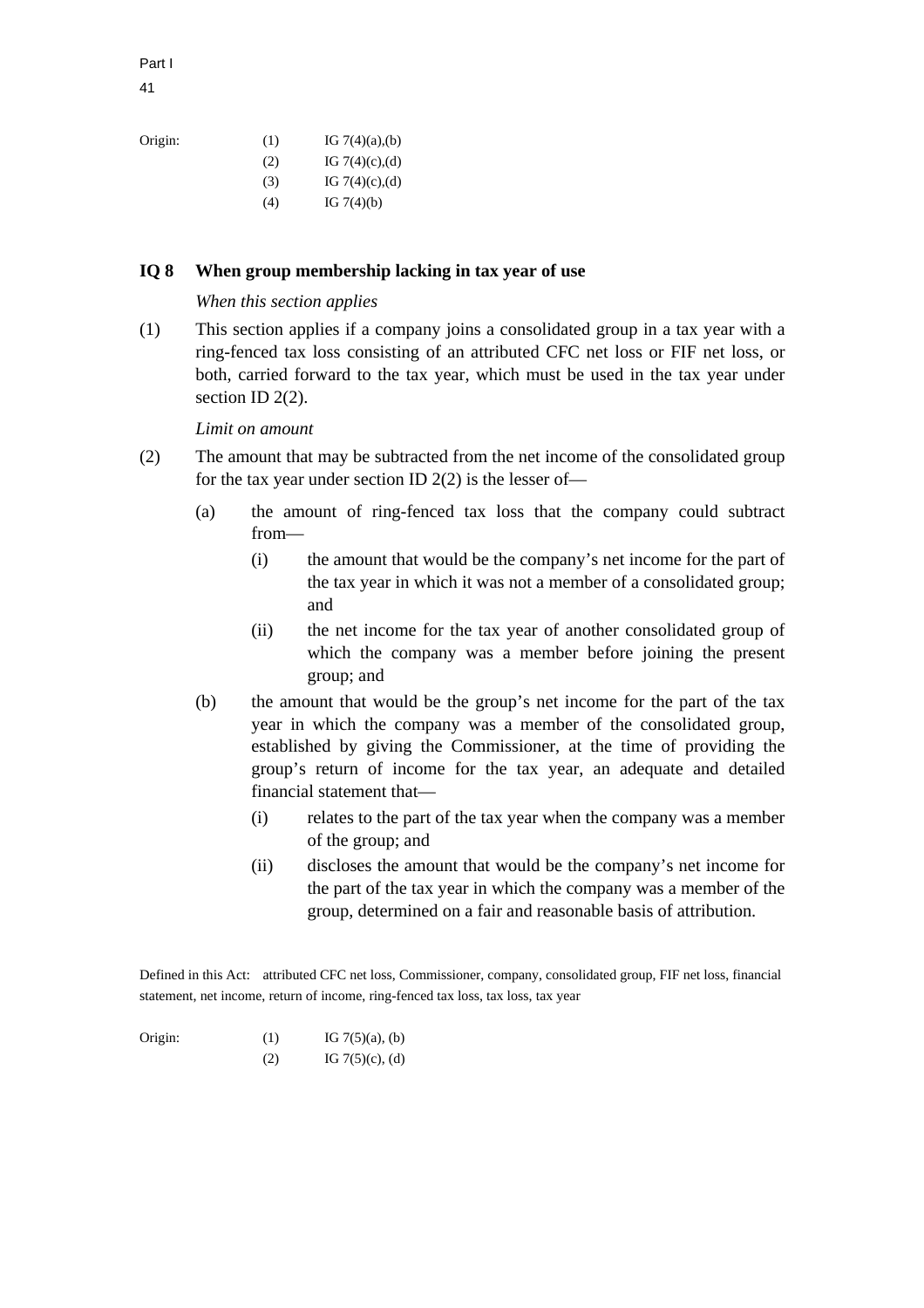# **IQ 9 When attributed CFC net loss becomes FIF net loss**

*When this section applies* 

(1) This section applies if, in a tax year, a person has an attributed CFC net loss that, under section 38 of the Income Tax Amendment Act (No 2) 1993, becomes a FIF net loss.

*Treatment of net loss* 

(2) The attributed CFC net loss is treated as a FIF net loss of the person with effect from the tax year, as if the CFC were the FIF.

*Calculation method* 

(3) For the purposes of subsection (2) and the calculation of the amount of the loss, the branch equivalent method is not used unless the person calculates their FIF income or net loss under the branch equivalent method in relation to the interest on the date of the transition from an attributed CFC net loss to a FIF net loss.

Defined in this Act: attributed CFC net loss, branch equivalent method, CFC, CFC net loss, FIF income, FIF net loss, tax year

| Origin: | (1) | IE $3(4)$ |
|---------|-----|-----------|
|         | (2) | IE $3(4)$ |
|         | (3) | IE $3(4)$ |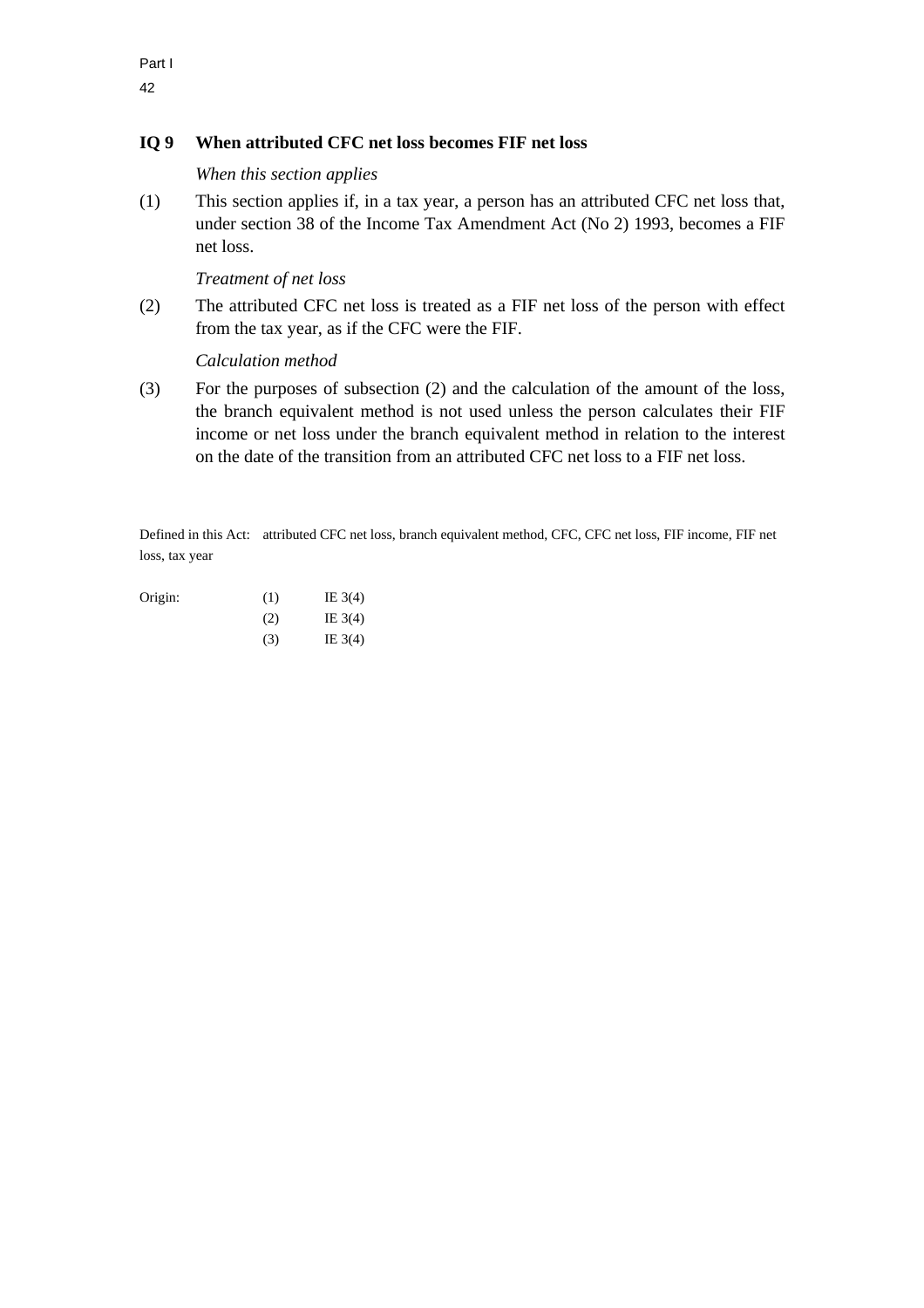# **Subpart IS —Mining companies' tax losses**

#### **IS 1 General treatment of mining companies' tax losses**

#### *Groups of companies*

(1) In a tax year in which a company is a mining company, section IC 5 does not apply, and the company is not included in a group of companies for the purposes of the section.

*Consolidated groups* 

(2) A tax loss of a mining company that is a member of a consolidated group is dealt with under this subpart and not subpart ID.

Defined in this Act: company, group of companies, mining company, tax year

Origin:  $(1)$  IH 4(2)  $I = \text{IG } 6(2)$ 

#### **IS 2 Treatment of tax losses resulting from certain expenditure**

### *When this section applies*

- (1) This section applies if a mining company, or a resident mining operator, or a nonresident mining operator—
	- (a) has a tax loss for a tax year as a result of incurring mining exploration expenditure or mining development expenditure in a licence area; and
	- (b) has used some of the amount of tax loss in the tax year, and has a loss balance carried forward to a later tax year.

#### *Using loss balance*

(2) The company may subtract the amount of the loss balance from its net income for the later tax year, even though the required continuity of ownership under section IA 5 is broken or is treated as absent under section GC 2 (Arrangements to defeat application of net loss carry forward provisions), but only to the extent set out in subsection (3).

#### *Limit on amount subtracted*

(3) The amount subtracted under subsection (2) must be no more than the amount that would be the mining company's net income if its only assessable income for the later tax year were from the licence area.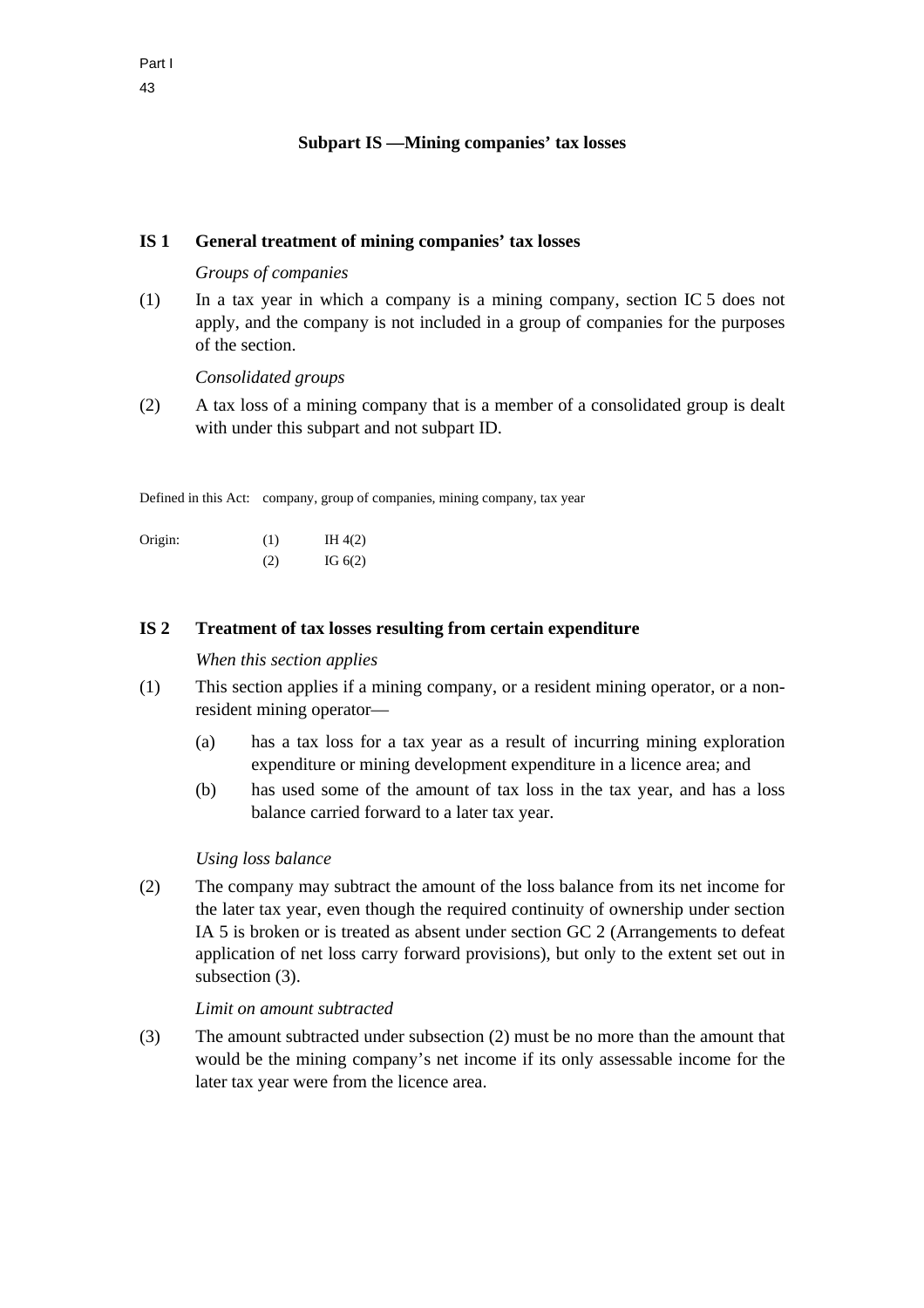Origin:

### *Carrying amounts forward*

(4) If the company cannot use all the loss balance in the later tax year, the amount is carried forward to later tax years and subsection (2) applies to the remaining balance.

*Meaning of licence area* 

(5) In this section, a **licence area** means an area of a mining licence or a mining privilege, and may include more than 1 area.

Defined in this Act: amount, assessable income, licence area, loss balance, mining company, mining development expenditure, mining exploration expenditure, mining licence, net income, non-resident mining operator, resident mining operator, tax loss, tax year

| Origin: | (1) | IH $1(1)$          |
|---------|-----|--------------------|
|         | (2) | IH $1(1)(a)$ , (b) |
|         | (3) | IH $1(1)(b)$       |
|         | (4) | IH $1(1)$          |
|         | (5) | IH $1(1)(d)$       |

### **IS 3 Holding companies' tax losses**

### *When this section applies*

- (1) This section applies in a tax year if—
	- (a) a mining company has net income for the tax year after having subtracted an amount of any loss balance that is carried forward; and
	- (b) the company and a holding company, which is not a mining company, would be included in a wholly-owned group of companies but for section IS  $1(1)$ ; and
	- (c) the holding company has a tax loss for the tax year that it cannot make available under section IC 5 to another company in the wholly-owned group.

# *Using tax loss*

(2) The mining company may subtract some or all of the amount of the holding company's tax loss from its net income, so far as it extends, for the tax year.

### *Determining amount of holding company's tax loss*

(3) The amount of the holding company's tax loss is found without taking into account any deduction that the holding company may have under section DU 12 (Amount written off by holding company) for amounts written off a loan from the holding company to the mining company.

*Relationship with section IS 1* 

(4) This section overrides section IS 1(1).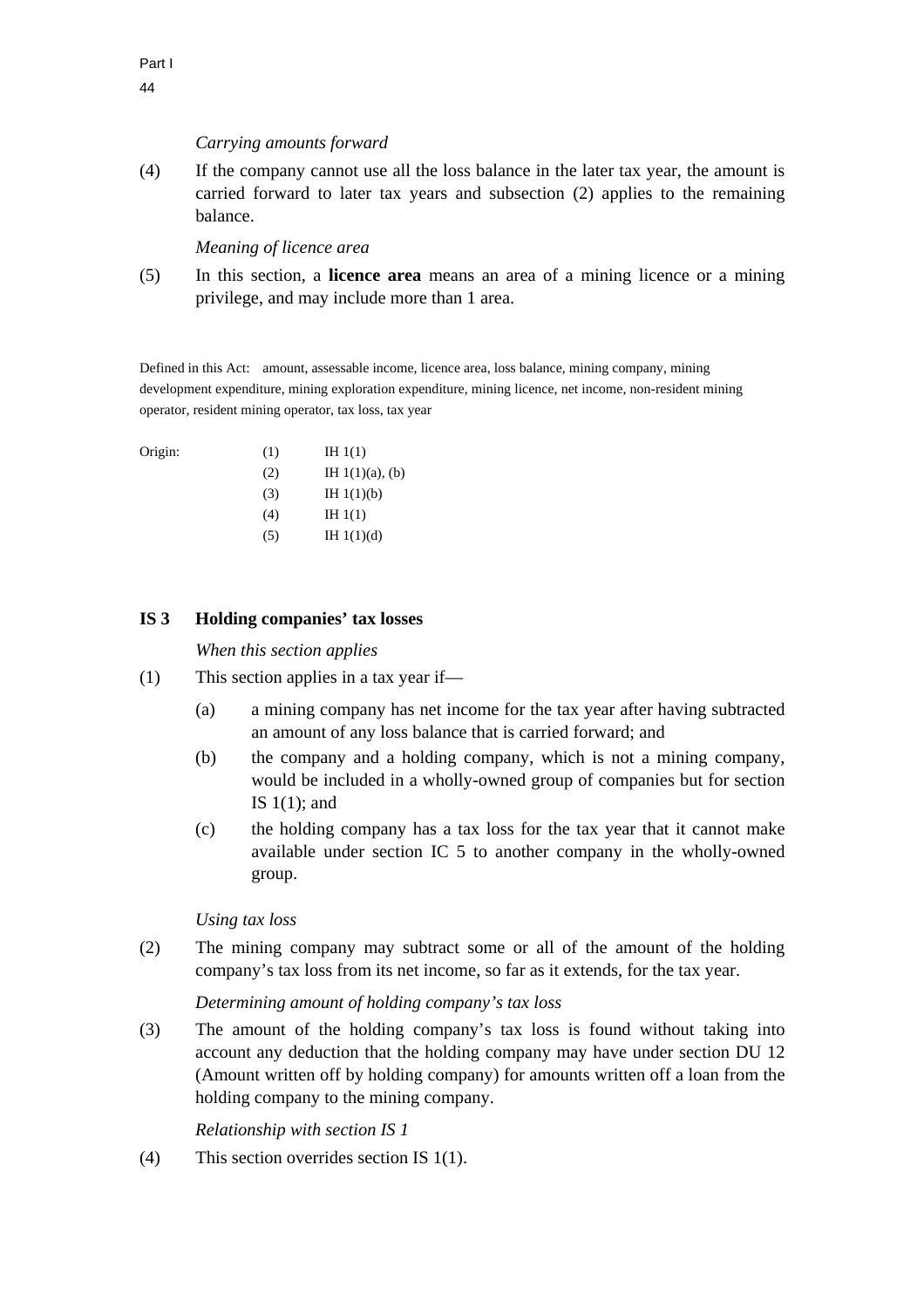Defined in this Act: amount, deduction, holding company, loan, loss balance, mining company, net income, tax loss, tax year, wholly-owned group of companies

Origin: (1) IH  $4(3)(a) - (c)$  $(H 4(3))$  $(H 4(3)(c))$  $(4)$  new

## **IS 4 Adjustments in certain circumstances**

#### *When this section applies*

(1) This section applies if, under section IS 3, the amount of a holding company's tax loss for a tax year is subtracted from a mining company's net income for the tax year instead of being carried forward to a later tax year.

#### *Adjustment by Commissioner*

(2) If the holding company applies for an adjustment and the Commissioner agrees, the Commissioner may adjust the returns of income of the mining company and the holding company to reflect what is fair in the circumstances. This subsection applies in the tax year in which the holding company is allowed the deduction under section DU 12 (Amount written off by holding company), and to any of the 8 tax years following that tax year.

#### *Time for applying to Commissioner*

(3) The holding company must apply within 8 tax years after the end of the tax year in which the holding company is allowed the deduction under section DU 12 or, despite the time bar, within an extended period if the Commissioner agrees.

Defined in this Act: amount, Commissioner, deduction, holding company, mining company, net income, return of income, tax loss

| Origin: | (1) | IH $4(3)$ proviso |
|---------|-----|-------------------|
|         | (2) | IH $4(3)$ proviso |

(3) IH  $4(3)$  proviso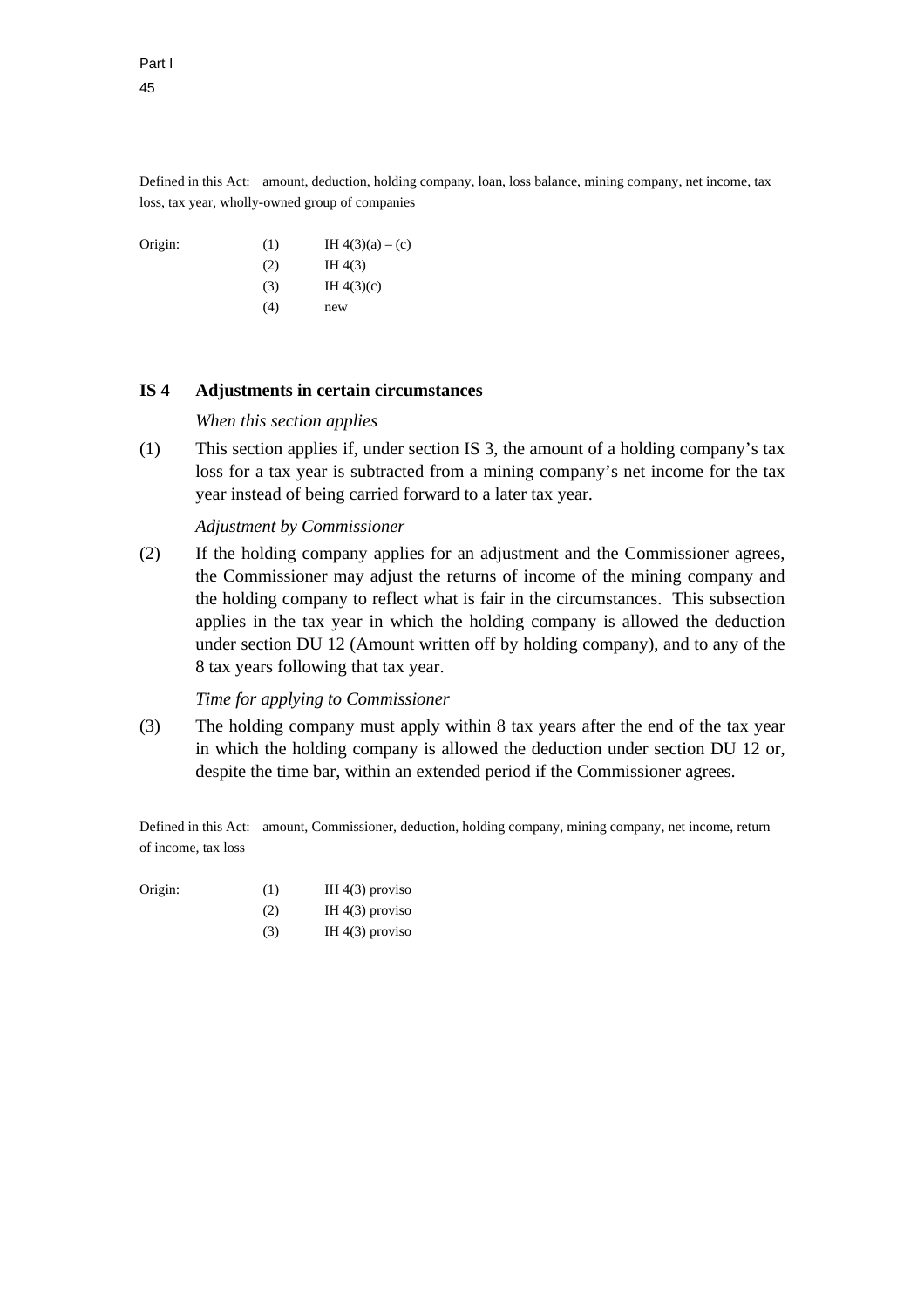## **IS 5 Petroleum miners' net losses**

*When this section applies* 

- (1) This section applies in a tax year in which a petroleum miner with a net loss for the tax year—
	- (a) relinquishes a petroleum permit for which they have a deduction under section DT 7 (Exploratory well expenditure); or
	- (b) incurs expenditure on operations for which they have a deduction under section DT 16 (Removal or restoration operations).

#### *Net loss reduced*

(2) The petroleum miner's net loss is reduced by the amount of the deduction but only to the extent of the amount of the net loss. The petroleum miner may then have a deduction for the amount of the reduction in an earlier tax year allocated under section EJ 12B (Spreading deduction backwards).

*Petroleum mining activities outside New Zealand* 

- (3) This section applies to a petroleum miner who undertakes petroleum mining activities that are—
	- (a) outside New Zealand and undertaken through a branch or a CFC; and
	- (b) substantially the same as the petroleum mining activities governed by this Act.

Defined in this Act: CFC, deduction, New Zealand, petroleum miner, petroleum permit, removal or restoration operations, tax year, this Act, time bar

| Origin: | (1) | IH $3(1)$ |
|---------|-----|-----------|
|         | (2) | IH $3(1)$ |
|         | (3) | IH $3(1)$ |

### **EJ 12B Spreading deduction backwards**

#### *When this section applies*

(1) This section applies when a petroleum miner has a deduction whose amount has been reduced under section IS 5 (Petroleum miners' net losses).

*Spreading backwards* 

(2) The petroleum miner may allocate the amount of the deduction to the tax year before that in which the net loss arises, or allocate parts of it to earlier tax years.

*Amending returns* 

(3) The petroleum miner may amend their returns of income for the relevant tax years despite the operation of the time bar.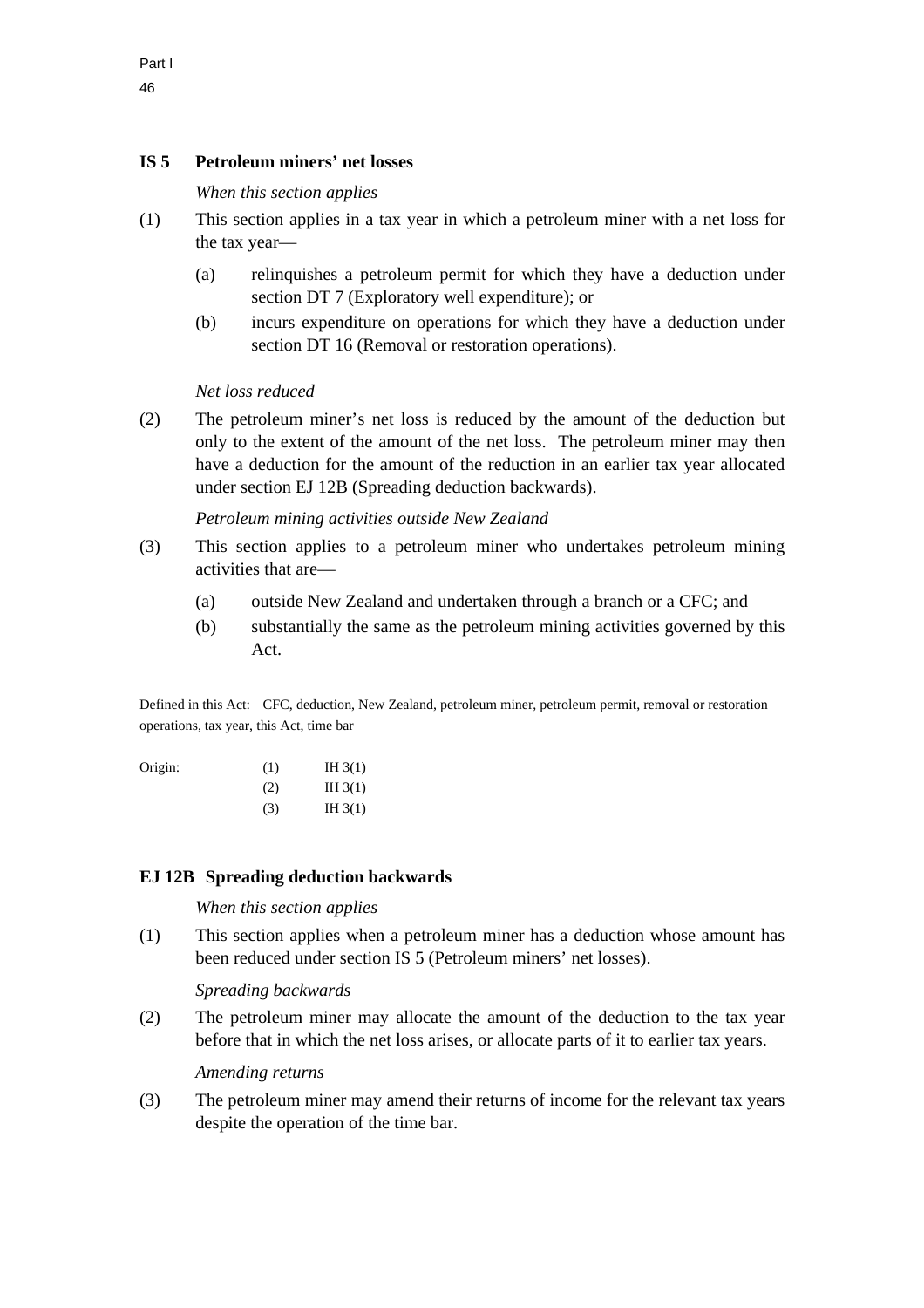47

Part I

Defined in this Act: amount, deduction, petroleum miner, return of income, tax year, time bar

| Origin: | (1) | IH $3(1)$ |
|---------|-----|-----------|
|         | (2) | IH $3(1)$ |
|         | (3) | IH $3(1)$ |

# **IS 6 When company stops being mining company**

For the purposes of sections IS 1 to IS 5, if a mining company whose loss balance is carried forward to a tax year, stops being a mining company at or before the end of the tax year, the company is nevertheless treated for the tax year as if it had continued as a mining company.

Defined in this Act: loss balance, mining company, net income, resident mining operator

Origin: IH 1, IH  $4(1)(e)$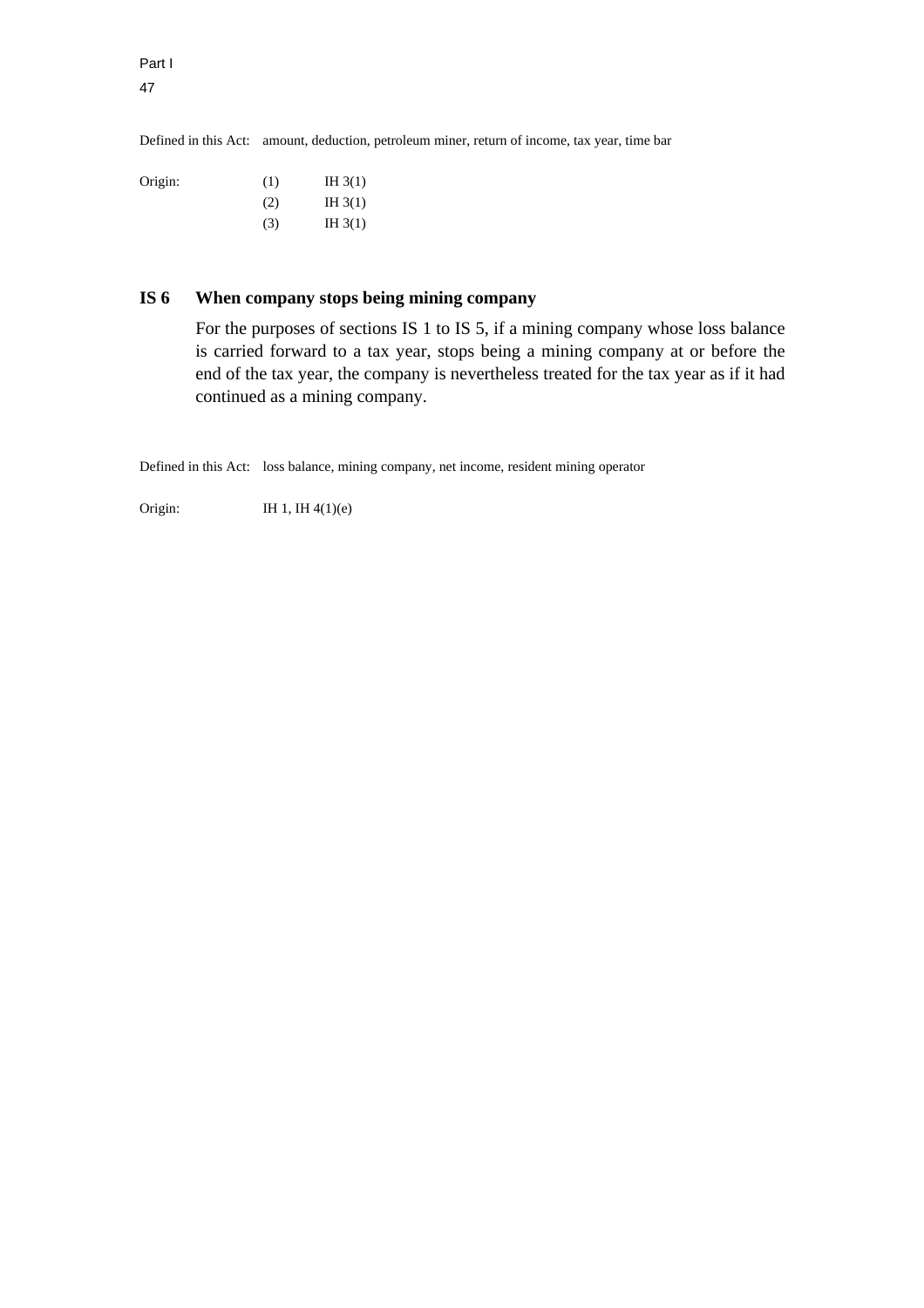### **Subpart IT —Life insurers' net losses**

### **IT 1 Life insurers' policyholder net losses**

#### *Amount available for use*

(1) A life insurer may use a tax loss in calculating their policyholder base income tax liability, but only to the extent to which the amount of the tax loss is no more than their policyholder net loss. Section IA 3(4) applies to any surplus amount.

#### *Use of policyholder net loss*

(2) A life insurer may use a policyholder net loss only for the purpose of calculating their policyholder base income tax liability.

#### *Transfer of business*

(3) If a life insurer transfers their life insurance business to another company in the way described in section EY 44(1) (which relates to the policyholder income formula), the life insurer may choose to have their policyholder net loss for the tax year of the transfer treated as the other company's policyholder net loss instead of their own. This subsection applies to both a policyholder net loss calculated for a tax year and a loss balance carried forward to a tax year.

#### *Notifying Commissioner*

(4) If the life insurer chooses to have the policyholder net loss treated as the other company's net loss, they must notify the Commissioner of their election.

Defined in this Act: amount, business, company, life insurance, life insurer, loss balance, policyholder base income tax liability, policyholder net loss, tax loss, tax year

| Origin: | (1) | II $1(3)$       |
|---------|-----|-----------------|
|         | (2) | II $1(4)$       |
|         | (3) | II <sub>3</sub> |
|         | (4) | II 3            |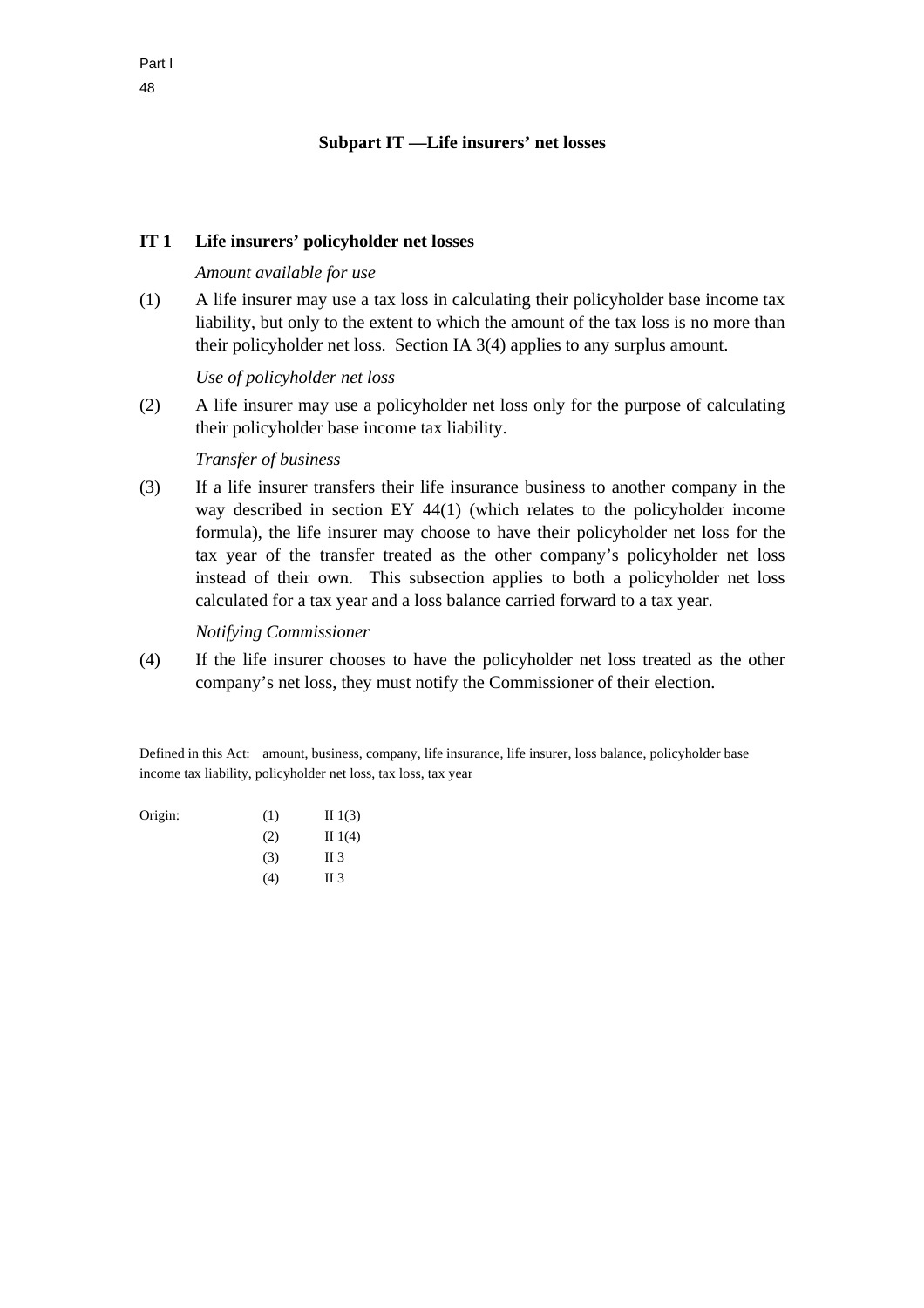# **Subpart IV — Treatment of certain supplementary dividends**

### **IV 1 Supplementary dividends of section LE 3 holding companies**

## *When this section applies*

(1) This section applies when a section LE 3 holding company derives a supplementary dividend in a tax year.

*Limit on amount available* 

(2) If the company has a tax loss that is a tax loss component under section IA 2(4), and is entitled to use the amount under sections IA 3, IA 4, IC 5, IS 3 or IS 4, the maximum amount that it may use must be no more than the amount calculated using the formula—

# net income *minus* credits *plus* supplementary dividends basic tax rate.

*Definition of items in formula* 

(3) The items in the formula are defined in subsections (4) to (7).

*Net income* 

(4) **Net income** is the company's net income for the tax year.

### *Credits*

(5) **Credits** is the total amount of non-refundable credits and convertible credits that the company has available under Part L (Credits) to use in reducing its income tax liability.

*Supplementary dividends* 

(6) **Supplementary dividends** is the total amount of supplementary dividends that the company derives in the tax year.

*Basic tax rate* 

(7) **Basic tax rate** is the relevant basic tax rate applying in the tax year.

*Calculating credits under Part L* 

(8) Subsection (2) does not affect the calculation under Part L of the non-refundable credits and convertible credits of a section LE 3 holding company.

Defined in this Act: amount, convertible credit, income tax liability, net income, non-refundable credit, section LE 3 holding company, supplementary dividend, tax loss, tax year

Origin: (1) IF 7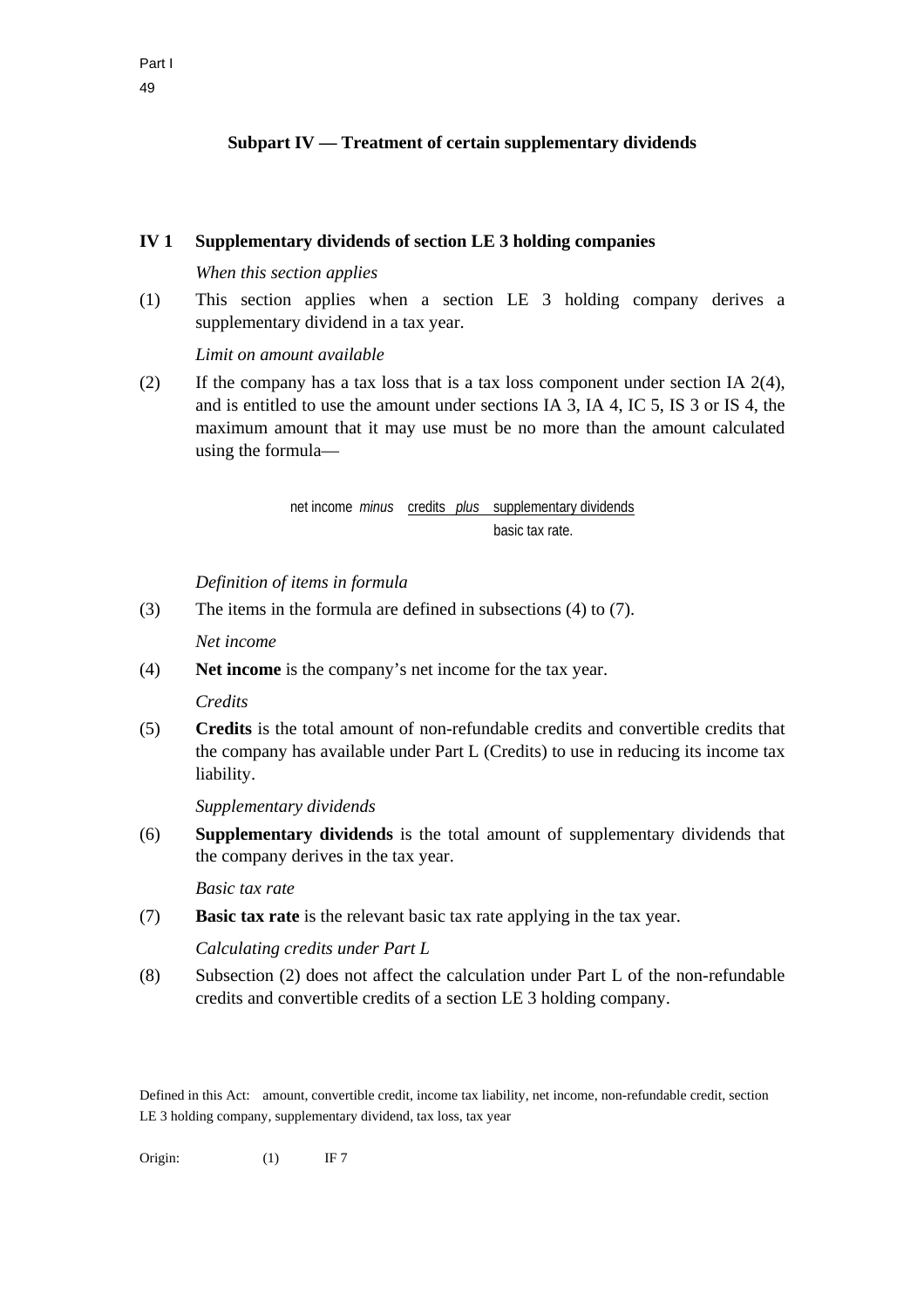Part I 50

| (2) | IF $7(1)$ |
|-----|-----------|
| (3) | IF $7(1)$ |
| (4) | IF $7(1)$ |
| (5) | IF $7(1)$ |
| (6) | IF $7(1)$ |
| (7) | IF $7(1)$ |
| (8) | IF $7(2)$ |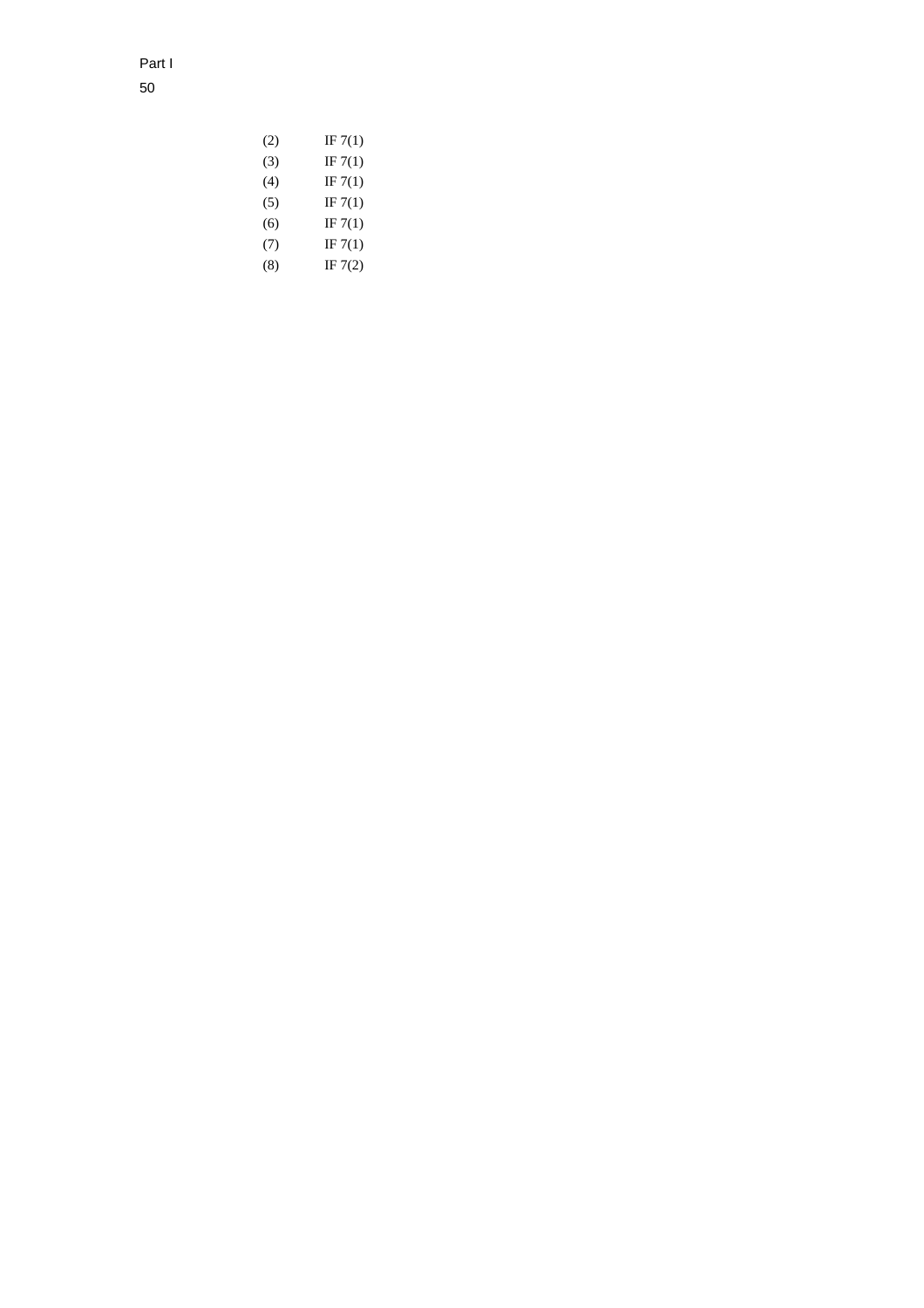# **Subpart IW — Use of tax losses to pay shortfall penalties**

### **IW 1 Shortfall penalties**

### *When this section applies*

(1) This section applies in a tax year when a person has a shortfall penalty for an income tax liability.

*Person choosing to use tax loss* 

(2) If the person has a tax loss for the tax year, they may use the amount of the tax loss to pay the penalty, notifying the Commissioner by the due date for payment of the penalty.

### *Wholly-owned group choosing to use net loss*

(3) If a company in a wholly-owned group has a tax loss for a tax year, the group may use the amount of the tax loss to pay the penalty imposed on the company, notifying the Commissioner by the due date for the payment of the penalty.

### *Time of use*

(4) The tax loss is used at the time of notification.

*Lowest marginal tax rate and availability* 

- (5) Each dollar of an amount of tax loss that is used under this section—
	- (a) is equal to 1 dollar multiplied by the rate of tax or lowest marginal rate of tax that would apply to the person in the return period to which the tax shortfall relates if the person had tax to pay:
	- (b) cannot, from the date the tax loss is used, be used or made available for use, or be carried forward to a later tax year.

### *Tax year*

(6) In this section, **tax year** includes a part of a tax year that may be taken into account under this Part for continuity or grouping purposes.

Defined in this Act: amount, Commissioner, income tax liability, notify, payment, shortfall penalty, tax loss, tax year, wholly-owned group

| Origin: | (1) | IG $10(1)$         |
|---------|-----|--------------------|
|         | (2) | IG $10(1A)$        |
|         | (3) | IG $10(2)$         |
|         | (4) | IG $10(3)$ , $(4)$ |
|         | (5) | IG $10(5)$         |
|         | (6) | IG $10(5)$         |
|         |     |                    |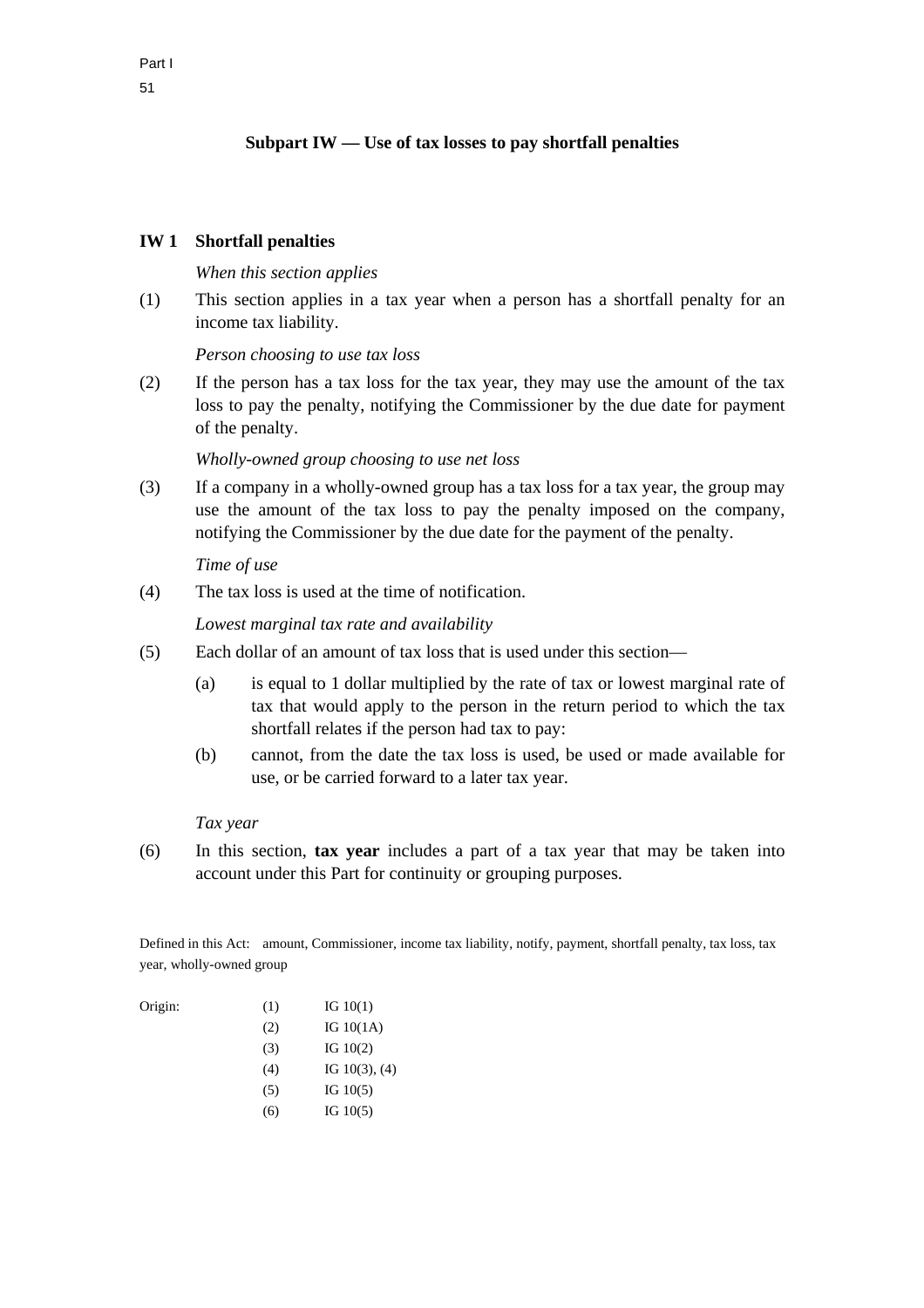# **IZ 1 Use of specified activity net losses**

### *Limit on amount subtracted*

(1) A person's specified activity net loss that is carried forward to a tax year and subtracted from the person's net income for the tax year must be no more than the sum of the net income for the tax year from the conduct of the same specified activity that gave rise to the net loss and \$10,000. If the person makes the net loss available to another person, the maximum amount that can be subtracted by the other person is \$10,000.

### *When person conducts 2 or more specified activities*

- (2) For the purposes of subsection (1), if the specified activity net loss arises from the conduct of 2 or more specified activities—
	- (a) the amount subtracted from the net income for the tax year must be no more than the lesser of—
		- (i) the sum of the person's specified activity net income from each of the specified activities; and
		- (ii) \$10,000; and
	- (b) the person may elect by notice which amounts of net income from the specified activities to subtract from their net income.

*When 2 or more persons conduct specified activity* 

- (3) If 2 or more persons conduct a specified activity, this section applies as if every reference to—
	- (a) a person were a reference to each person; and
	- (b) an amount of specified activity net loss attributable to the conduct of the specified activity were a reference to the amount of each person's share of the amount of any joint specified activity net loss for the tax year.

*Income from personal exertion and hardship* 

- (4) The Commissioner may determine that the limit under subsection (1) does not apply, and may increase the amount of specified activity net loss that may be subtracted from a person's net income under that subsection if—
	- (a) the person is engaged mainly in conducting a specified activity as their livelihood, and they derive income from personal exertion that—
		- (i) is derived as a result of the conduct of the specified activity but is not income from the specified activity; and
		- (ii) is made for the purpose of enabling the person to meet expenditure essential for the maintenance of either them and their dependants or for the continuation of the specified activity; and
	- (b) the person, in the opinion of the Commissioner would suffer hardship from the application of subsections (1) to (3).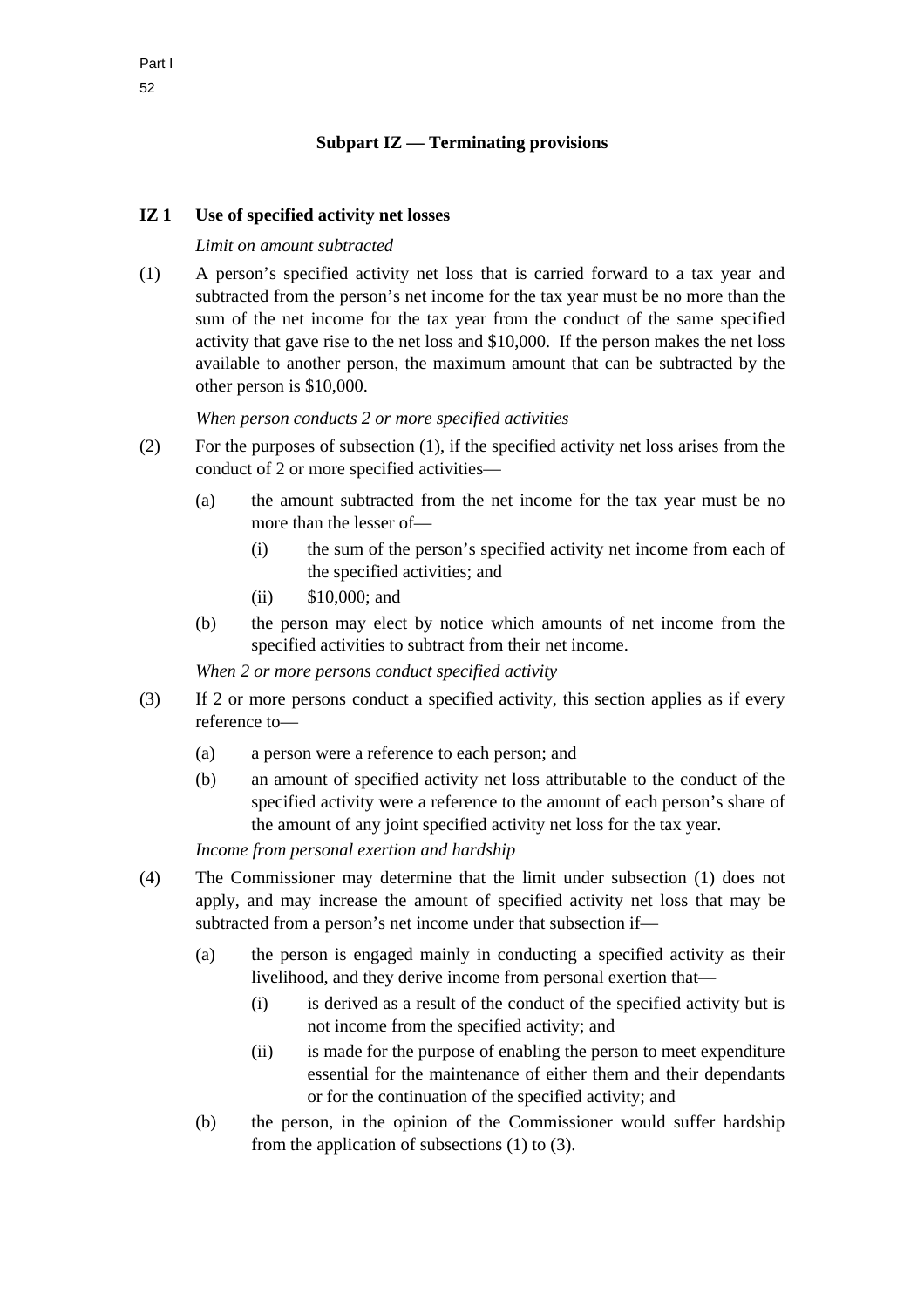*Relationship with general loss rules* 

(5) Subparts IA, IC, ID, IE, and IP apply to a specified net loss except to the extent to which subsections (1) to (3) override them.

*Established activities excluded* 

(6) This section does not apply to a specified activity net loss that relates to an established activity.

# *Related activity*

- (7) A specified activity is related to another specified activity, and is treated as part of the other specified activity, if—
	- (a) it is usually conducted in association with and is complementary to the other specified activity that an existing farmer is already conducting; or
	- (b) it is conducted on land that an existing farmer has owned or held under lease, licence, or other agreement for 5 years before the activity is started and—
		- (i) the existing farmer is carrying on the other specified activity immediately before the related activity is started; or
		- (ii) the existing farmer elects by notice in their return of income for the tax year in which they start the activity to have the activity treated as related; or
		- (iii) the Commissioner determines the activity is related.

*Definition of specified activity* 

(8) If this section would have a more favourable effect if the following words in paragraph (c)(ii) of the definition of **specified activity** were omitted, this section applies as if those words were omitted:

> "not including crops for which the preparation of the land, the planting and cultivation of the tree or plant, and the harvesting of the crop are accomplished within 12 months".

*Definitions for this section* 

(9) In this section,—

**established activity**, for a person who is an existing farmer, means a specified activity, except an activity within the meaning of paragraph (j) of the definition of **specified activity**, that the person conducted on 11 October 1982, if the Commissioner considers the conduct of the specified activity constituted the livelihood of the person and their principal source of income

**income from personal exertion** means income of a kind referred to in sections CB 1 and CE 1 (which relate to amounts derived from business and in connection with employment), but does not include income from a business of renting, or lending money, or making financial investments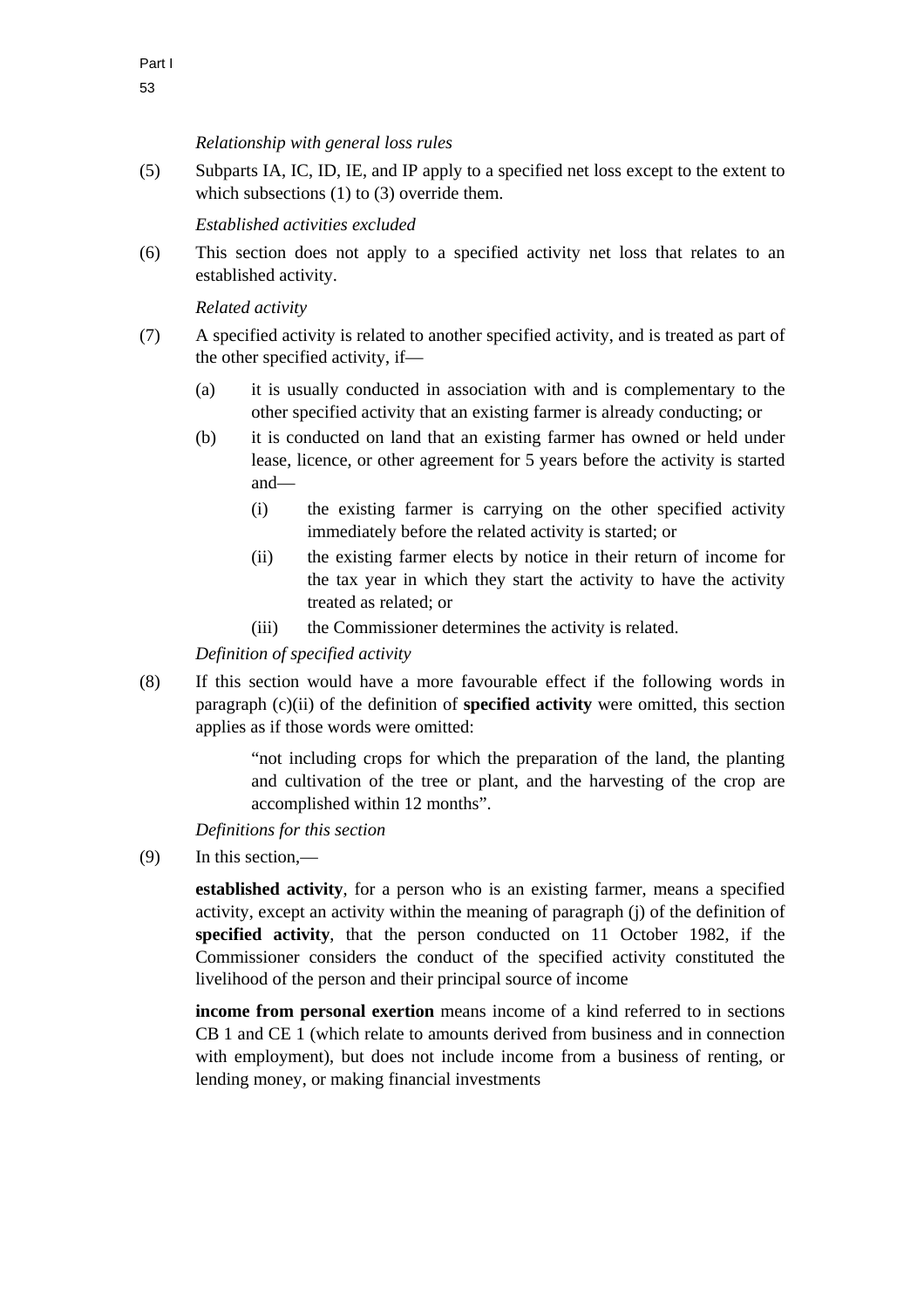**related activity**, for a specified activity conducted by a person in a tax year, means another specified activity that is treated as a related activity under subsection (7), whether or not it is conducted on the same land as the specified activity

**specified activity net income** means, for a specified activity conducted by a person in a tax year, the result of subtracting from the sum of the income of the person allocated to that activity and the tax year the sum of the deductions of the person allocated to that activity and the tax year, if that result is a positive amount

**specified activity net loss** means, for a specified activity conducted by a person in a tax year preceding the 1986–87 tax year in the case of an activity referred to in paragraphs (a) to (i) of the definition of **specified activity**, and the 1990–91 tax year in the case of an activity referred to in paragraph (j) of that definition, a loss from that specified activity referred to in section 188A of the Income Tax Act 1976.

Defined in this Act: amount, business, Commissioner, conduct, deduction, established activity, existing farmer, income from personal exertion, land, net income, notice, related activity, return of income, specified activity, specified activity net income, specified activity net loss, tax year

| Origin: | (1) | IE $2(6)(a)$       |
|---------|-----|--------------------|
|         | (2) | IE $2(6)(c)$ , (d) |
|         | (3) | IE $2(6)(b)$       |
|         | (4) | IE $2(7)$          |
|         | (5) | IE $2(5A)$         |
|         | (6) | IE $2(4)$          |
|         | (7) | IE $2(1) - (3)$    |
|         | (8) | IE $2(5)$          |
|         | (9) | IE $2(8)$          |
|         |     |                    |

### **IZ 2 Petroleum mining companies: treatment of payments from shareholders**

*When this section applies* 

- (1) This section applies if—
	- (a) a net loss arises from the allowance to a petroleum mining company in the 1990–91 tax year, or earlier tax year, of a deduction or further deduction under sections  $214B(6)$ ,  $(13)(b)$ ,  $(14)(b)$ , and  $(18)(c)$  of the Income Tax Act 1976 (or under section DZ  $6(4)$  or  $(9)(c)$  (which relate to partnership interests) of the Income Tax Act 1994); and
	- (b) a payment has been made by a company, which is at the time of the payment a shareholder of the petroleum mining company, to the petroleum mining company an amount that was used for the purposes of petroleum development expenditure of the kind referred to in section DZ 6(4) for which the deduction or further deduction referred to in paragraph (a) is allowed.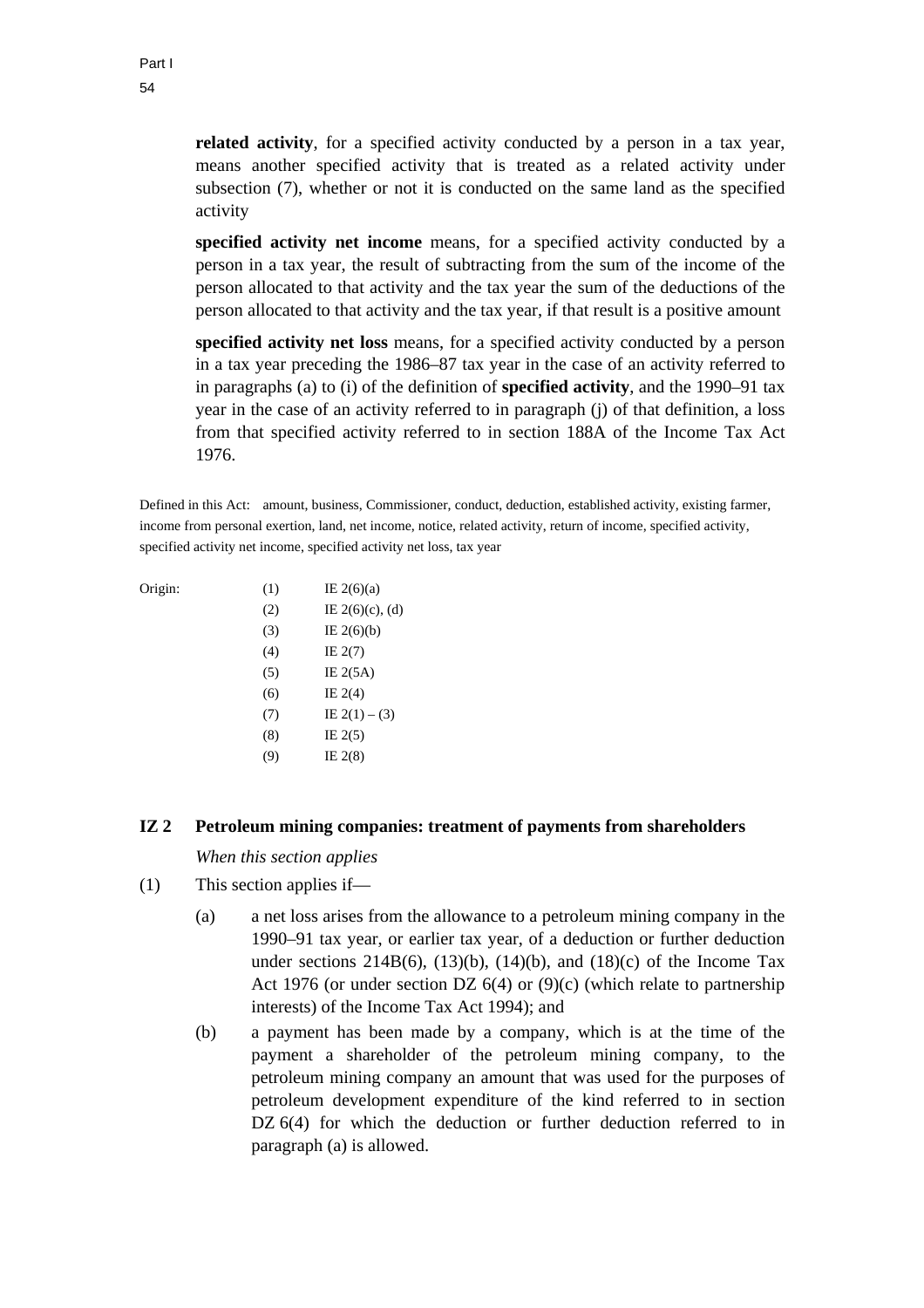# *Deduction for shareholder company*

(2) The shareholder company is allowed a deduction of an amount that bears to the net loss the same proportion as the payment bears to the petroleum development expenditure. However, the amount of the deduction must be no more than the total amount paid, and no other deduction is allowed in relation to the expenditure.

# *Election by shareholder company*

(3) For the purposes of subsection (2), the shareholder company must make an election by notice under section  $214B(22)(d)$  of the Income Tax Act 1976 or section DZ  $6(12)(d)$ .

# *Treatment of net loss*

(4) The net loss may not be carried forward and used except to the extent to which the amount of the net loss is more than the sum of all amounts deducted under subsection (2) in the tax year in which the net loss arises.

# *Further deduction*

(5) Despite subsection (4), if the net loss arises from the allowance of a further deduction under the second proviso to section 214B(6) of the Income Tax Act 1976 or under section DZ 6(4), the net loss is treated as a net loss arising in the tax year which is section DZ 6(4) is referred to as the year of cessation.

*When section CV 1 applies* 

- (6) If the petroleum mining company is not a member of a group of companies under section IC 3 or IC 4, section CV 1(Group companies) does not apply to—
	- (a) a net loss referred to in this section except to the extent to which it is more than the sum of all amounts deducted under subsection (2) in the tax year in which the net loss arises; or
	- (b) a net loss for the 1978–79 or earlier tax year.

Defined in this Act: amount, company, deduction, group of companies, net loss, notice, payment, petroleum development expenditure, petroleum mining company, shareholder, tax year

| (1) | IH $2(1)(a)$ |
|-----|--------------|
| (2) | IH $2(1)(a)$ |
| (3) | IH $2(1)(a)$ |
| (4) | IH $2(1)(b)$ |
| (5) | IH $2(1)(b)$ |
| (6) | IH $2(1)(b)$ |
|     |              |

# **IZ 3 Petroleum mining companies: use of loss balances**

*When this section applies* 

(1) This section applies when—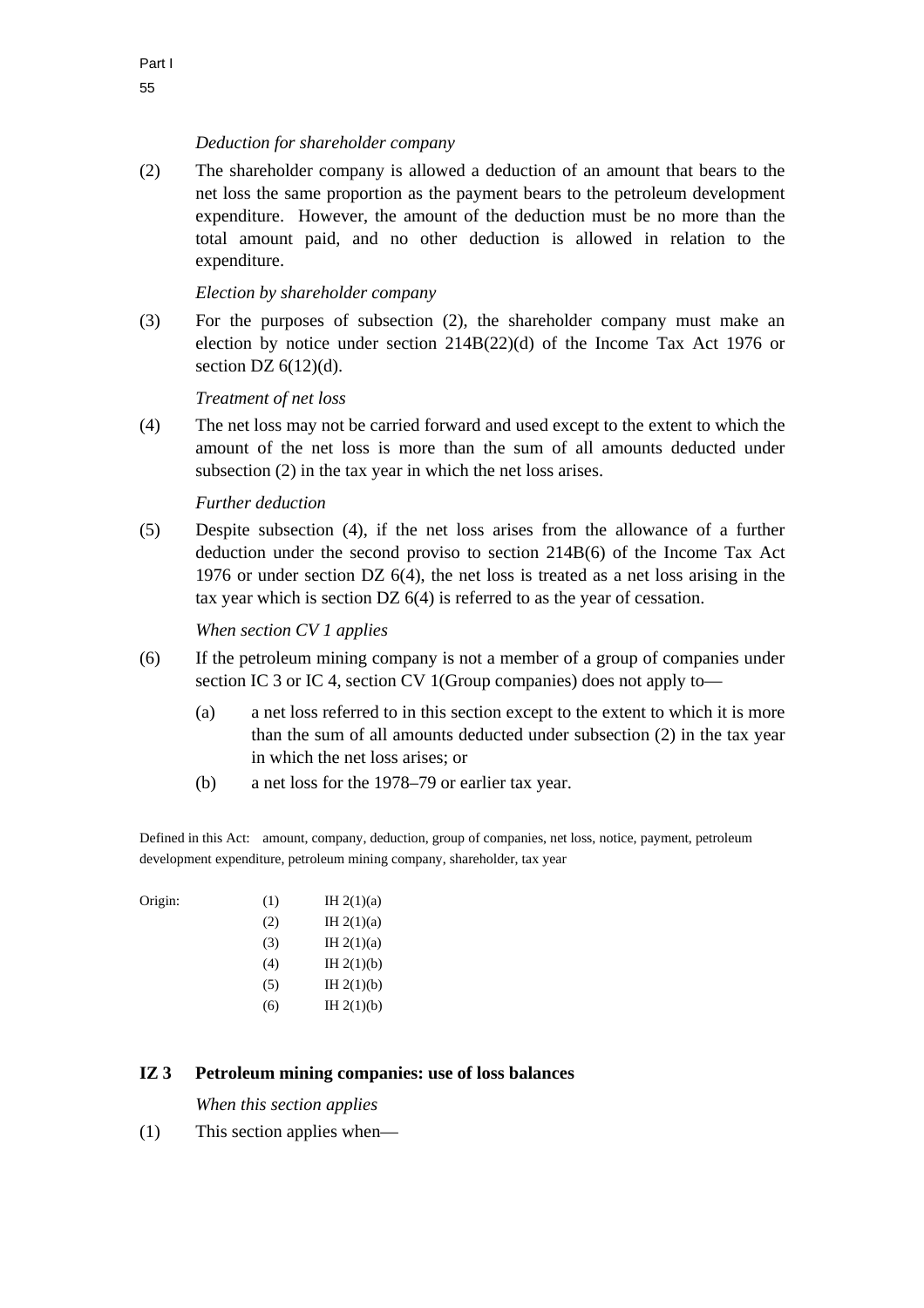- (i) a deduction of an amount of petroleum exploration expenditure that the company incurs on or before 30 September 1990 in exploring or searching for petroleum in an area that is or is subsequently comprised in a mining licence or in 2 or more such areas; or
- (ii) a deduction of an amount for petroleum development expenditure that the company incurs before 30 September 1990; and
- (b) at the start of a tax year following the tax year in which the net loss arose, a loss balance relating to the licence area or areas remains after taking into account any deductions that the petroleum mining company, or another company, has for the expenditure or any amounts the company has subtracted from its net income for earlier tax years; and
- (c) the petroleum mining company was immediately before the commencement of section 214B of the Income Tax Act 1976 a company to which section 216 of that Act applied.

# *Using loss balances*

(2) Despite section GC 2 (Arrangements to defeat application of loss carry forward provisions) or IA 5, the loss balance may be subtracted from the petroleum mining company's net income for the tax year referred to in subsection (1)(b) to the extent to which it is no more than the net income of the company for the tax year if the company's only source of assessable income were from the relevant licence area or areas.

*Loss balances carried forward* 

(3) If, after applying subsection (2), the company has a loss balance remaining, the amount is carried forward to the next tax year and subsection (2) applies in that tax year, and so on.

*References in section* 

- (4) For the purposes of this section,—
	- (a) a reference in this section to expenditure in exploring or searching for petroleum in an area that is or is subsequently comprised in a mining licence is taken as including a reference to expenditure in exploring or searching for petroleum in an area that is outside but continuous or geologically contiguous with the area, being exploring or searching that was included (whether originally or additionally) in the programme of exploring or searching as a consequence of which application was made for the mining licence; and
	- (b) **mining licence** means a mining licence issued under the Petroleum Act 1937.

*Relationship with section IZ 2* 

(5) Section IZ 2 overrides this section.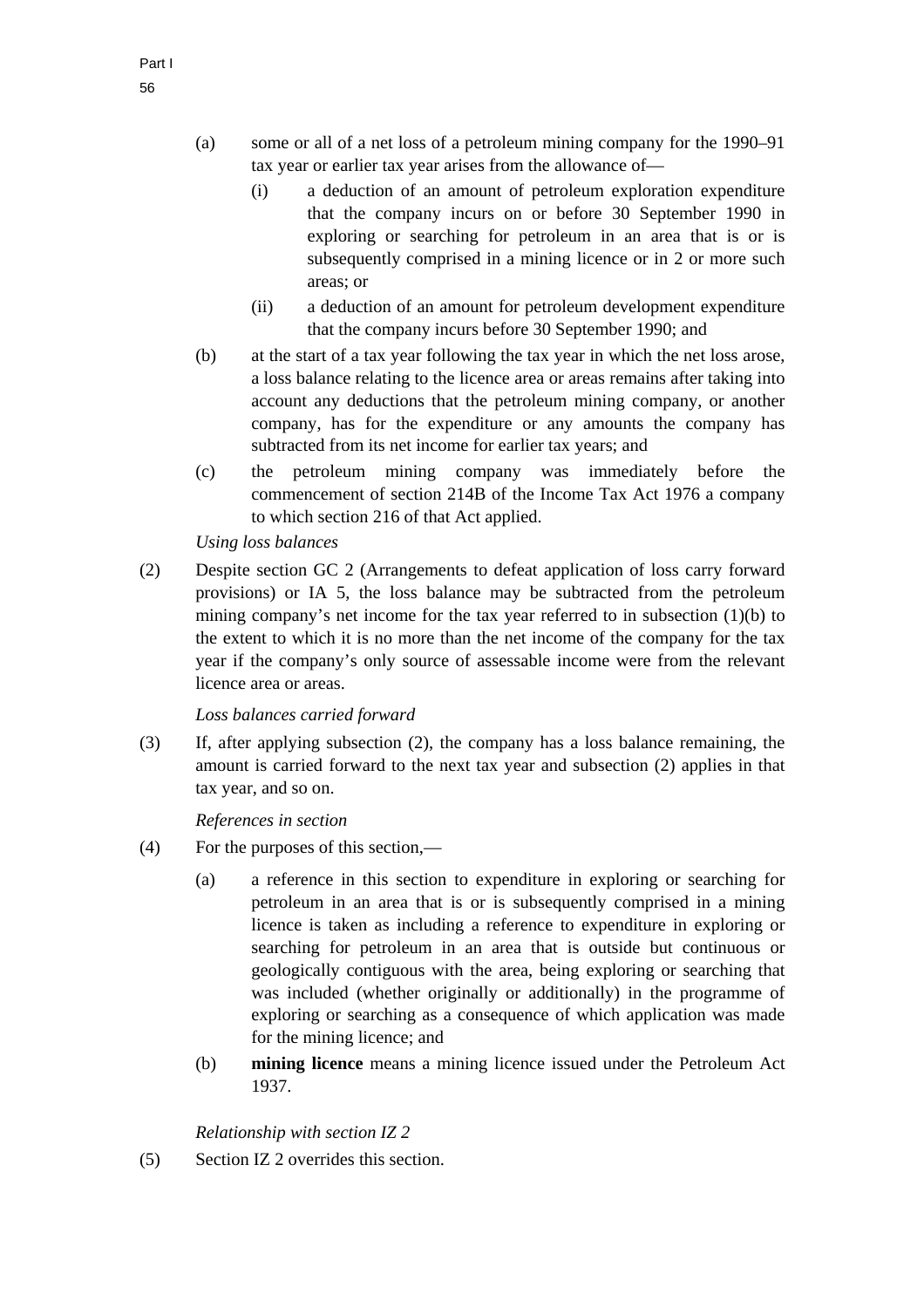Part I 57

Defined in this Act: amount, assessable income, company, deduction, loss balance, mining licence, net income, net loss, petroleum development expenditure, petroleum exploration expenditure, petroleum mining company, tax year

Origin: (1) IH  $1(2)(a)$ , (b), (c)  $(H 1(2)(d))$  $(H 1(2)(d))$  $(H)$  IH 1(2)(f)  $(H 1(2))$ 

# **IZ 4 Tax losses for tax years before 1977–78 tax year**

A person's loss balance for a tax year before the 1977–78 tax year is carried forward and may be used under section IA 4 if the person would have been entitled to have the tax loss carried forward for the purpose of assessing income tax under section 137 of the Land and Income Tax Act 1954 if the Income Tax Act 1976, the Income Tax Act 1994, the Income Tax Act 2004, and this Act had not been passed.

Defined in this Act: loss balance, tax loss, tax year, this Act

Origin: IF  $1(5)$ 

#### **IZ 5 Companies' tax losses for tax years before 1991–92 tax year**

#### *Loss balances carried forward*

- (1) A company's loss balance for a tax year before the 1991–92 tax year may be used under section IA 4 if—
	- (a) the company would have been entitled to have some or all of the tax loss under section 188 of the Income Tax Act 1976 carried forward to a later tax year, if that section had continued to apply in the later tax year, as modified by section 188AA of that Act and as if the continuity percentage referred to in section 188(7) of that Act were always 40%; and
	- (b) for the period starting on the first day of the 1992–93 tax year and ending on the last day of the later tax year, a group of persons holds total minimum voting interests in the company that add up to at least 49%.

*Market value circumstances and minimum interests* 

- (2) For the purposes of subsection  $(1)(b)$ ,—
	- (a) if during the period a market value circumstance exists for the company, the group of persons must also hold for the period total minimum market value interests in the company that add up to at least 49%: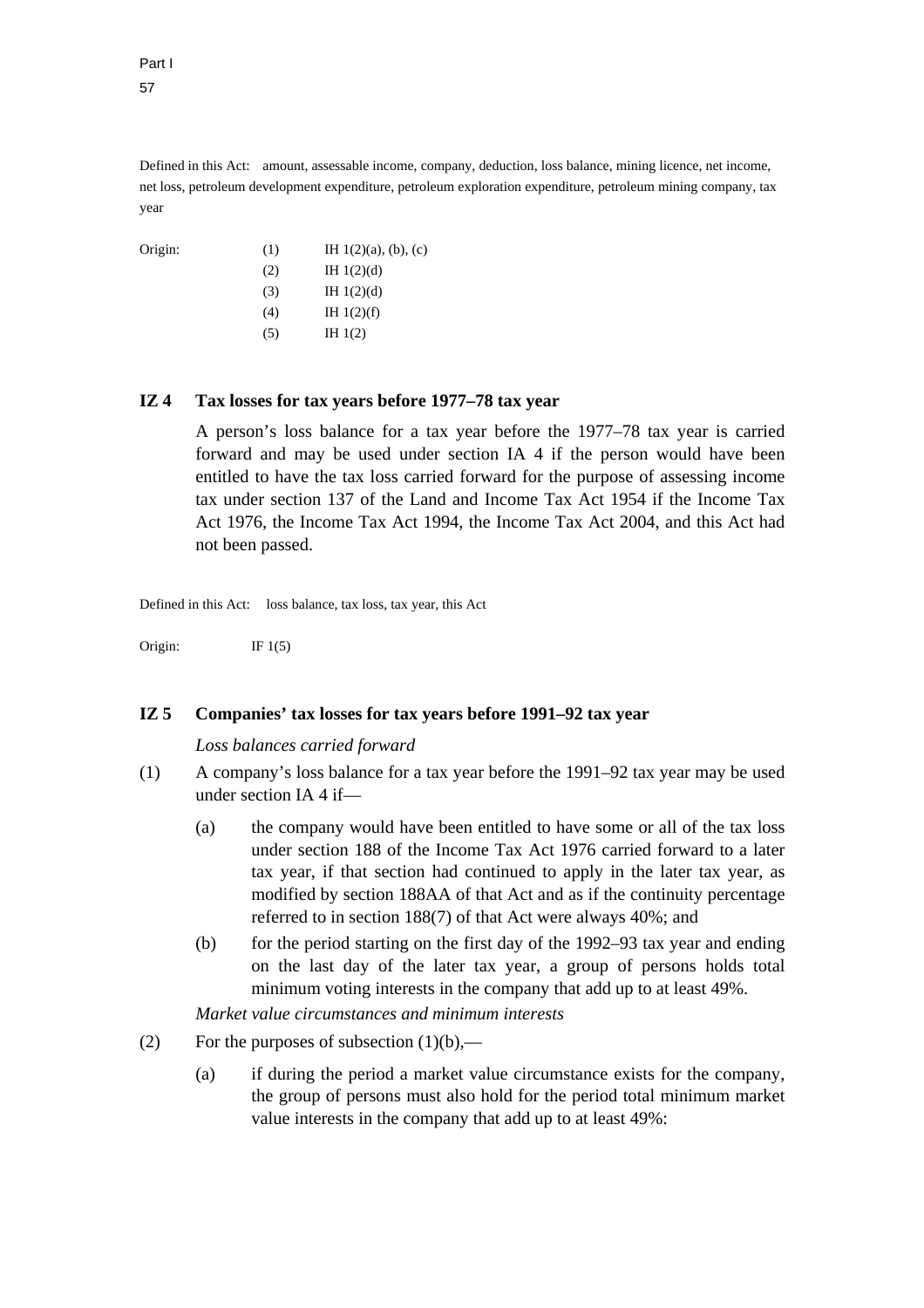(b) a minimum interest of any person in the company in the period is equal to the lowest interest that the person has in the period.

Defined in this Act: company, loss balance, market value circumstance, minimum market value circumstance, minimum voting interest, tax loss, tax year

Origin:  $(1)$  IF 1(6)  $(2)$  IF 1(6)

### **IZ 6 Companies' tax losses for 1990–91 and 1991–92 tax years**

*When this section applies* 

(1) This section applies to a company that has a tax loss for the 1990–91 or 1991–92 tax year and section 188(7B) of the Income Tax Act 1976 would not have applied to prevent some or all of the tax loss being carried forward if regard were had to only part of the relevant tax year.

*Carrying forward part-year tax loss* 

(2) Section 188(7B) does not apply to prevent the part of the tax loss attributable to the relevant part-period being carried forward under section 188(2).

*Financial statements* 

(3) For the purposes of subsection (2), the company must provide the Commissioner with an adequate and detailed financial statement relating to the relevant partperiod that discloses the amount that would be the tax loss for the relevant part of the tax year, on a fair and reasonable basis of attribution.

*Application of subsection (7B)* 

(4) In subsection (1), the reference to subsection (7B) applies to the extent to which regard was required to be had to that part of the period starting with 8.00pm New Zealand Standard Time on 30 July 1991 which falls within the tax year in which the tax loss component arises, and without prejudice to the application of that subsection to the extent to which it required regard to be had to later periods.

Defined in this Act: Commissioner, company, financial statement, tax loss, tax year

| Origin: | (1) | IF $2$ |
|---------|-----|--------|
|         | (2) | IF $2$ |
|         | (3) | IF $2$ |
|         | (4) | IF 2   |

# **IZ 7 Grouping tax losses for tax years between 1981–82 and 1991–92**

#### *Commonality period*

(1) For the purposes of section IC  $5(1)(a)$ , if company A has a tax loss in a tax year between the 1981–82 and 1991–92 tax years, company A and company B may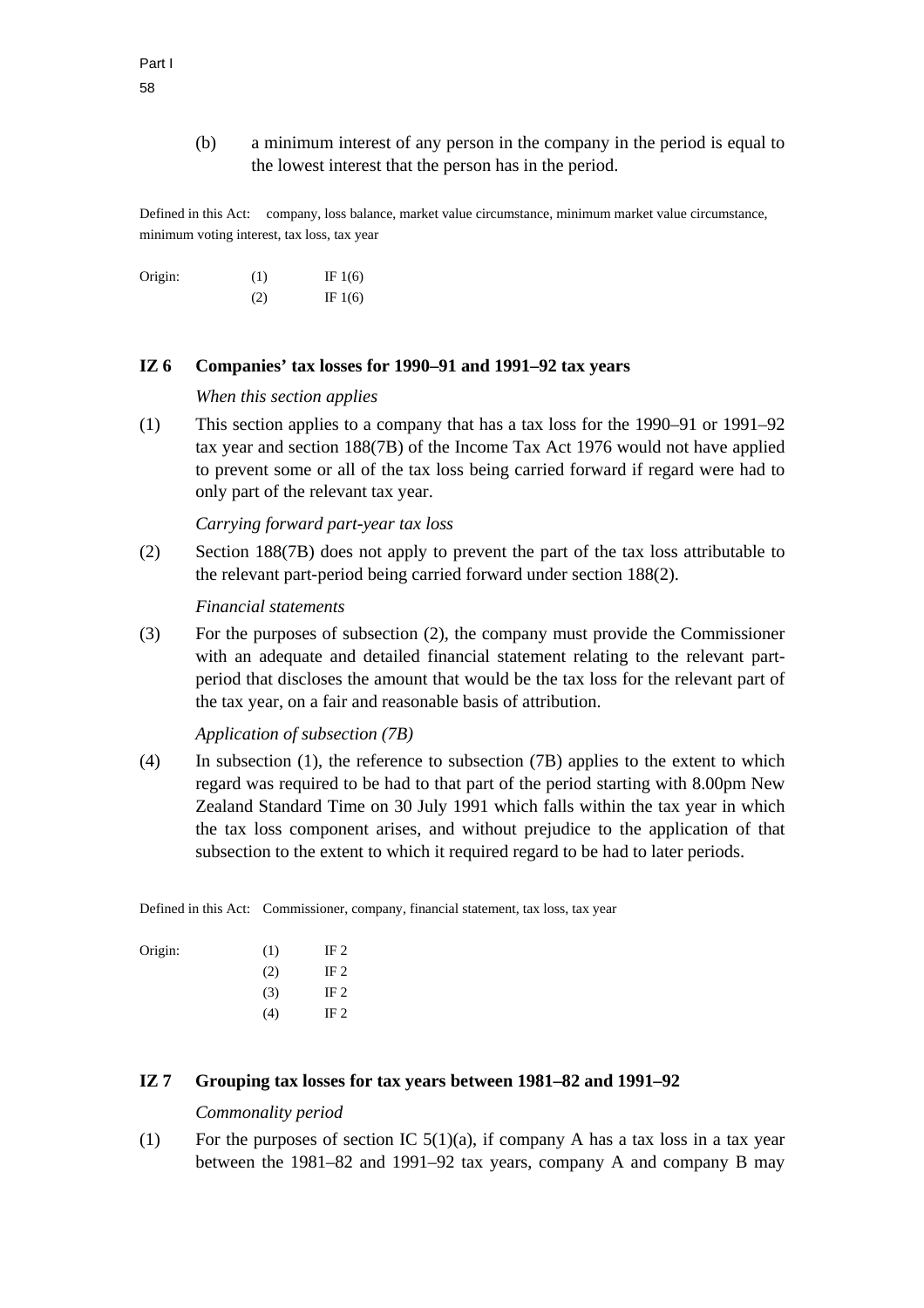group the tax loss in a tax year that is later than the tax year in which the tax loss component arises only if company B is in the same group of companies in the earlier tax year.

# *Residence of company A*

- (2) For the purposes of section IC  $5(1)(b)$ , if company A's tax loss component arose in a tax year before the 1991–92 tax year, company A and company B may group the tax loss component in a tax year that is later than the tax year first referred to only if company A is, in both the earlier and the later tax year—
	- (a) incorporated in New Zealand, or carrying on a business in New Zealand through a fixed establishment in New Zealand; and
	- (b) resident in New Zealand, and not treated under a double tax agreement, and for the purposes of the agreement, as not resident in New Zealand, or liable by the law of another country or territory to income tax in that country or territory through domicile, residence, or place of incorporation.

Defined in this Act: business, company, double tax agreement, fixed establishment, group of companies, New Zealand, tax loss, tax loss component, tax year

Origin:  $(1)$  IG 2(2)(c)(iii) (2)  $IG 2(2)(d)(ii)(B)$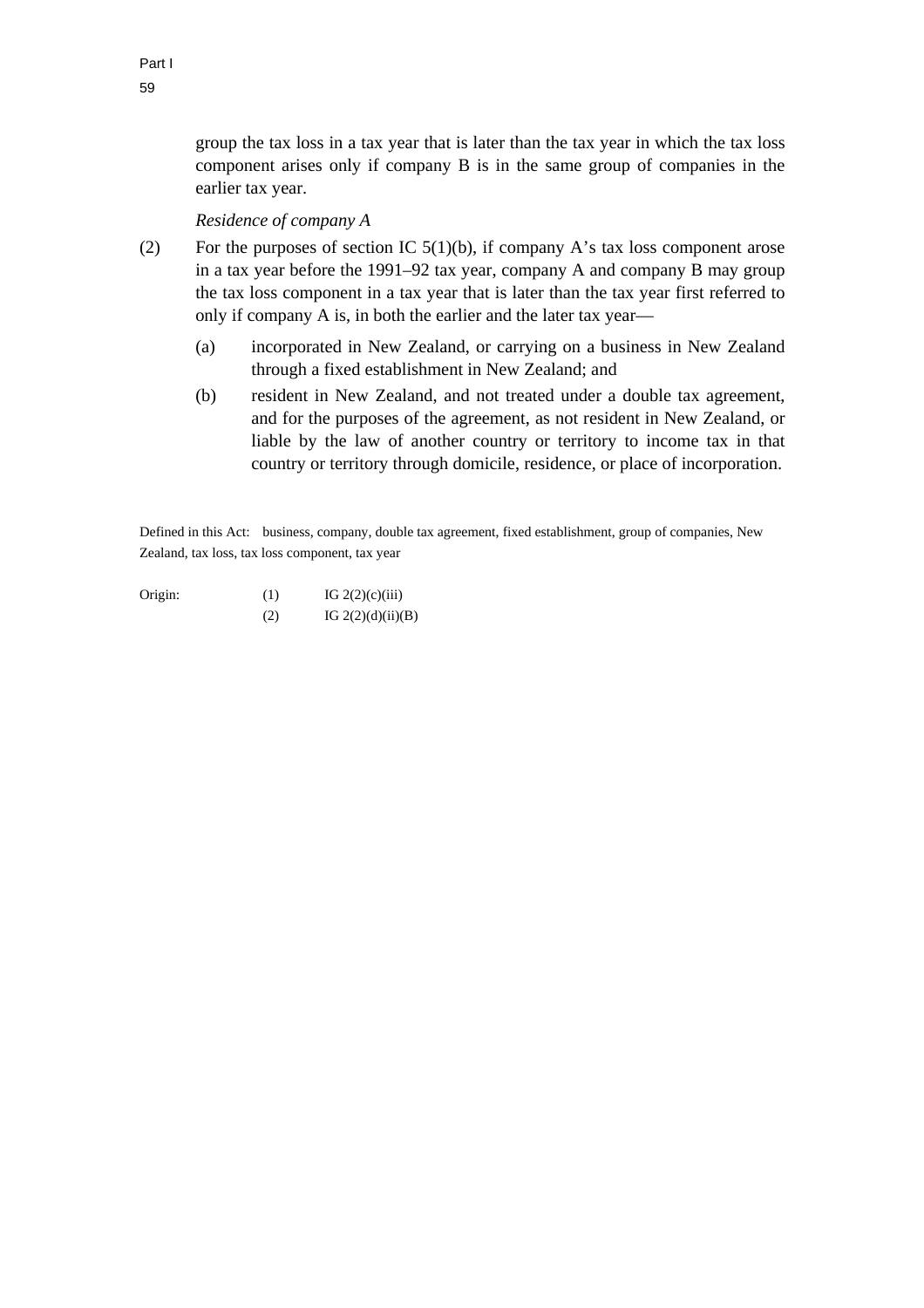# *Definitions for Part I:*

| <b>Accounting period</b>             | no ref now                      |  |
|--------------------------------------|---------------------------------|--|
| Amalgamated company                  |                                 |  |
| Amalgamating company                 |                                 |  |
| Amalgamation                         |                                 |  |
| Amalgamation provisions              | update section refs in FE 1     |  |
| Amount                               |                                 |  |
| Annual gross income                  |                                 |  |
| Assessable income                    |                                 |  |
| Assessment                           |                                 |  |
| Attributed CFC income                |                                 |  |
| <b>Attributed CFC loss</b>           |                                 |  |
| Attributed CFC net loss              |                                 |  |
| Attributing interest                 | no ref now                      |  |
| Australian imputation credit account |                                 |  |
| company                              |                                 |  |
| Authorised savings institution       | no ref - check use in Act       |  |
| Available net loss                   | replace term                    |  |
| Available subscribed capital         | update section refs in CD 32(9) |  |
| Branch equivalent method             |                                 |  |
| <b>Business</b>                      |                                 |  |
| Calculation method                   | no ref now                      |  |
| Common market value interest         | update section refs             |  |
| Common span                          | new                             |  |
| Common voting interest               | update section refs             |  |
| Commonality period                   | new                             |  |
| Company                              |                                 |  |
| Conduct                              | update section refs             |  |
| Consolidated group                   |                                 |  |
| <b>Consolidation rules</b>           | update section refs             |  |
| Continuity period                    | new                             |  |
| Continuity provisions                | update section refs             |  |
| Controlled foreign company           | no ref now                      |  |
| Convertible credit                   | no ref now                      |  |
| Corresponding income year            |                                 |  |
| Deduction                            |                                 |  |
| Dual resident company                | delete                          |  |
| <b>Established activity</b>          | update section refs             |  |
| <b>Existing farmer</b>               |                                 |  |
| Extended return date                 | new                             |  |
| Farm ownership requirements          | no ref - check use in Act       |  |
| <b>FIF</b>                           |                                 |  |
| FIF income                           |                                 |  |
| FIF loss                             |                                 |  |
| FIF net loss                         |                                 |  |
| FIF rules                            |                                 |  |
| <b>Financial statement</b>           | update section refs             |  |
| Fishing vessel ownership             | no ref - check use in Act       |  |
| requirements                         |                                 |  |
| Fixed establishment                  |                                 |  |
| Foreign attributed loss offsets      | no ref - check use in Act       |  |
| Foreign investment fund              | no ref now                      |  |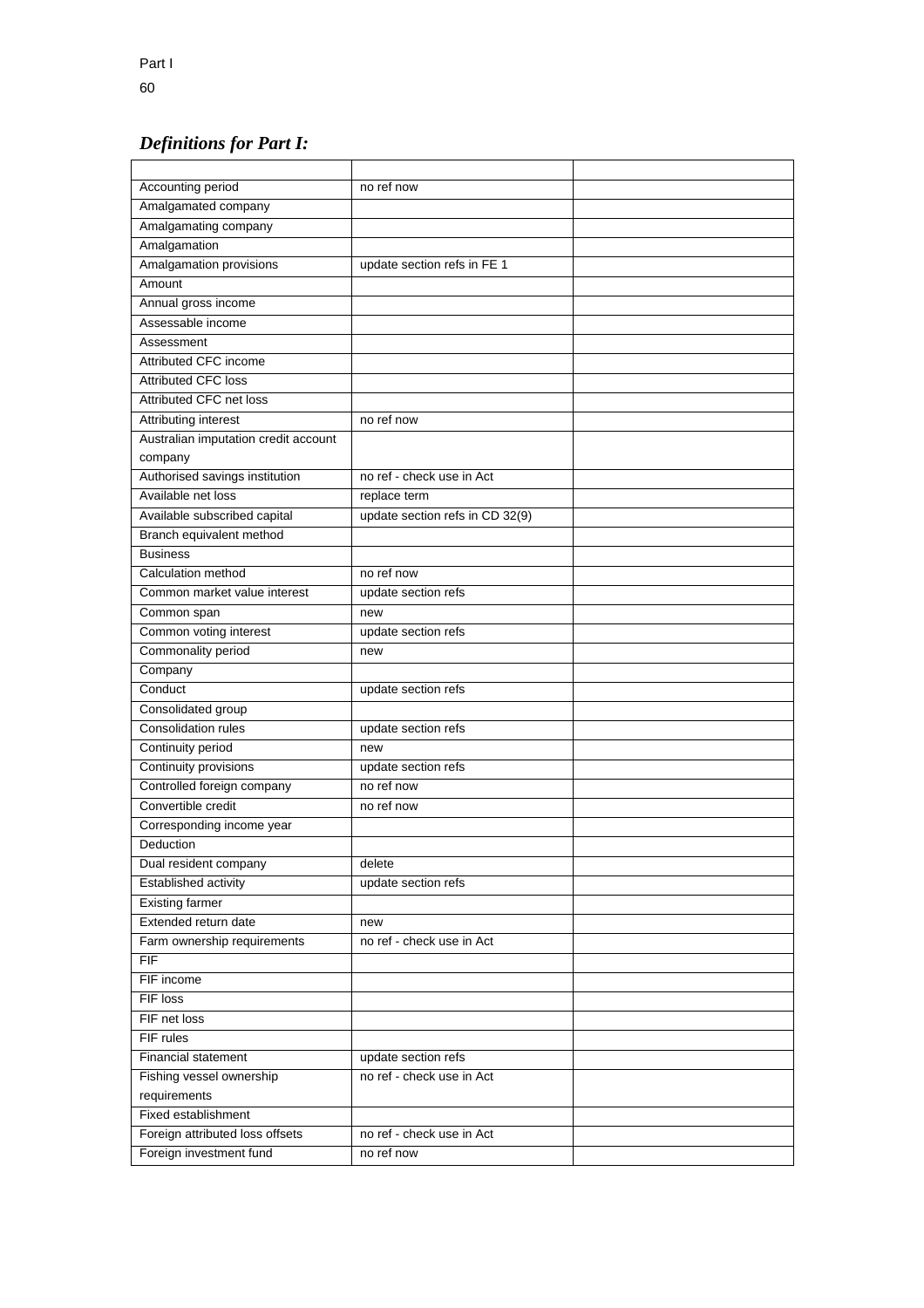| Further income tax                     |                                 |  |
|----------------------------------------|---------------------------------|--|
| Group of companies                     | update section refs             |  |
| Group of persons                       |                                 |  |
| Holding company                        |                                 |  |
| Home ownership requirements            | no ref - check use in Act       |  |
| Imputation credit                      |                                 |  |
| Income from personal exertion          | update section refs             |  |
| Income interest                        | no ref now                      |  |
| International tax rules                | update section refs             |  |
| Land                                   | update section refs             |  |
| Life insurance                         |                                 |  |
| Life insurer                           |                                 |  |
| Loan                                   |                                 |  |
| Loss attributing qualifying company    |                                 |  |
| Loss balance                           | new                             |  |
| Market value                           |                                 |  |
| Market value circumstance              |                                 |  |
| Market value interest                  |                                 |  |
| Minimum market value interest          | new                             |  |
| Minimum voting interest                | new                             |  |
| Mining company                         |                                 |  |
| Mining development expenditure         |                                 |  |
| Mining exploration expenditure         |                                 |  |
| <b>Mining licence</b>                  |                                 |  |
| Mining outgoing excess                 |                                 |  |
| Net income                             |                                 |  |
| Net loss                               | update section refs             |  |
| Net mining loss                        |                                 |  |
| New Zealand                            |                                 |  |
| Non-refundable credit                  |                                 |  |
| Non-resident                           |                                 |  |
| Non-resident company                   |                                 |  |
| Non-resident entertainer               | xref                            |  |
| Non-resident mining operator           |                                 |  |
| Notice                                 |                                 |  |
| Notify                                 |                                 |  |
| Option                                 |                                 |  |
| Partnership loss                       | update section refs? March bill |  |
| Pay                                    | update section refs?            |  |
| Petroleum development expenditure      |                                 |  |
| Petroleum exploration expenditure      |                                 |  |
| Petroleum miner                        |                                 |  |
| Petroleum mining company               | update section refs             |  |
| Petroleum mining operations            |                                 |  |
| Petroleum permit                       |                                 |  |
| Policyholder base income tax liability |                                 |  |
| Policyholder net loss                  |                                 |  |
| Prescribed amount                      | update section refs?            |  |
| Qualifying amalgamation                |                                 |  |
| Related activity                       | update section refs             |  |
| Removal or restoration operations      |                                 |  |
| Resident in New Zealand                |                                 |  |
| Resident mining operator               |                                 |  |
|                                        |                                 |  |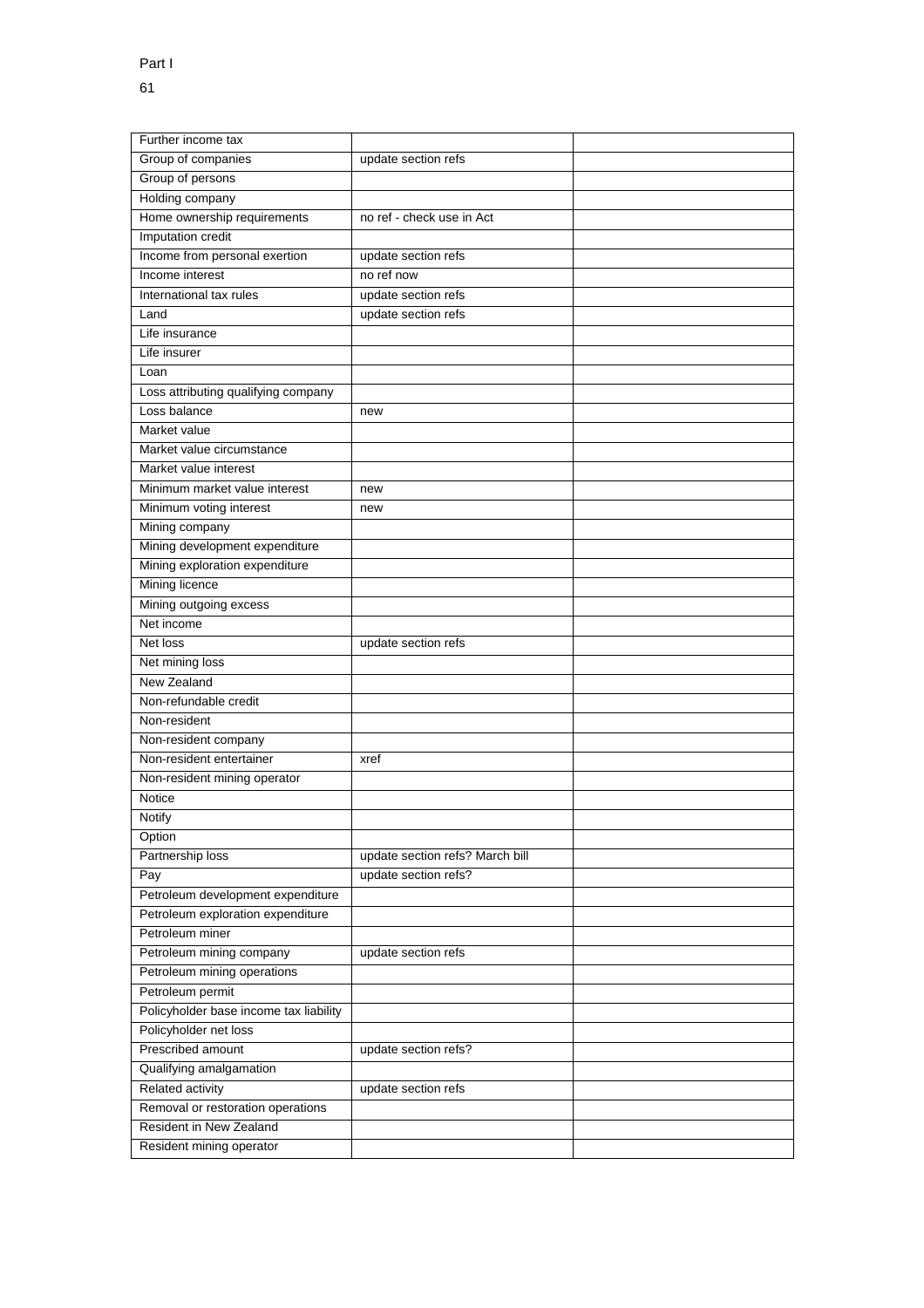| Return of income                  |                           |  |
|-----------------------------------|---------------------------|--|
| Return of the taxpayer's income   | no ref - check use in Act |  |
| Ring-fenced tax losses            | new                       |  |
| Schedular income                  |                           |  |
| Schedular income subject to final |                           |  |
| withholding                       |                           |  |
| Schedular income tax liability    |                           |  |
| Section LE 3 holding company      |                           |  |
| Share                             |                           |  |
| Share purchase scheme             |                           |  |
| Shareholder                       |                           |  |
| Shortfall penalty                 | new                       |  |
| Special account                   | no ref - check use in Act |  |
| Special farm ownership account    | no ref - check use in Act |  |
| Special fishing vessel ownership  | no ref - check use in Act |  |
| account                           |                           |  |
| Special home ownership account    | no ref - check use in Act |  |
| Specified activity                |                           |  |
| Specified activity net income     | update section refs       |  |
| Specified activity net loss       | update section refs       |  |
| Standard-cost household service   |                           |  |
| Supplementary dividend            |                           |  |
| Tax loss                          | new                       |  |
| Tax loss component                | new                       |  |
| Tax year                          | amend for part-year refs  |  |
| Taxable distribution              |                           |  |
| Taxable income                    |                           |  |
| Time bar                          |                           |  |
| Voting interest                   |                           |  |
| Wholly-owned group of companies   | update section refs       |  |
| Withdrawal certificate            | no ref - check use in Act |  |
| Withdrawal income                 | no ref - check use in Act |  |
| Withdrawal tax                    | no ref - check use in Act |  |